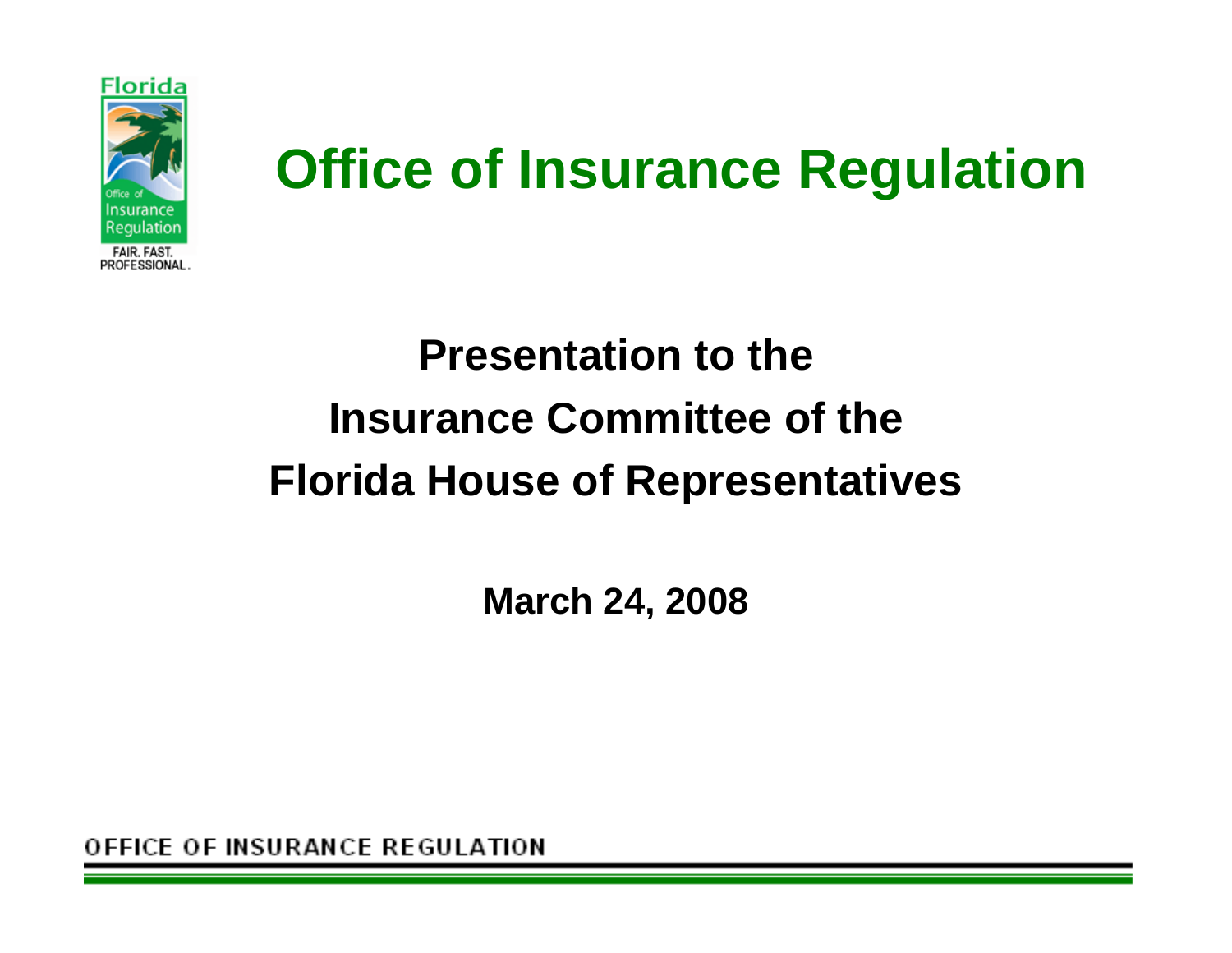

## **Subjects to Cover**

- **State of the Market**
- **Success/Challenges in Attracting New Capital**
- **Solvency- How it Relates to Rates and Property Market Issues**
- **Actuarial Concepts- What do Inadequate and Excessive Mean?**
- **Procedural Process of Rate Filings**
- **The Citizens Commercial Rate Filing**
- **Models- Issues Raised in 2007 Rate Reviews**
- **Market Conditions of Particular Concern- include Subprime Mortgage Issues**
- **Coastal Areas- Disincentives for Risky Behaviors**
- **Read "Normalized Hurricane Damage in the US"**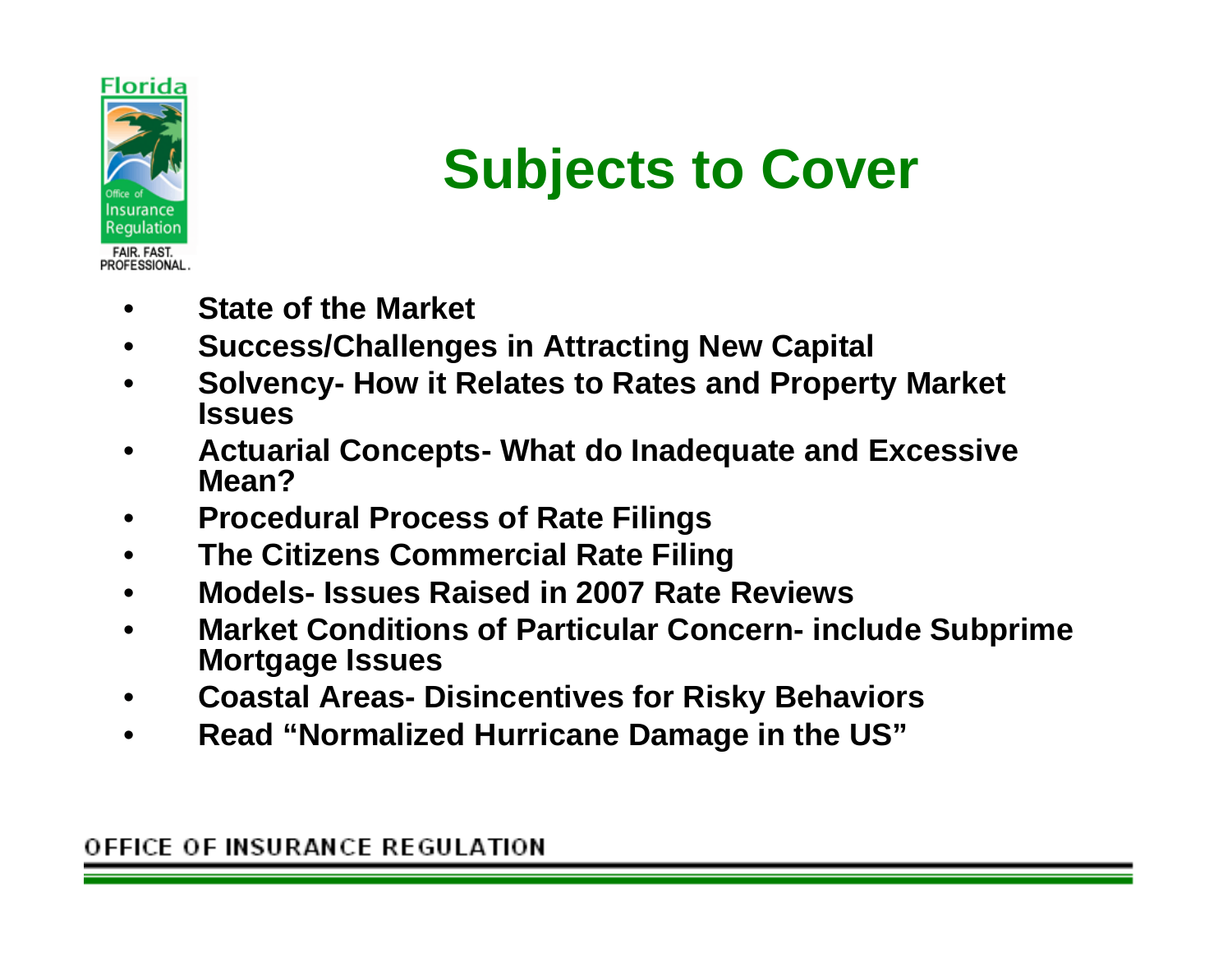

**Florida Property Insurance Summary as of year-end 2007**

FAIR. FAST. PROFESSIONAL.

|                                                                  | <b>TOTAL</b>    | <b>FLORIDA DOMICILE</b> | <b>OTHER STATES</b> |
|------------------------------------------------------------------|-----------------|-------------------------|---------------------|
|                                                                  |                 |                         |                     |
| <b>P&amp;C INSURERS LICENSED</b>                                 | 1170            | 173                     | 997                 |
|                                                                  |                 |                         |                     |
|                                                                  |                 |                         |                     |
| <b>COMPANIES WITH HOMEOWNERS LINE</b>                            | 441             | 80                      | 361                 |
|                                                                  |                 |                         |                     |
| COMPANIES REPORTING 2007 FL HO                                   |                 |                         |                     |
| <b>PREMIUM</b>                                                   | 145             | 57                      | 88                  |
|                                                                  |                 |                         |                     |
| <b>HOMEOWNERS PREMIUMS IN FLORIDA</b>                            | \$8,602,528,750 | \$6,401,879,354         | \$2,200,649,396     |
|                                                                  |                 |                         |                     |
| NUMBER OF COMPANIES IN A GROUP                                   | 916             | 79                      | 837                 |
|                                                                  |                 |                         |                     |
|                                                                  |                 |                         |                     |
| <b>QUASR COLLECTS PREMIUMS BY LINE OF BUSINESS.</b>              |                 |                         |                     |
| <b>PREMIUM REPORTED DOES NOT REFLECT NEW VS. RENEWAL</b>         |                 |                         |                     |
|                                                                  |                 |                         |                     |
| <b>FINANCIAL STATEMENTS REPORTS PREMIUM BY LINE OF BUSINESS.</b> |                 |                         |                     |
| PREMIUM REPORTED DOES NOT REFLECT IF NEW VS. RENEWAL             |                 |                         |                     |
|                                                                  |                 |                         |                     |
| <b>SOURCES OF DATA: CORE, NAIC</b>                               |                 |                         |                     |
|                                                                  |                 |                         |                     |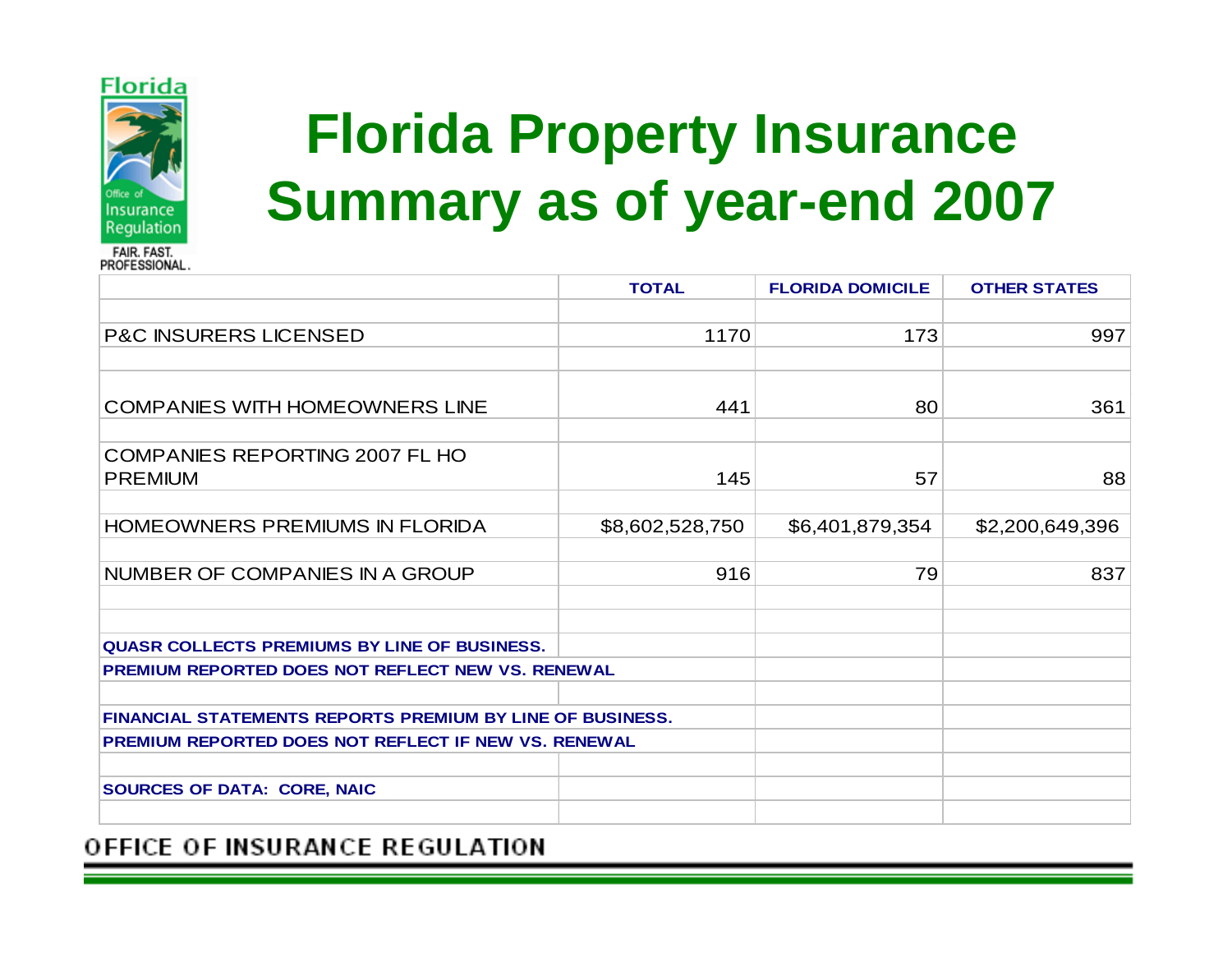

## **2007 Financial Results for Insurers in Florida**

|                                        |                       | <b>Pure</b><br><b>Direct</b> |
|----------------------------------------|-----------------------|------------------------------|
|                                        | <b>Direct Written</b> | Loss                         |
| <b>Type of Business</b>                | <b>Premium</b>        | <b>Ratio</b>                 |
|                                        |                       |                              |
| Private Residential (1)                | \$13.5 billion        | 24.34%                       |
| Commercial Multiperil (non-liability)  | \$1.44 billion        | 21.98%                       |
| <b>Federal Flood</b>                   | \$861 million         | 2.93%                        |
| Aggregate (all P/C lines)              | \$42 billion          | 43.54%                       |
|                                        |                       |                              |
| (1) Fire, Allied lines, Homeowners     |                       |                              |
| multiperil, excludes Citizens Property |                       |                              |
| <b>Insurance Corporation</b>           |                       |                              |
|                                        |                       |                              |
| Data: NAIC 2007 Annual statements      |                       |                              |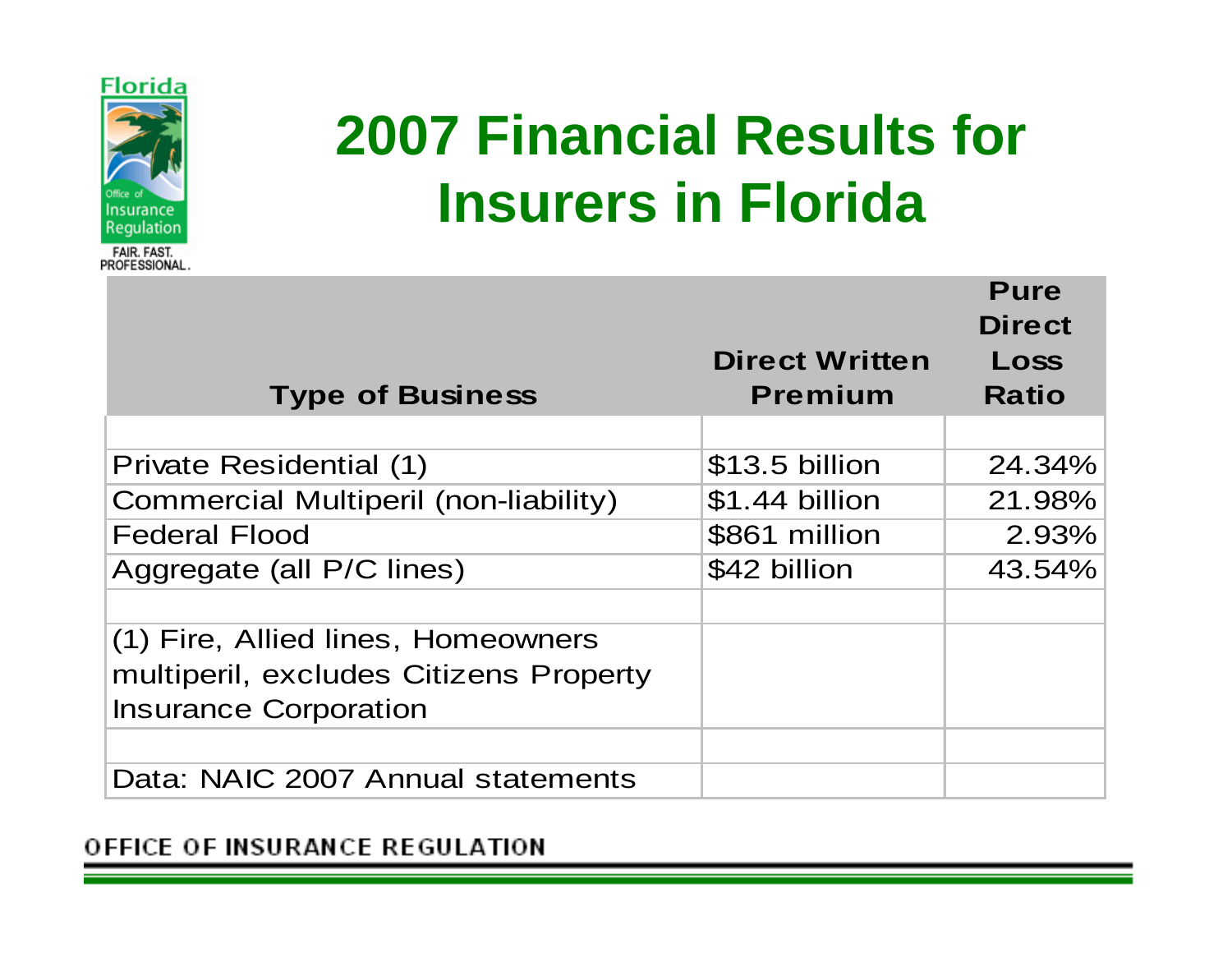

# **Comparison of Citizens to Voluntary Exposure by County**

### **Homeowners and Dwelling Fire including Wind only Excluding ex wind**

|                                                                                             |                                                                    |                  |                                                                              |           | <b>Citizens</b>  |  |  |  |
|---------------------------------------------------------------------------------------------|--------------------------------------------------------------------|------------------|------------------------------------------------------------------------------|-----------|------------------|--|--|--|
|                                                                                             | 9/30/2007                                                          | Pct of           | 9/30/2007                                                                    | Pct of    | 9/30/2007        |  |  |  |
| County                                                                                      | <b>Citizens</b>                                                    | <b>Statewide</b> | Vol Cos                                                                      | Statewide | <b>Mkt share</b> |  |  |  |
| <b>Brevard</b>                                                                              | 4,291,881,419                                                      | 1.4%             | 55,642,053,881                                                               | 3.7%      | 7.2%             |  |  |  |
| <b>Broward</b>                                                                              | 53, 243, 396, 781                                                  | 17.5%            | 88, 130, 760, 897                                                            | 5.9%      | 37.7%            |  |  |  |
| Miami-Dade                                                                                  | 64, 242, 732, 504                                                  | 21.2%            | 70,218,462,962                                                               | 4.7%      | 47.8%            |  |  |  |
| Duval                                                                                       | 2,031,741,501                                                      | 0.7%             | 76,621,865,038                                                               | 5.1%      | 2.6%             |  |  |  |
| Escambia                                                                                    | 3,096,091,797                                                      | 1.0%             | 21,511,756,109                                                               | 1.4%      | 12.6%            |  |  |  |
| Hernando                                                                                    | 6,101,601,990                                                      | 2.0%             | 12,347,415,610                                                               | 0.8%      | 33.1%            |  |  |  |
| Monroe                                                                                      | 7,693,499,230                                                      | 2.5%             | 1,375,137,535                                                                | 0.1%      | 84.8%            |  |  |  |
| Okaloosa                                                                                    | 1,316,465,911                                                      | 0.4%             | 19,486,289,739                                                               | 1.3%      | 6.3%             |  |  |  |
| Orange                                                                                      | 1,894,686,438                                                      | 0.6%             | 111,356,953,501                                                              | 7.5%      | 1.7%             |  |  |  |
| Palm Beach                                                                                  | 37, 112, 883, 868                                                  | 12.2%            | 119,820,015,249                                                              | 8.1%      | 23.6%            |  |  |  |
| Pasco                                                                                       | 11,007,683,325                                                     | 3.6%             | 31,541,713,831                                                               | 2.1%      | 25.9%            |  |  |  |
| <b>Pinellas</b>                                                                             | 28,700,640,538                                                     | 9.5%             | 58,013,605,894                                                               | 3.9%      | 33.1%            |  |  |  |
| Polk                                                                                        | 1,489,200,703                                                      | 0.5%             | 47,586,423,785                                                               | 3.2%      | 3.0%             |  |  |  |
| Total                                                                                       | 303,399,510,275                                                    | $100.0\%$        | 1,488,405,566,630                                                            | 100.0%    | 16.9%            |  |  |  |
| Inland                                                                                      | 8,009,679,600                                                      | 2.6%             | 403,099,068,162                                                              | 27.1%     | 1.9%             |  |  |  |
| Coastal                                                                                     | 295,389,830,675<br>1,085,306,498,468<br>$97.4\%$<br>72.9%<br>21.4% |                  |                                                                              |           |                  |  |  |  |
| Inland counties are Alachua, Baker, Bradford, Calhoun, Clay, Columbia, Desoto, Gadsden, C   |                                                                    |                  |                                                                              |           |                  |  |  |  |
| Hamilton, Hardee, Hendry, Highlands, Jackson, Lafayette, Lake, Leon, Liberty, Madison, Mari |                                                                    |                  |                                                                              |           |                  |  |  |  |
|                                                                                             |                                                                    |                  | Orange, Osceola, Polk, Putnam, Seminole, Sumter, Suwannee, Union, Washington |           |                  |  |  |  |
|                                                                                             | <b>FFICE OF INSURANCE REGUI ATION</b>                              |                  |                                                                              |           |                  |  |  |  |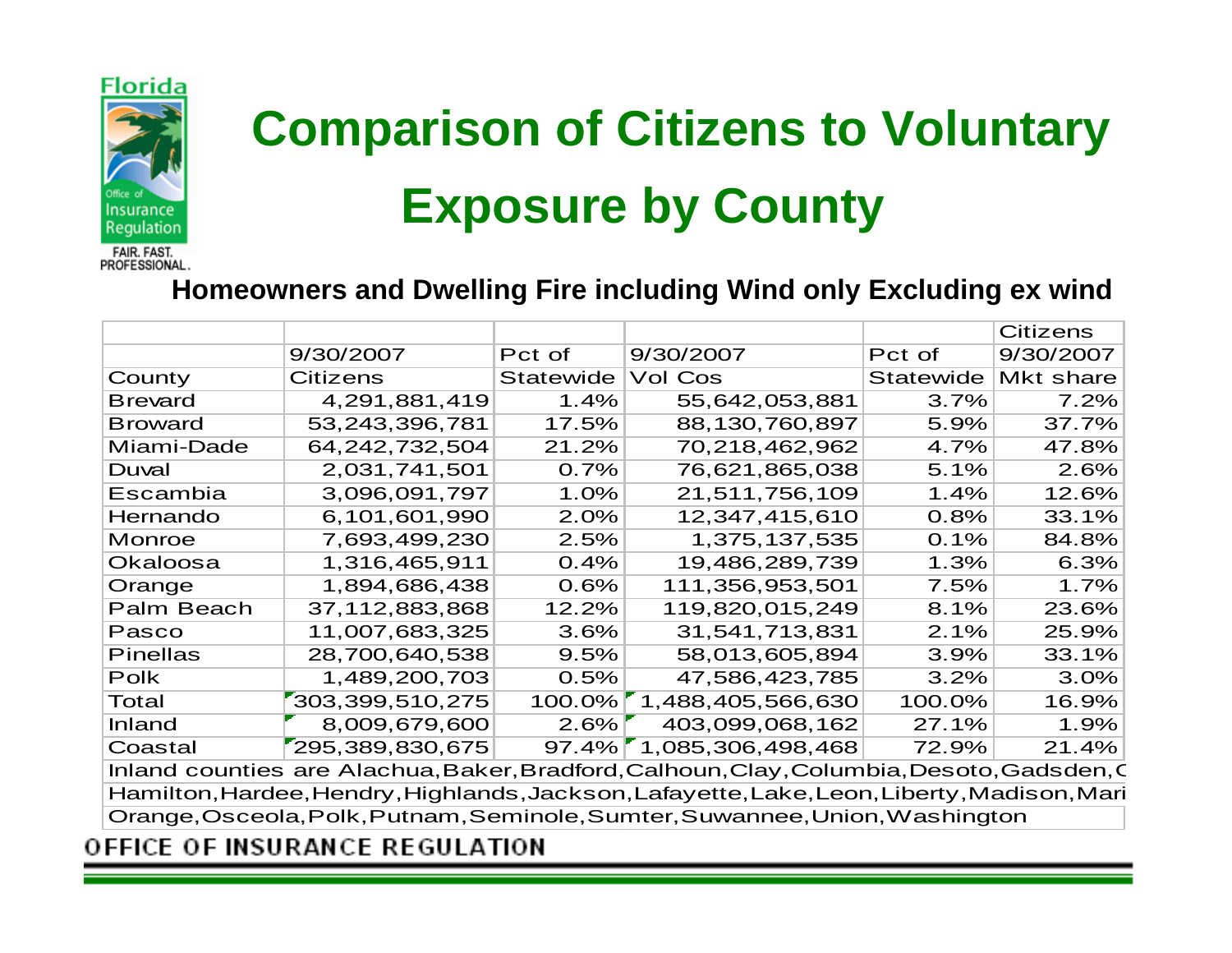

### **Personal Residential as of 12-31-03 – Does not include Citizens or wind-only**

#### Florida Office of Insurance Regulation

Quarterly Supplemental Report--Market Share Report

Top 10 Companies Ranked by Policies In Force

|      | Quarter Ending Date: | 12-31-2003                                         | County: Selected County Set |                   |                           |        | Data Source: QUASR Only |        |
|------|----------------------|----------------------------------------------------|-----------------------------|-------------------|---------------------------|--------|-------------------------|--------|
| Rank |                      | Company Name                                       |                             | Policies in Force | <b>Structure Exposure</b> |        | <b>Premium Written</b>  |        |
|      |                      | State Farm Florida Insurance Company               | 1,030,645                   | 20.8%             | \$243.712.863.674         | 27.9%  | \$896,466,043           | 22.4%  |
| 2.   |                      | Allstate Floridian Insurance Company               | 619,961                     | 12.5%             | \$53,989,148,864          | 6.2%   | \$369,328,611           | 9.2%   |
| з    |                      | Nationwide Insurance Company Of Florida            | 272,482                     | 5.5%              | \$52.129,689.367          | 6.0%   | \$186,922,905           | 4.7%   |
| 4    |                      | United Services Automobile Association             | 163.409                     | 3.3%              | \$42.572.618.295          | 4.9%   | \$202.823,496           | 5.1%   |
| 5    |                      | American Strategic Insurance Corp.                 | 120.442                     | 2.4%              | \$19,199,273,290          | 2.2%   | \$93,558,257            | 2.3%   |
| 6    |                      | Clarendon Select Insurance Company                 | 115,967                     | 2.3%              | \$15,013,848,597          | 1.7%   | \$94,757,229            | 2.4%   |
| 7    |                      | Liberty American Select Insurance Company          | 111,483                     | 2.2%              | \$5,886,671,439           | 0.7%   | \$45,854,661            | 1.1%   |
| 8    |                      | First Floridian Auto And Home Insurance Company    | 90.515                      | 1.8%              | \$18,451,422,911          | 2.1%   | \$70,063,120            | 1.7%   |
| 9    |                      | Atlantic Preferred Insurance Company, Inc.         | 89.649                      | 1.8%              | \$13,878,292.181          | 1.6%   | \$81,812,115            | 2.0%   |
| 10   |                      | Liberty Mutual Fire Insurance Company              | 86.302                      | 1.7%              | \$24,383,193,650          | 2.8%   | \$75,931,758            | 1.9%   |
|      |                      | 10 Totals For Selected County Set:                 | 2,700,855                   | 54.4%             | \$489,217,022,268         | 56.0%  | \$2,117,518,195         | 52.9%  |
|      |                      | 174 Totals For All Selected Counties And Policies: | 4,964,185 100.0%            |                   | \$874,324,977,977         | 100.0% | \$4,004,891,938         | 100.0% |

Policles Selected: Homeowners (Excl. Tenant and Condo), Mobile Homeowners, Condominium Unit Owners, Dwelling, Fire and Alled Lines, Tenants

\* FRPCJUA excluded from market share calculation.

Countles Selected: All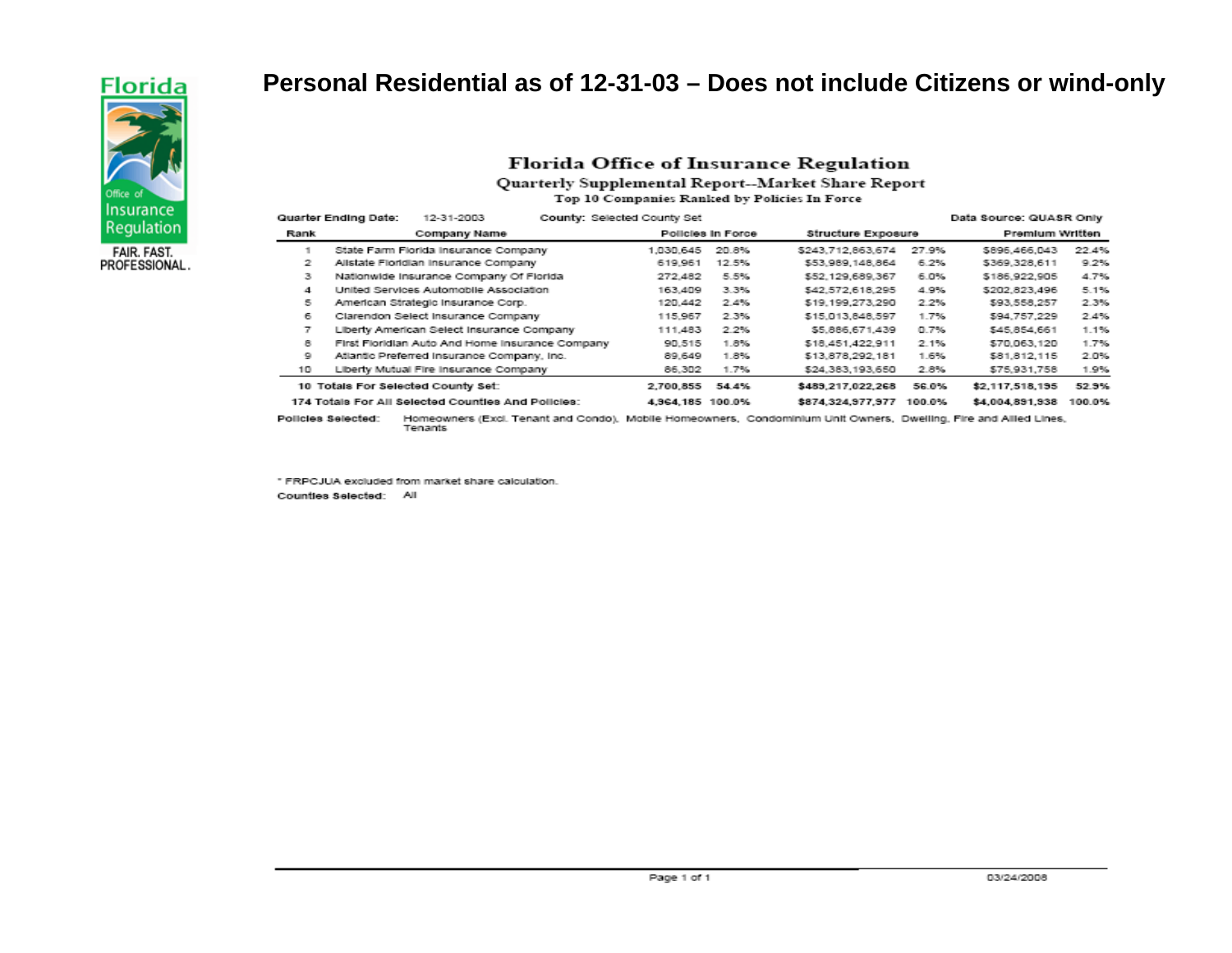

### **Personal Residential as of 9-30-07 – Does not include Citizens or wind-only**

#### Florida Office of Insurance Regulation

Quarterly Supplemental Report--Market Share Report

Top 10 Companies Ranked by Policies In Force

|      | Quarter Ending Date: | 09-30-2007                                         | County: Selected County Set |                  |                   |                           |        | Data Source: QUASR Only |        |
|------|----------------------|----------------------------------------------------|-----------------------------|------------------|-------------------|---------------------------|--------|-------------------------|--------|
| Rank |                      | Company Name                                       |                             |                  | Policies in Force | <b>Structure Exposure</b> |        | <b>Premium Written</b>  |        |
|      |                      | State Farm Florida Insurance Company               |                             | 1,024.223        | 21.0%             | \$374.133.783.373         | 25.0%  | \$1,659,535,030         | 22.2%  |
| 2.   |                      | Universal Property & Casualty Insurance Company    |                             | 363,574          | 7.5%              | \$74,401,891,900          | 5.0%   | \$528,643,163           | 7.1%   |
| з    |                      | Allstate Floridian Insurance Company               |                             | 241.218          | 5.0%              | \$46.203.521.276          | 3.1%   | \$252.479.829           | 3.4%   |
| 4    |                      | Nationwide Insurance Company Of Florida            |                             | 204.868          | 4.2%              | \$49,684,056,581          | 3.3%   | \$269.842.501           | 3.6%   |
| 5    |                      | United Services Automobile Association             |                             | 192.631          | 4.0%              | \$69,460,691,749          | 4.6%   | \$239,142,192           | 3.2%   |
| 6    |                      | American Strategic Insurance Corp.                 |                             | 149.518          | 3.1%              | \$40.007.127.685          | 2.7%   | \$201,882,205           | 2.7%   |
|      |                      | Universal Insurance Company Of North America       |                             | 136.175          | 2.8%              | \$38,092,627,002          | 2.5%   | \$208,130,799           | 2.8%   |
| 8    |                      | St. Johns Insurance Company, Inc.                  |                             | 128,338          | 2.6%              | \$46,422,728,192          | 3.1%   | \$217.043.263           | 2.9%   |
| 9    |                      | Royal Palm Insurance Company                       |                             | 120.629          | 2.5%              | \$37,404,640,710          | 2.5%   | \$224,962,367           | 3.0%   |
| 10   |                      | Liberty Mutual Fire Insurance Company              |                             | 106,755          | 2.2%              | \$43,263,578,050          | 2.9%   | \$194,952,793           | 2.6%   |
|      |                      | 10 Totals For Selected County Set:                 |                             | 2,667.929        | 54.8%             | \$819.074.646.518         | 54.7%  | \$3,996.614.142         | 53.6%  |
|      |                      | 167 Totals For All Selected Counties And Policies: |                             | 4.871.076 100.0% |                   | \$1,497.361,490.121       | 100.0% | \$7,462,257,762         | 100.0% |

Policies Selected: Homeowners (Excl. Tenant and Condo), Mobile Homeowners, Condominium Unit Owners, Dwelling, Fire and Allied Lines, Tenants

\* FRPCJUA excluded from market share calculation.

Counties Selected: All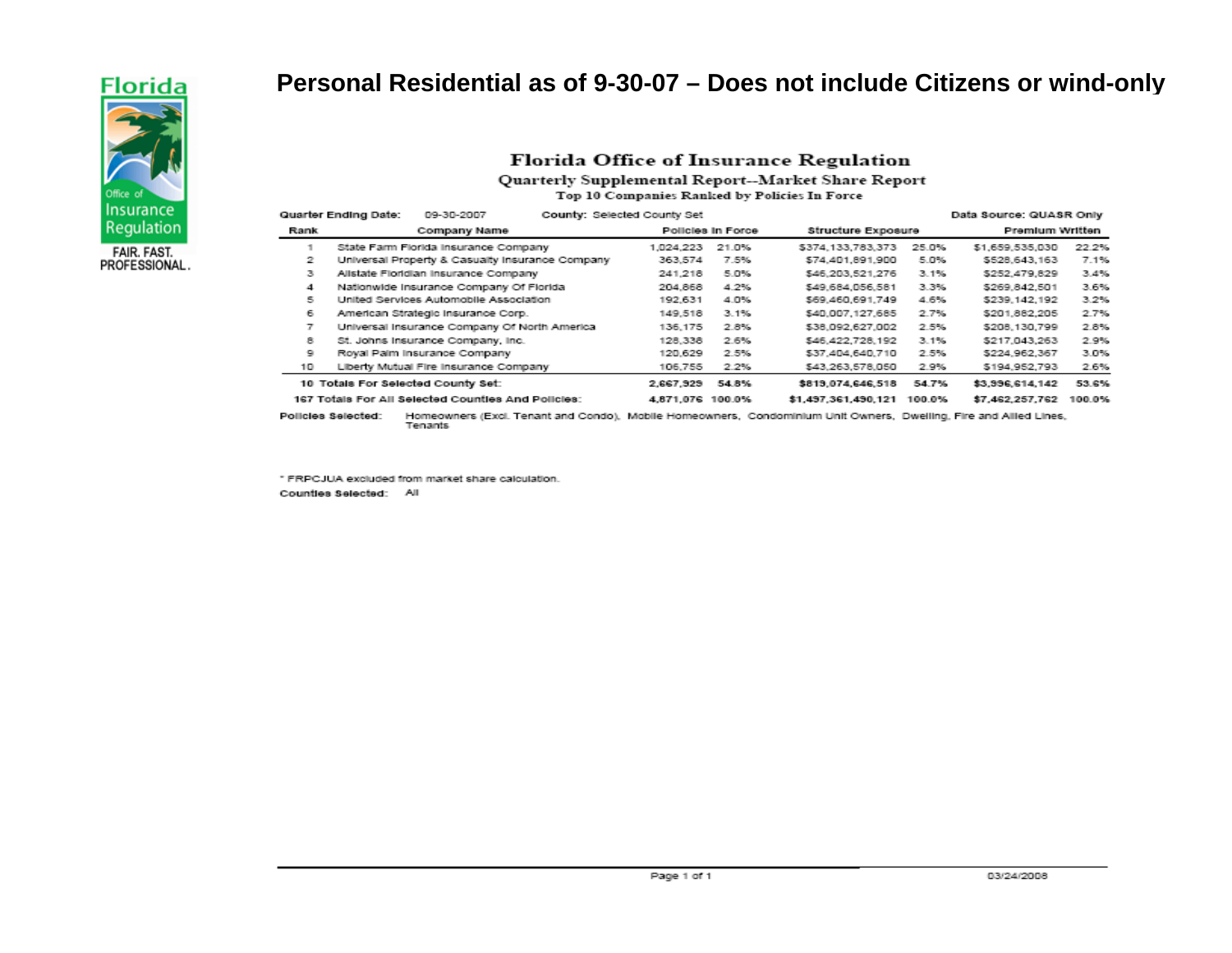

# **The Florida Market is Changing**

• **Since January 2006, the Office has licensed 30 new commercial and residential property insurers, representing over \$3.4 billion in new capital.**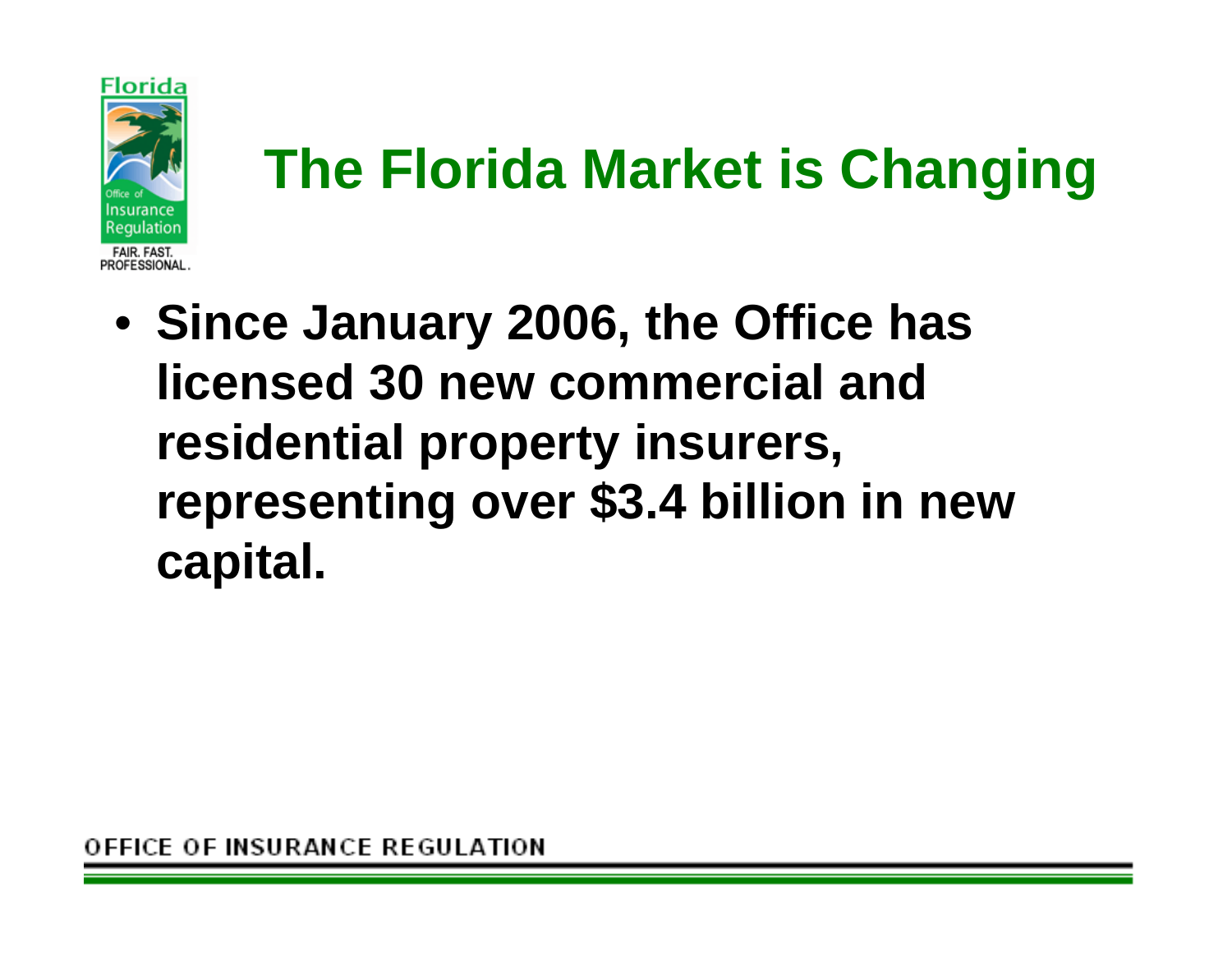

## **Companies Licensed in 2006**

**TOTAL**

**\$218.3 million**

| <b>Name</b>                               | <b>Status Date</b> | <b>Line of Business</b> | <b>Initial Capital</b> |
|-------------------------------------------|--------------------|-------------------------|------------------------|
| *AMERICAN CAPITAL ASSURANCE CORP.         | 6/30/2006          | HO & Comm. Res.         | \$50 million           |
| *AMERICAN INTEGRITY INSURANCE Co. OF FL   | 9/13/2006          | <b>Homeowners</b>       | 9.5 million            |
| <b>AMERIPRISE INSURANCE Co.</b>           | 10/10/2006         | <b>Homeowners</b>       | 46 million             |
| <b>AUTO CLUB INSURANCE Co. OF FLORIDA</b> | 11/22/2006         | <b>Homeowners</b>       | 11 million             |
| <b>EDISON INSURANCE Co.</b>               | 1/4/2006           | <b>Homeowners</b>       | 10 million             |
| <b>HOMEWISE PREFERRED INSURANCE Co.</b>   | 5/31/2006          | <b>Homeowners</b>       | 9 million              |
| <b>NORTHERN CAPITAL INSURANCE Co.</b>     | 5/4/2006           | <b>Homeowners</b>       | 6.8 million            |
| <b>RANCHERS AND FARMERS INSURANCE Co.</b> | 1/6/2006           | <b>Homeowners</b>       | 5 million              |
| <b>*ROYAL PALM INSURANCE Co.</b>          | 3/31/2006          | <b>Homeowners</b>       | 65million              |
| <b>SAFE HARBOR INSURANCE Co.</b>          | 5/4/2006           | <b>Homeowners</b>       | 6 million              |
|                                           |                    |                         |                        |

\*Blue type represents capital build-up fund participants

\*\*Minimum Capital requirement is \$5 million for Homeowners, but depends on business plan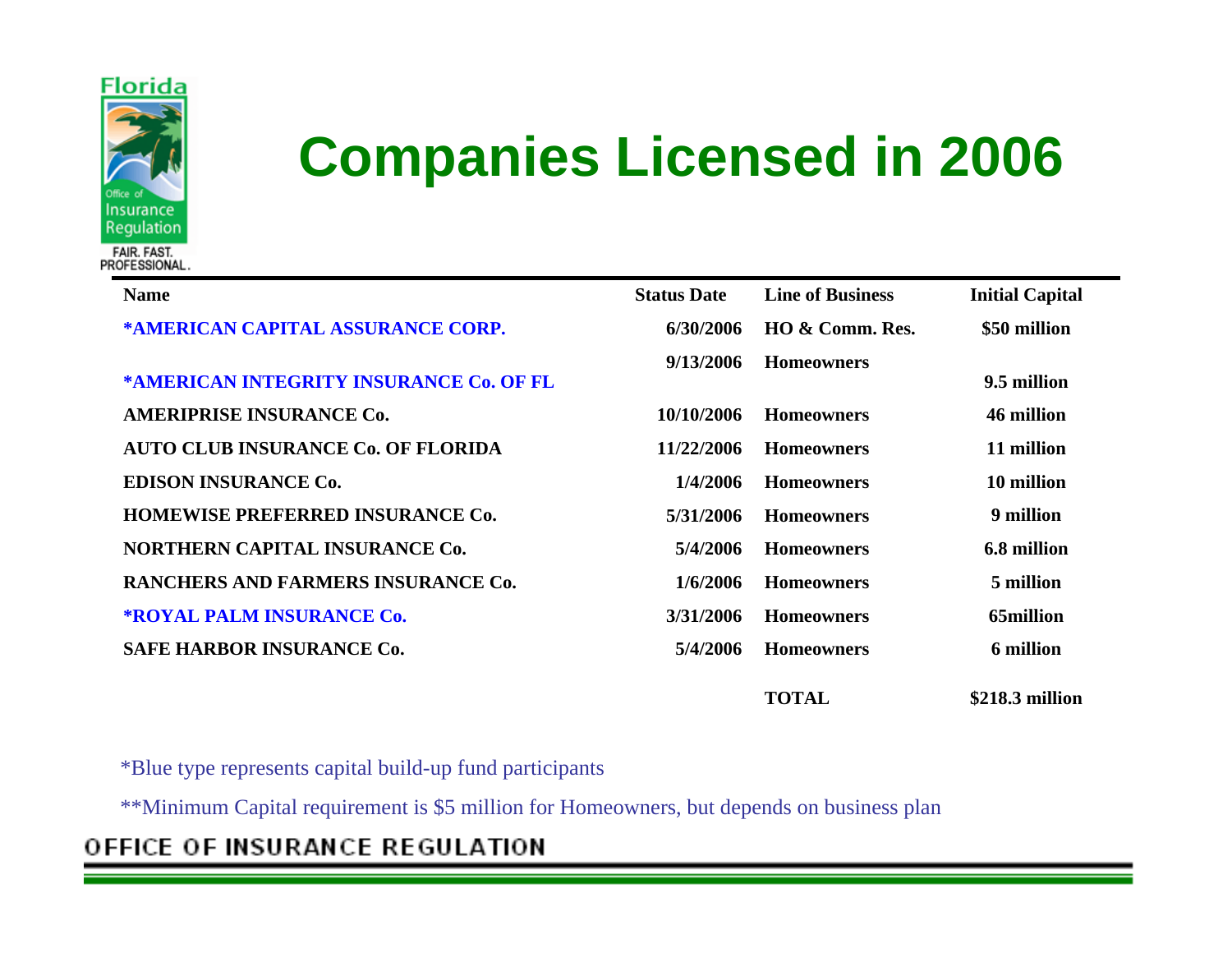

## **Companies Licensed Since January 2007**

| <b>Name</b>                                                       | <b>Status Date</b> | <b>Line of Business</b> | <b>Initial Capital</b> |
|-------------------------------------------------------------------|--------------------|-------------------------|------------------------|
| <b>*PRIVILEGE UNDERWRITERS RECIPROCAL</b><br><b>EXCHANGE</b>      | 1/23/2007          | <b>Homeowners</b>       | \$51 million           |
| AMERICAN KEYSTONE INSURANCE COMPANY                               | 2/8/2007           | <b>Homeowners</b>       | 9 million              |
| <b>HOMEOWNERS CHOICE PROPERTY &amp; CASUALTY</b><br><b>INS CO</b> | 5/10/2007          | <b>Homeowners</b>       | 15 million             |
| *MODERN USA INSURANCE COMPANY                                     | 5/31/2007          | <b>Mobile Home</b>      | 14 million             |
| *OLYMPUS INSURANCE COMPANY                                        | 5/31/2007          | <b>Homeowners</b>       | 50 million             |
| AMERICAN COASTAL INSURANCE COMPANY                                | 6/21/2007          | <b>Commercial Res.</b>  | 50 million             |
| <b>MAIN STREET AMERICA PROTECTION</b>                             | 10/9/2007          | <b>Homeowners</b>       | 10 million             |
| <b>LANDMARK ONE INSURANCE COMPANY</b>                             | 10/19/2007         | <b>Homeowners</b>       | 9 million              |
| <b>CAM PROPERTY SELF-INSURANCE FUND</b>                           | 10/31/2007         | <b>Commercial Res.</b>  | <b>SIF</b>             |
| ARK ROYAL INSURANCE COMPANY                                       | 11/9/2007          | <b>Homeowners</b>       | 10 million             |
| <b>PALM BEACH WINDSTORM SELF INSURANCE</b><br><b>TRUST</b>        | 1/16/2008          | <b>Commercial Res.</b>  | <b>SIF</b>             |
| PEOPLE'S TRUST INSURANCE COMPANY                                  | 3/6/2008           | <b>Homeowners</b>       | 10 million             |
|                                                                   |                    |                         | \$228 million          |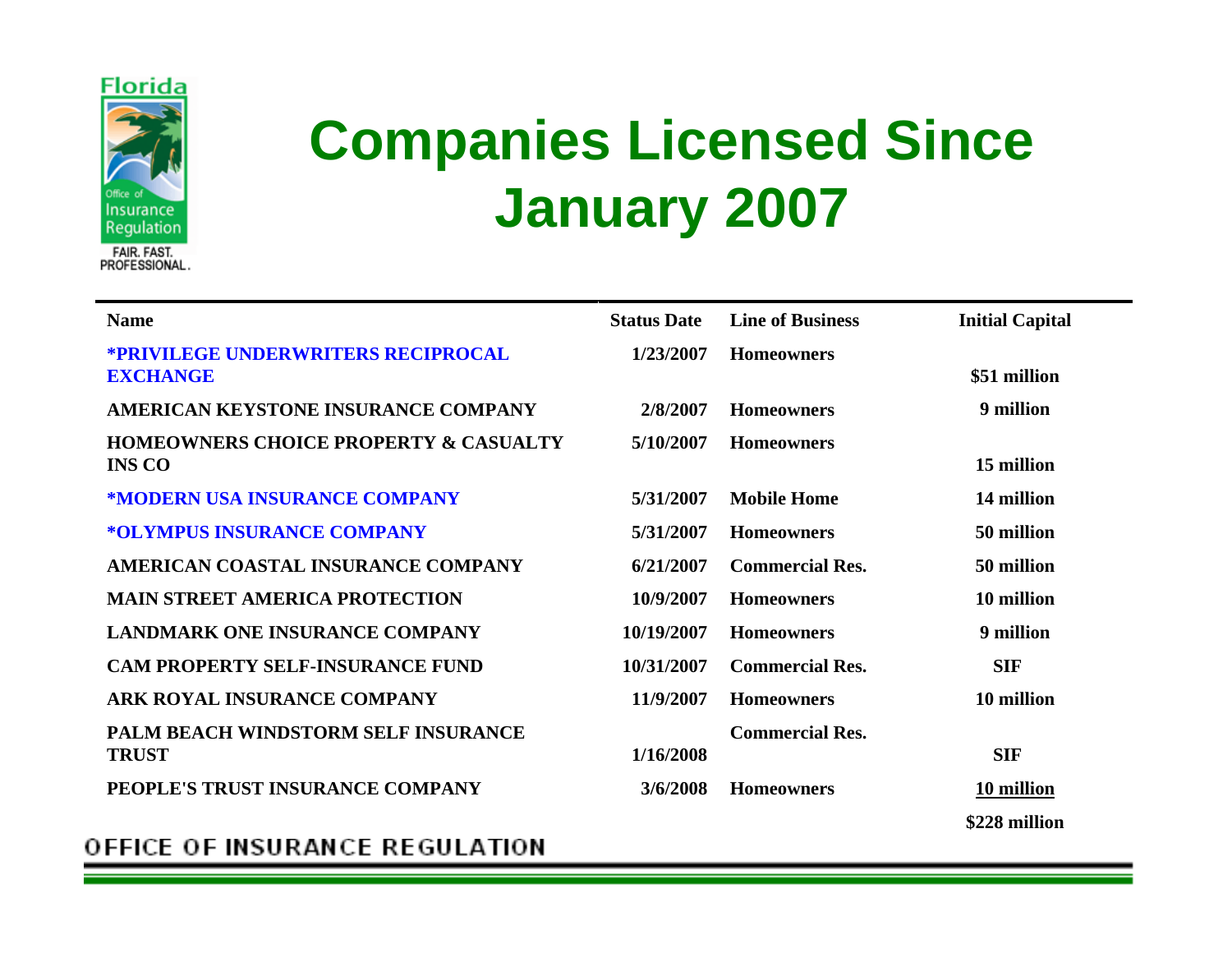

## **Surplus Lines Eligible Since January 2007**

FAIR. FAST.<br>. PROFESSIONAL

| <b>Name</b>                                                        | <b>Status Date</b> | <b>Line of Business</b>                | <b>Initial Capital</b> |
|--------------------------------------------------------------------|--------------------|----------------------------------------|------------------------|
| <b>PRAETORIAN</b><br><b>SPECIALTY INSURANCE</b><br><b>COMPANY</b>  | 3/30/2007          | <b>Commercial</b>                      | \$31 million           |
| <b>ARCH INSURANCE</b><br><b>COMPANY (EUROPE)</b><br><b>LIMITED</b> | 5/10/2007          | <b>Commercial</b>                      | 103 million            |
| <b>IRONSHORE</b><br><b>INSURANCE LTD.</b>                          | 5/17/2007          | <b>Commercial</b>                      | 930 million            |
| <b>AIX SPECIALTY</b><br><b>INSURANCE COMPANY</b>                   | 7/2/2007           | <b>Commercial Res.</b>                 | 15 million             |
| <b>LANCASHIRE</b><br><b>INSURANCE COMPANY</b><br><b>LIMITED</b>    | 7/2/2007           | Commercial /<br><b>Commercial Res.</b> | 1130 million           |
| <b>USF INSURANCE</b><br><b>COMPANY</b>                             | 7/3/2007           | <b>Commercial</b>                      | 43 million             |
| <b>CATLIN INSURANCE</b><br><b>COMPANY (UK) LTD.</b>                | 1/31/2008          | <b>Homeowners</b>                      | 168 million            |
|                                                                    |                    |                                        |                        |
| <b>TOTAL SURPLUS LINES</b>                                         |                    |                                        | \$2,420,000,000        |
|                                                                    |                    |                                        |                        |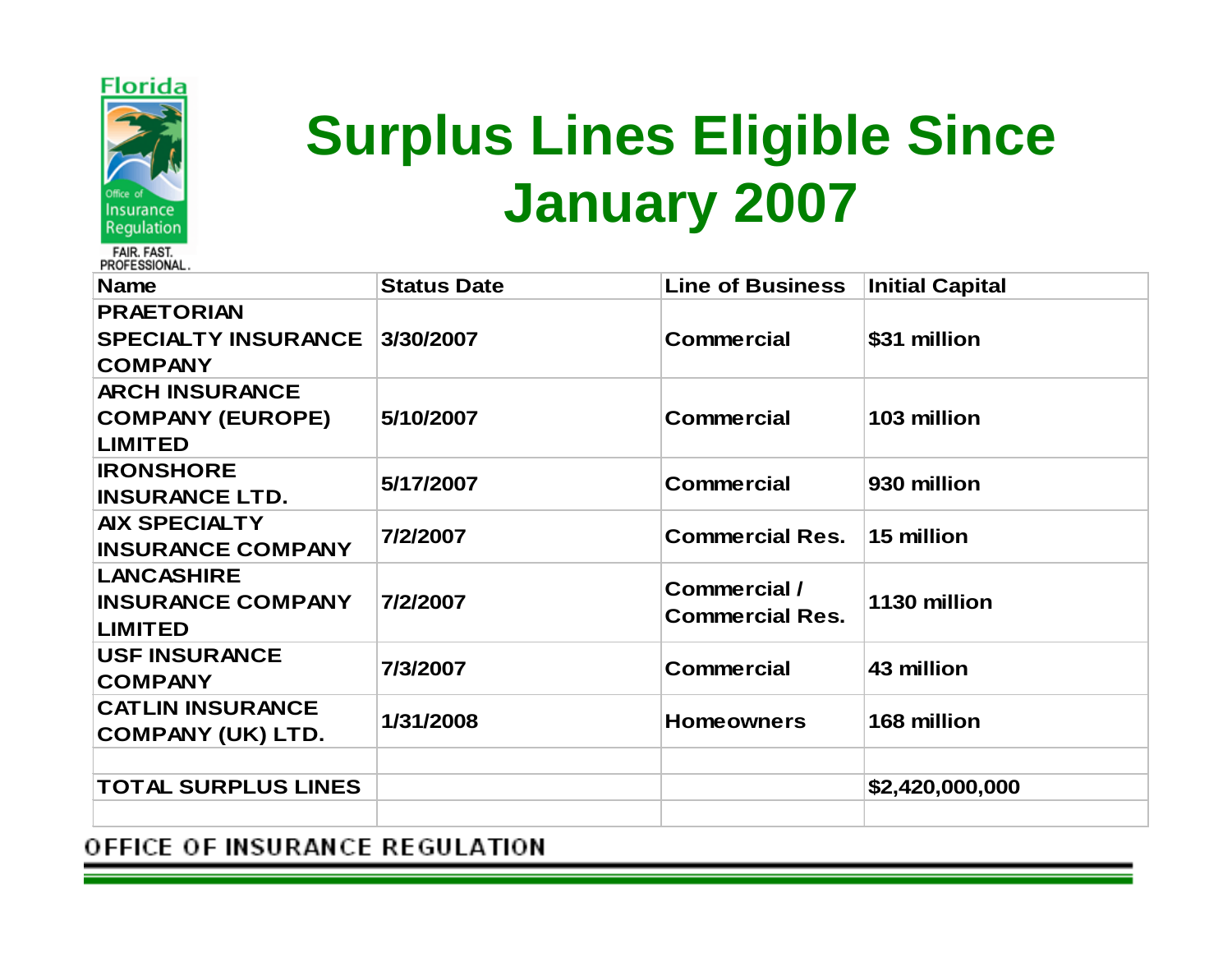

## **Capital Incentive Build-up Program**

 $\sim$   $\sim$ 

 $\sim$   $\sim$ 

 $-1$ 

 $-$ 

FAIR. FAST.<br>PROFESSIONAL

#### **FINAL REPORT**

Insurance Capital Build-Up Incentive Program (As Of 6/28/07)

|      |                                               |                  |              |            |            | 3 Amount      | 3 Amount      | ⊪ota i s      | Estimated    |
|------|-----------------------------------------------|------------------|--------------|------------|------------|---------------|---------------|---------------|--------------|
|      |                                               | Date Application |              | Date \$    | Date \$    | Surplus       | Contributed   | Amount        | Total #      |
|      | Companies that received a Surplus Note:       | Received         |              | Reauested  | Disbursed" | Note          | by Insurer    | New Capital   | New Policies |
| 1.)  | American Capital Assurance Corp               | 06/29/2006       |              | 08/31/2006 | 11/21/2006 | \$25,000,000  | \$25,000,000  | \$50,000,000  | 67,203       |
|      | American Integrity Insurance Co. of Florida   | 05/25/2007       |              | 06/29/2007 | 06/27/2007 | \$7,000,000   | \$7,000,000   | \$14,000,000  | 149,000      |
|      | Cypress P&C                                   | 06/30/2006       |              | 12/01/2006 | 02/02/2007 | \$20,500,000  | \$20,500,000  | \$41,000,000  | 95,000       |
| 4.1  | First Home Insurance Company                  | 01/22/2007       |              | 01/31/2007 | 06/27/2007 | \$14,500,000  | \$29,000,000  | \$43,500,000  | 59,600       |
| 5.)  | Florida Peninsula Insurance Co.               | 06/16/2006       | Revised      | 11/01/2006 | 01/03/2007 | \$25,000,000  | \$25,000,000  | \$50,000,000  | 310,000      |
| B.)  | Modern USA                                    | 05/25/2007       |              | 06/01/2007 | 06/28/2007 | \$7,000,000   | \$7,000,000   | \$14,000,000  | 59,964       |
|      | Olympus Insurance Co.                         | 04/25/2007       |              | 05/31/2007 | 06/28/2007 | \$16,500,000  | \$33,500,000  | \$50,000,000  | 125,000      |
| B.)  | Privilege Underwriters Reciprocal Exchange    | 12/06/2006       | Revised      | 06/30/2007 | 06/13/2007 | \$17,000,000  | \$34,000,000  | \$51,000,000  | 3,500        |
| 9.)  | Royal Palm Insurance Co.                      | 06/27/2006       |              | 12/01/2006 | 12/20/2006 | \$25,000,000  | \$25,000,000  | \$50,000,000  | 144,696      |
| 10.) | Southern Fidelity Insurance Co.               | 06/14/2006       |              | 07/01/2006 | 09/12/2006 | \$25,000,000  | \$25,000,000  | \$50,000,000  | 86,000       |
| 11.) | St. Johns Insurance Co.                       | 06/15/2006       |              | 06/25/2006 | 07/31/2006 | \$20,000,000  | \$20,000,000  | \$40,000,000  | 321,172      |
| 12.1 | United P & C                                  | 06/16/2006       |              | 07/01/2006 | 09/22/2006 | \$20,000,000  | \$20,000,000  | \$40,000,000  | 142,000      |
| 13.) | Universal P & C                               | 06/15/2006       |              | 09/01/2006 | 11/09/2006 | \$25,000,000  | \$25,000,000  | \$50,000,000  | 150,000      |
|      |                                               |                  |              |            |            |               |               |               |              |
|      | <b>Total Requested</b>                        |                  |              |            |            | \$247,500,000 | \$296,000,000 | \$543,500,000 | 1,713,135    |
|      |                                               |                  |              |            |            |               |               |               |              |
|      |                                               |                  |              |            |            |               |               |               |              |
|      | Companies that did not pursue a Surplus Note: |                  | \$ Requested |            |            |               |               |               |              |
|      | Florida Family Insurance Co.                  | 06/30/2006       | \$25,000,000 | 01/01/2007 |            |               |               |               |              |
|      | Homewise Insurance Co.                        | 06/30/2006       | \$20,000,000 | 09/15/2006 |            |               |               |               |              |
|      | Security First Insurance Co.                  | 05/24/2007       | \$15,000,000 | 06/30/2007 |            |               |               |               |              |
|      | Sunshine State Insurance Co.                  | 10/26/2006       | \$14,200,000 | 03/31/2007 |            |               |               |               |              |
|      |                                               |                  |              |            |            |               |               |               |              |
|      |                                               |                  |              |            |            |               |               |               |              |

| Companies that applied but were not eligible:          |           |
|--------------------------------------------------------|-----------|
| Linear contracts. Dealerships in contract Contractions | DEMA SODE |

| Homeowners Protection Insurance Corporation | uaru 172007 |
|---------------------------------------------|-------------|
| Magnolia Insurance Company                  | 05/18/2007  |
| Seaside Property Insurance Inc.             | 06/15/2006  |

| <b>Total Appropriated</b>        | \$250,000,000 |
|----------------------------------|---------------|
| Less: 1% Administrative Expenses | \$2,500,000   |
| Total Available to Applicants    | \$247,500,000 |
| Total Disbursed to Date          | \$247,500,000 |
| <b>Total Available Remaining</b> |               |
| Additional Requested             |               |
| Amount Over- Requested           |               |
|                                  |               |

"Amount disbursed = amount requested unless otherwise indicated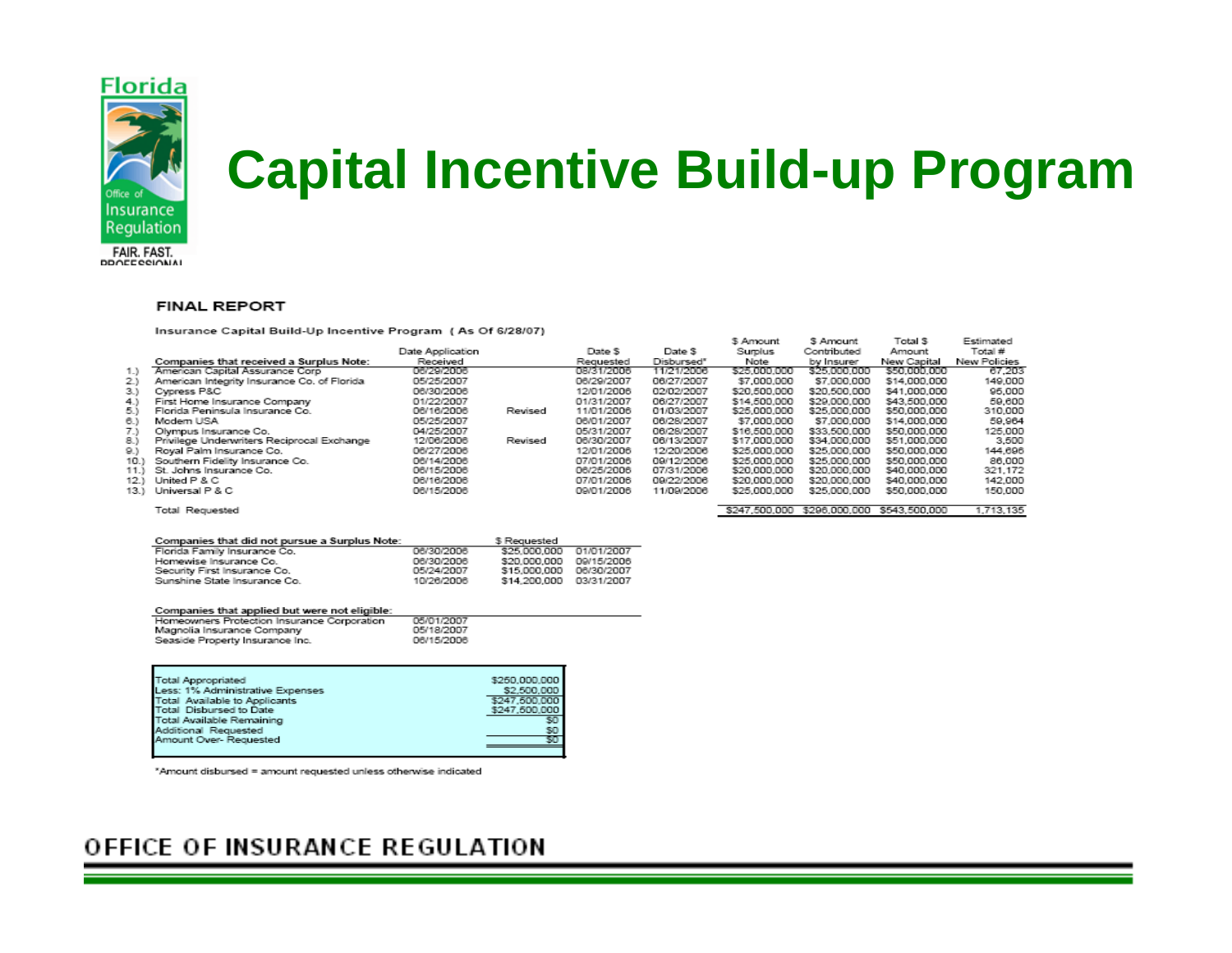

## **Applications for Licensure**

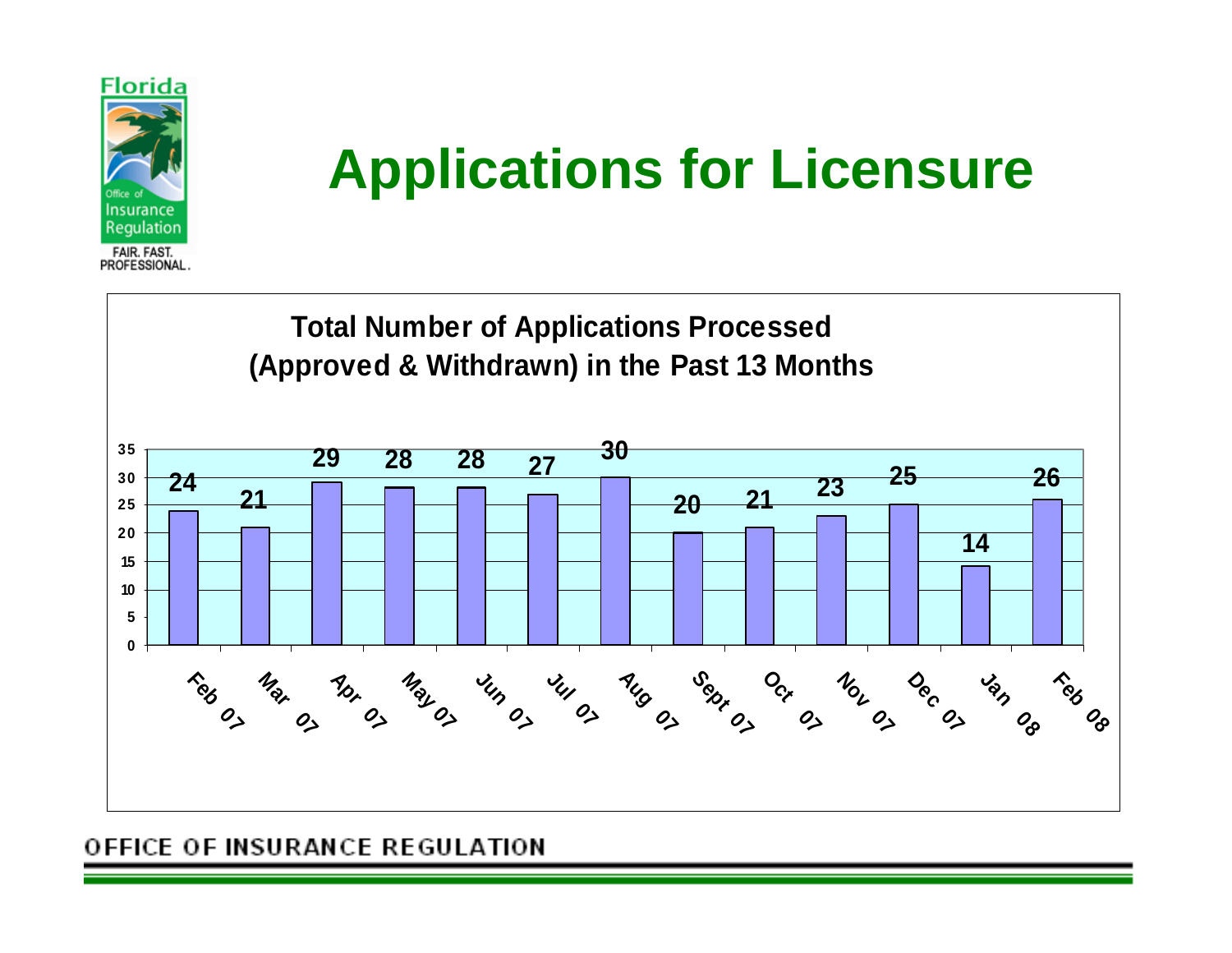

## **The State of the Market**

- **Citizens represents slightly over 40% of the CAT fund. That leaves almost 60% of the wind risk for residential property in the private market today.**
- **Citizens has 1.3 million policies. State Farm has over 1 million. New applicants are eligible for Citizens if a private insurance company offer exceeds Citizens rates by more than 15%.**
- **National companies have withdrawn from the coast nationwide in a concerted effort to reduce coastal exposure. This was underway before HB1A.**
- **Citizens policy count has not substantially increased since HB1A was passed in January 2007.**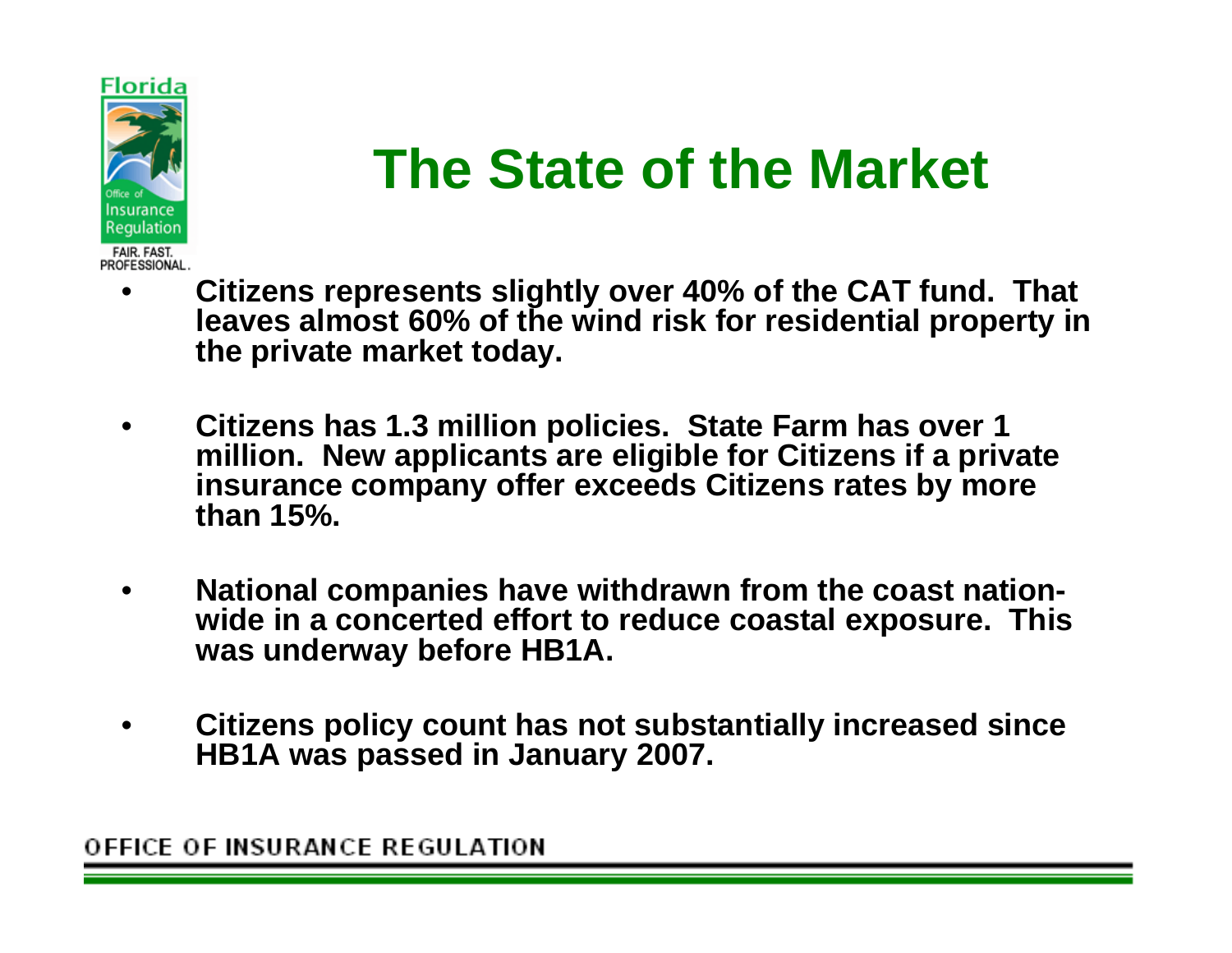

# **Companies were withdrawing from Coastal Areas Before HB 1A**

**From Allstate's SEC filing for 3rd Quarter 2006 (publicly available on SEC website)**

Actions we have taken or are considering to attain an acceptable catastrophe exposure level in our property business include:

- **removing wind coverage from certain policies and allowing our agencies to help customers apply for wind coverage through state facilities such as wind pools;**
- changes in rates, deductibles and coverage;
- limitations on new business writings;
- changes to underwriting requirements, including limitations in coastal and adjacent counties;
- **not offering continuing coverage to some existing policyholders;**
- purchase of reinsurance or other forms of risk transfer arrangements;
- discontinuing coverage for certain types of residences; and/or
- withdrawal from certain markets

Examples of catastrophe exposure actions taken during 2006, related to our risk of hurricane loss, include purchasing additional reinsurance on a countrywide basis for our personal lines property insurance, and in areas most exposed to hurricanes; **a limitation on personal homeowners new business writings in coastal areas of Texas, Louisiana, Mississippi, and certain other states; and not offering continuing coverage on select policies in eight coastal counties in the state of New York, which may continue for several years. Additionally, we have entered into a reinsurance agreement to cede losses incurred on 120,000 personal property policies in the state of Florida**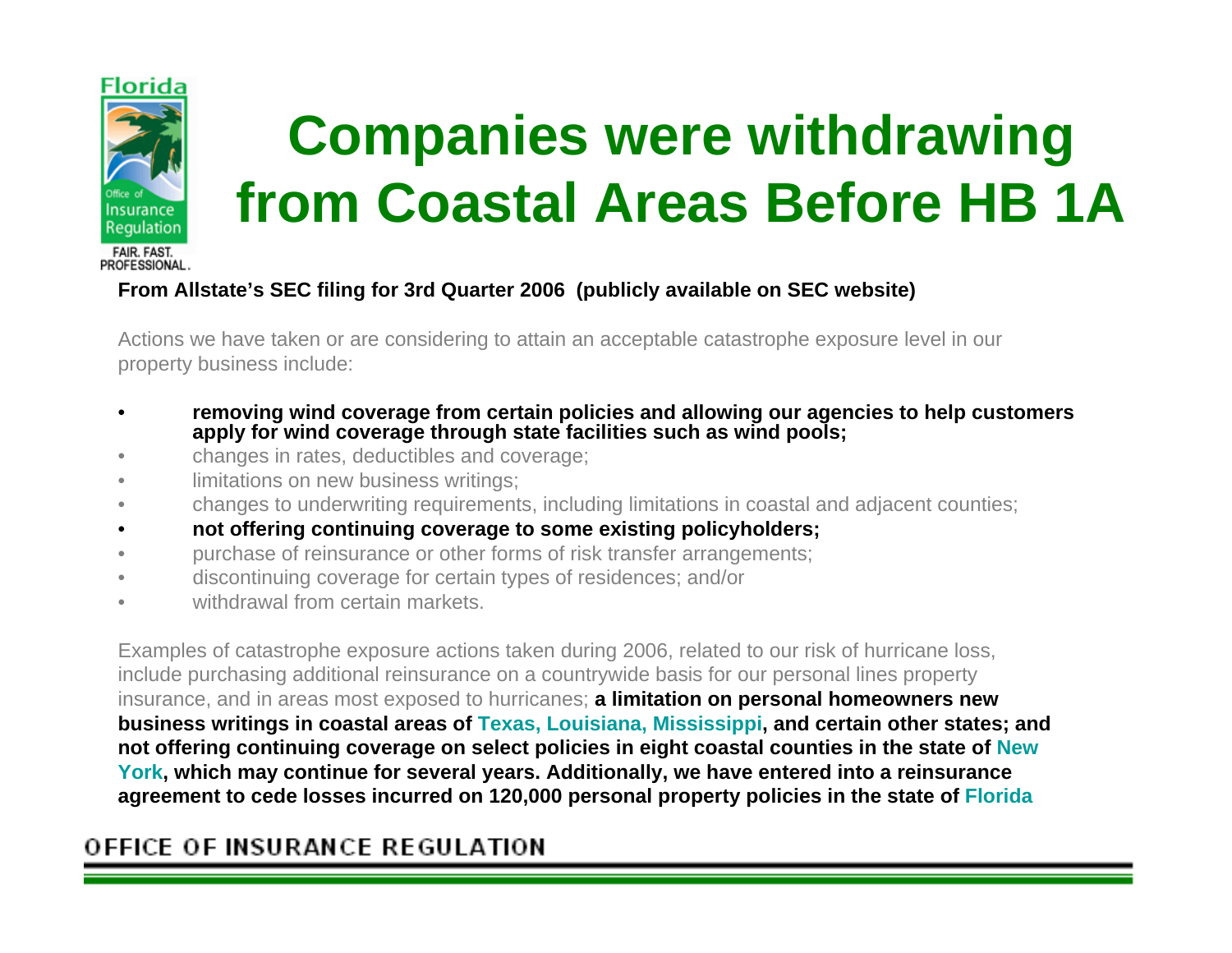

## **Solvency Regulation**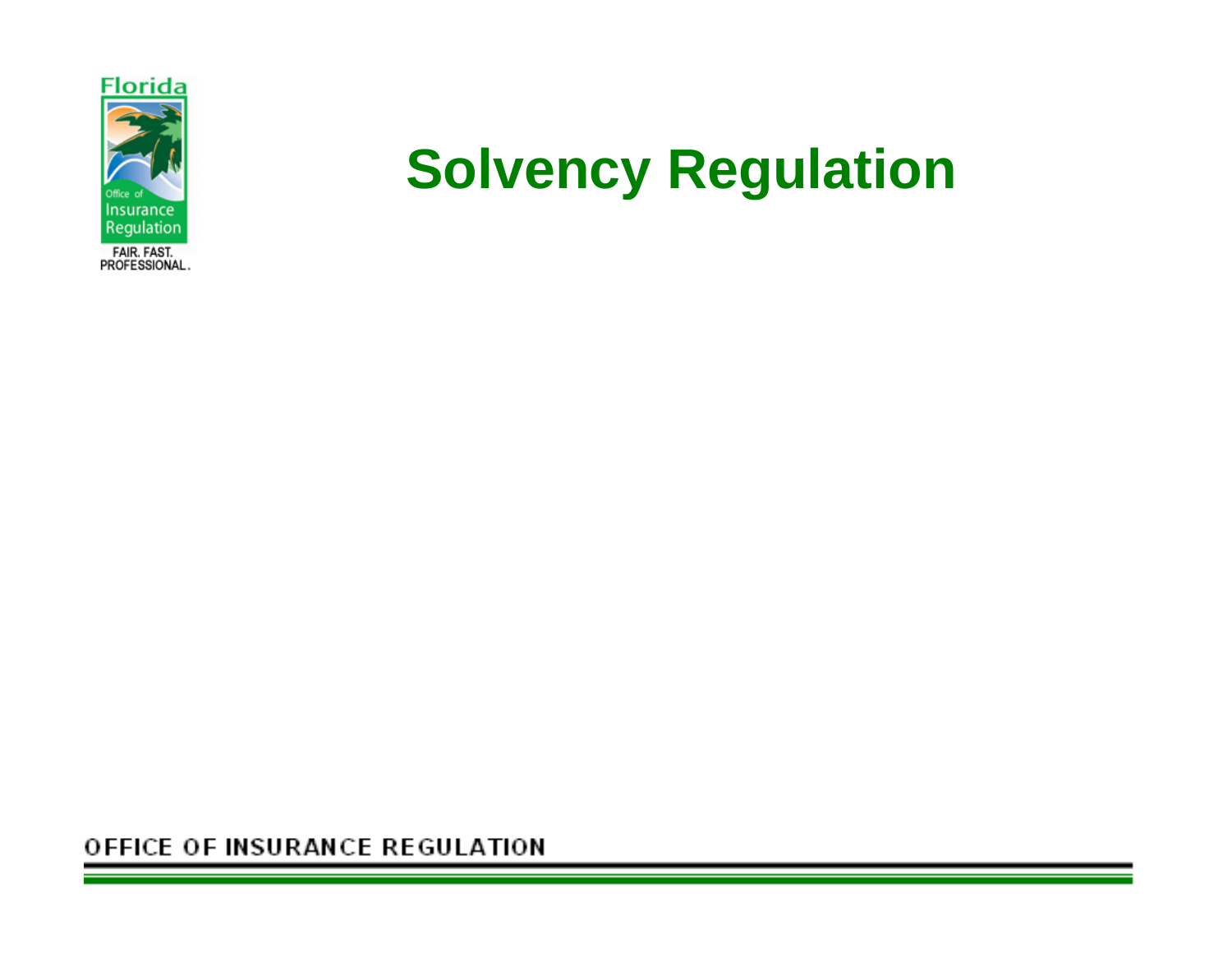

## **Income Statement**

**Solvency**

- This small Florida domestic insurer was licensed on December 31, 2004 to offer residential homeowners insurance in Florida. Company participated in a takeout from Citizens Property Insurance Corporation ("Citizens").
- At December 31, 2007, Company reports net income of \$2.6 million. The favorable net income from operations<br>is attributed to a net underwriting gain of \$4.2 million. Company rates are at or below Citizens.
- As a result of the favorable underwriting and net income from from \$7.0 million the prior year-end to \$10.0 million.

|    | Line                                                                                                                           | <b>Current Year</b> | <b>Prior Year</b> |
|----|--------------------------------------------------------------------------------------------------------------------------------|---------------------|-------------------|
| 01 | Premiums earned                                                                                                                | 26.842.631          | $-2,467,682$      |
| 02 | Losses incurred                                                                                                                | 6,144,656           | 3,223,844         |
| 03 | Loss expenses incurred                                                                                                         | 10,772,426          | 2,223,496         |
| 04 | Other underwriting expenses incurred                                                                                           | 5,766,835           | $-4,249,907$      |
| 05 | Aggregate write-ins for underwriting deductions                                                                                | 0                   | $\Omega$          |
| 06 | Total underwriting deductions                                                                                                  | 22,683,917          | 1,197,433         |
| 07 | Net income of protected cells                                                                                                  | 0                   | 0                 |
| 08 | <b>Net underwriting gain (loss)</b>                                                                                            | 4,158,714           | $-3,665,114$      |
| 09 | Net investment income earned                                                                                                   | 73,068              | 247,459           |
| 10 | Net realized capital gains (losses) less capital gains tax of \$0                                                              | 36,762              | 10,115            |
| 11 | Net investment gain (loss)                                                                                                     | 109.830             | 257,575           |
| 12 | Net gain (loss) from agents' or premium balances charged off (amount recovered \$0 amount charged<br>off \$0)                  | 1,409               | $-296$            |
| 13 | Finance and service charges not included in premiums                                                                           | 31,160              | 16,280            |
| 14 | Aggregate write-ins for miscellaneous income                                                                                   | $\Omega$            | 436,067           |
| 15 | Total other income                                                                                                             | 32.569              | 452,052           |
| 16 | Net income before dividends to policyholders, after capital gains tax and before all other federal and<br>foreign income taxes | 4,301,113           | $-2,955,488$      |
| 17 | Dividends to policyholders                                                                                                     | $\Omega$            | $\Omega$          |
| 18 | Net income, after dividends to policyholders, after capital gains tax and before all other federal and<br>foreign income taxes | 4,301,113           | $-2,955,488$      |
| 19 | Federal and foreign income taxes incurred                                                                                      | 1,680,321           | $-88,875$         |
| 20 | Net income                                                                                                                     | 2,620,792           | $-2,866,613$      |
| 21 | Surplus as regards policyholders, December 31 prior year                                                                       | 6,970,640           | 6,326,681         |
| 22 | <b>Net income</b>                                                                                                              | 2,620,792           | $-2,866,613$      |
| 23 | Net transfers (to) from protected cell accounts                                                                                | $\Omega$            | $\Omega$          |
| 24 | Change in net unrealized capital gains or (losses) less capital gains tax of \$0                                               | $-49,262$           | 88,225            |
| 25 | Change in net unrealized foreign exchange capital gain (loss)                                                                  | $\Omega$            | $\Omega$          |
| 26 | Change in net deferred income tax                                                                                              | 411.514             | 963,469           |
| 27 | Change in nonadmitted assets                                                                                                   | 55,107              | 34,310            |
| 28 | Change in provision for reinsurance                                                                                            | 0                   | $\Omega$          |
| 29 | Change in surplus notes                                                                                                        | 0                   | 2,500,000         |
| 37 | Aggregate write-ins for gains and losses in surplus                                                                            | $\Omega$            | $-75,432$         |
| 38 | Change in surplus as regards policyholders for the year                                                                        | 3,038,151           | 643,959           |
| 39 | Surplus as regards policyholders, December 31 current year                                                                     | 10.008.790          | 6.970.640         |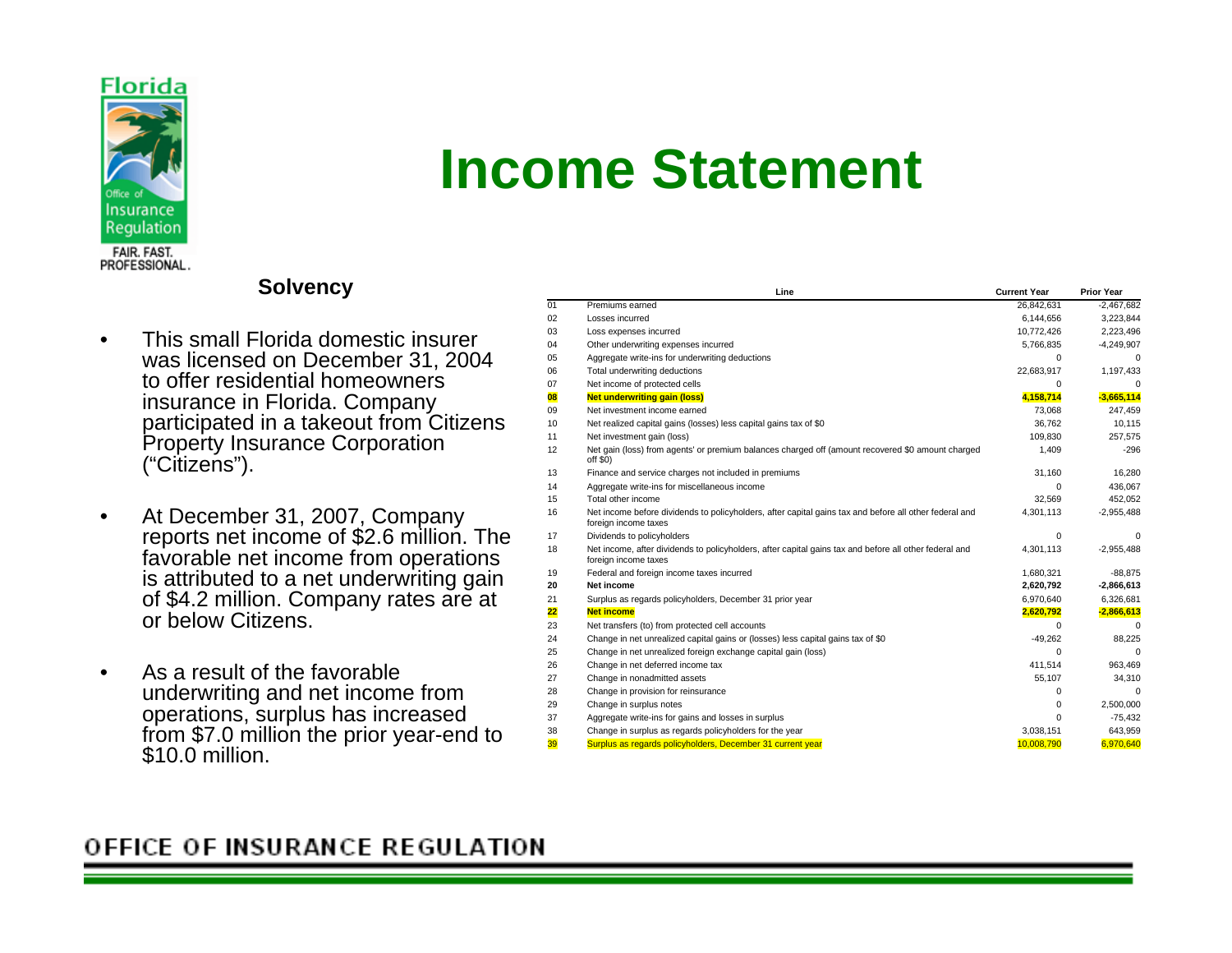

## **Trending Analysis**

|                   | <b>CoCode</b>     |             |            |            |      |  |  |  |
|-------------------|-------------------|-------------|------------|------------|------|--|--|--|
|                   | <b>TREND DATA</b> |             |            |            |      |  |  |  |
|                   | 2007              | 2006        | 2005       | 2004       | 2003 |  |  |  |
| <b>SURPLUS</b>    |                   |             |            |            |      |  |  |  |
|                   | 10,008,789        | 6,970,639   | 6,326,682  | 5,507,835  |      |  |  |  |
| <b>NET INCOME</b> |                   |             |            |            |      |  |  |  |
|                   | 2,620,792         | (2,866,613) | (134, 334) | (992, 265) |      |  |  |  |

- Surplus has trended from \$5.5 million in 2004 to \$10 million at December 31, 2007.
- Net income has trended from a negative \$992 thousand in 2004 to \$2.6 million at December 31, 2007.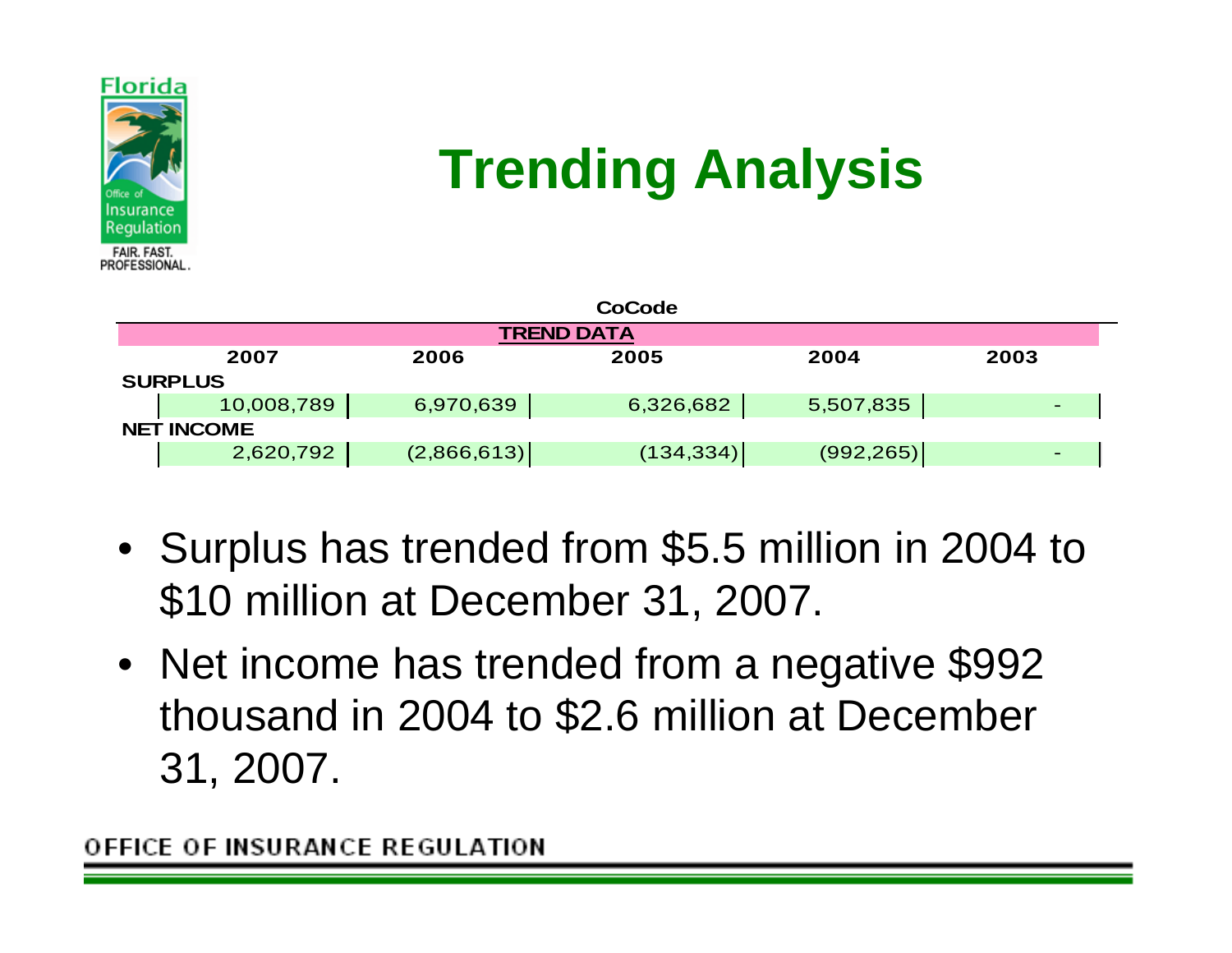

## **Typical Reinsurance Example**

**Reinsurance Structure Chart - June 1, 2007**

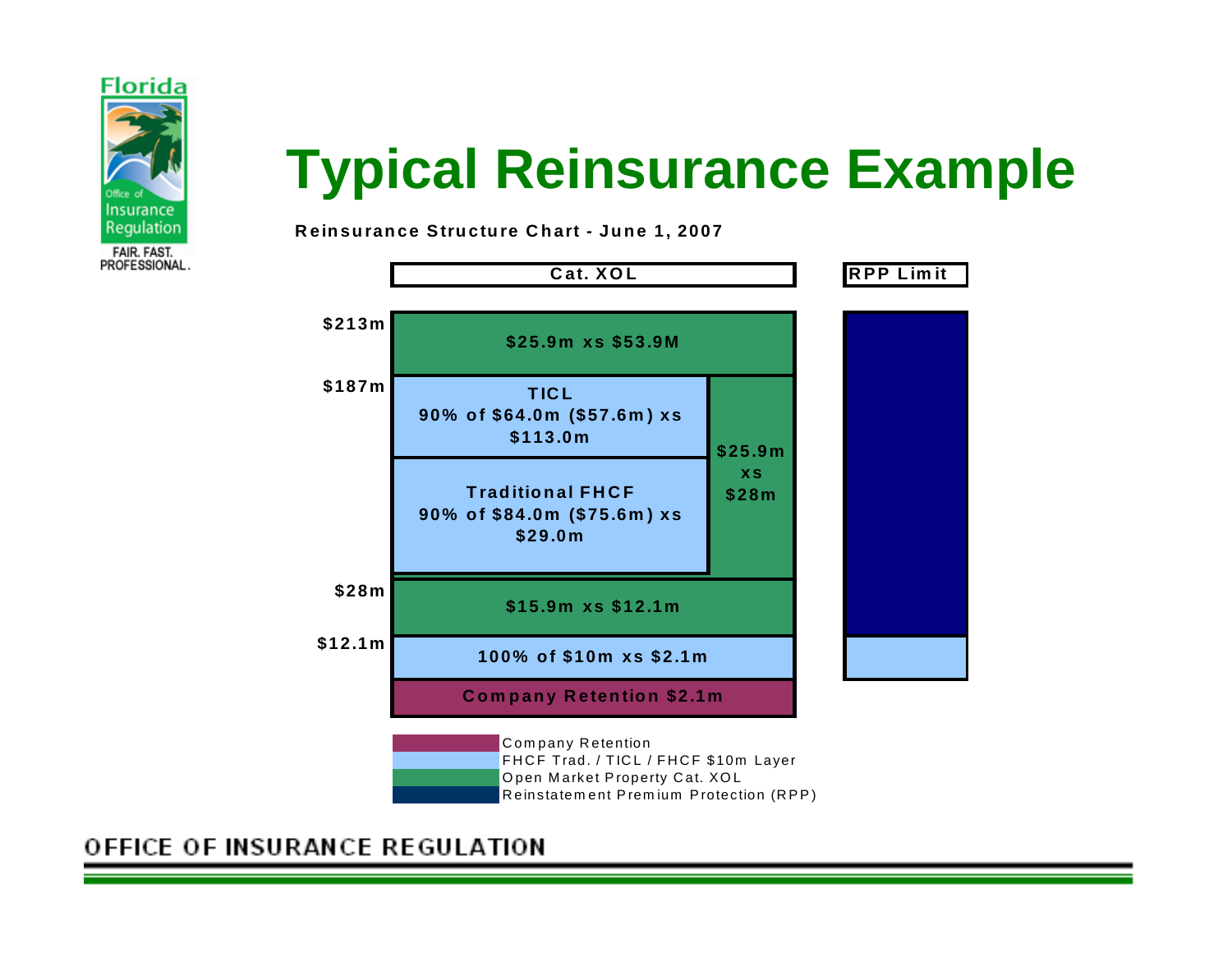

## **Large Retention Example**

The chart represents a reinsurance structure for the same small Florida domestic insurer with the only change this time being no reinstatement premium protection. The retention for a 1 in 100 year storm was \$2.1 million in the prior example and is still \$2.1 million in this example. However, since there is no reinstatement premium protection, this means the insurer must pay the reinsurer additional premium to reinstate the reinsurance pursuant to the reinsurance agreement. The cost to reinstate, depending on the magnitude of the first storm and how much reinsurance was exhausted, would likely be too large for this insurer with \$12.7 in surplus. This insurer's reinsurance program would be questioned by the Office because the retention from one storm combined with the reinstatement premium, would put the insurer's surplus below the minimum required amount.

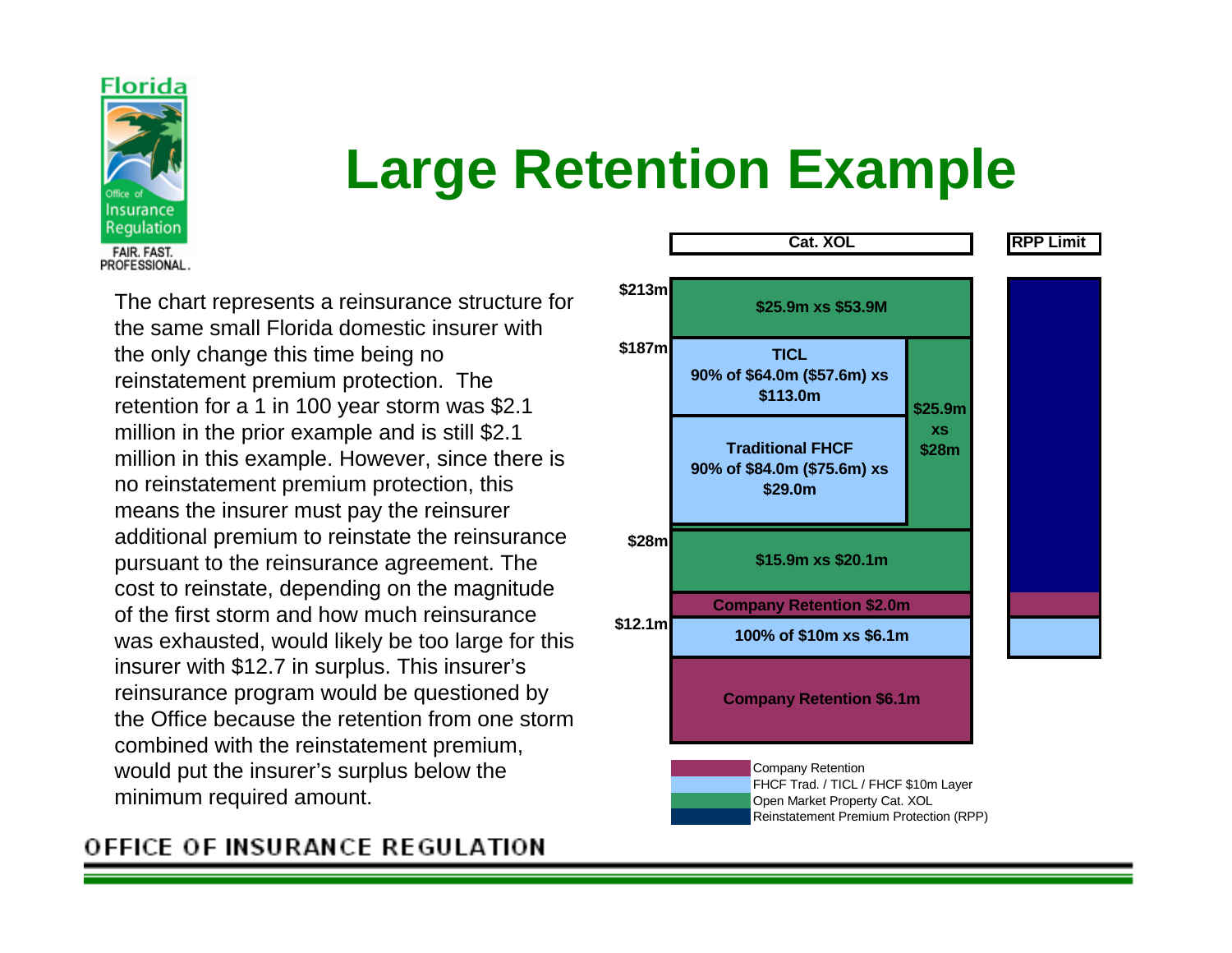

## **No Reinstatement Example**

The chart represents a reinsurance structure for the same small Florida domestic insurer with the only change this time being no reinstatement premium protection. The retention for a 1 in 100 year storm was \$2.1 million in the prior example and is still \$2.1 million in this example. However, since there is no reinstatement premium protection, this means the insurer must pay the reinsurer additional premium to reinstate the reinsurance pursuant to the reinsurance agreement. The cost to reinstate, depending on the magnitude of the first storm and how much reinsurance was exhausted, would likely be too large for this insurer with \$12.7 in surplus. This insurer's reinsurance program would be questioned by the Office because the retention from one storm combined with the reinstatement premium, would put the insurer's surplus below the minimum required amount.

### OFFICE OF INSURANCE REGULATION



Reinstatement Premium Protection (RPP)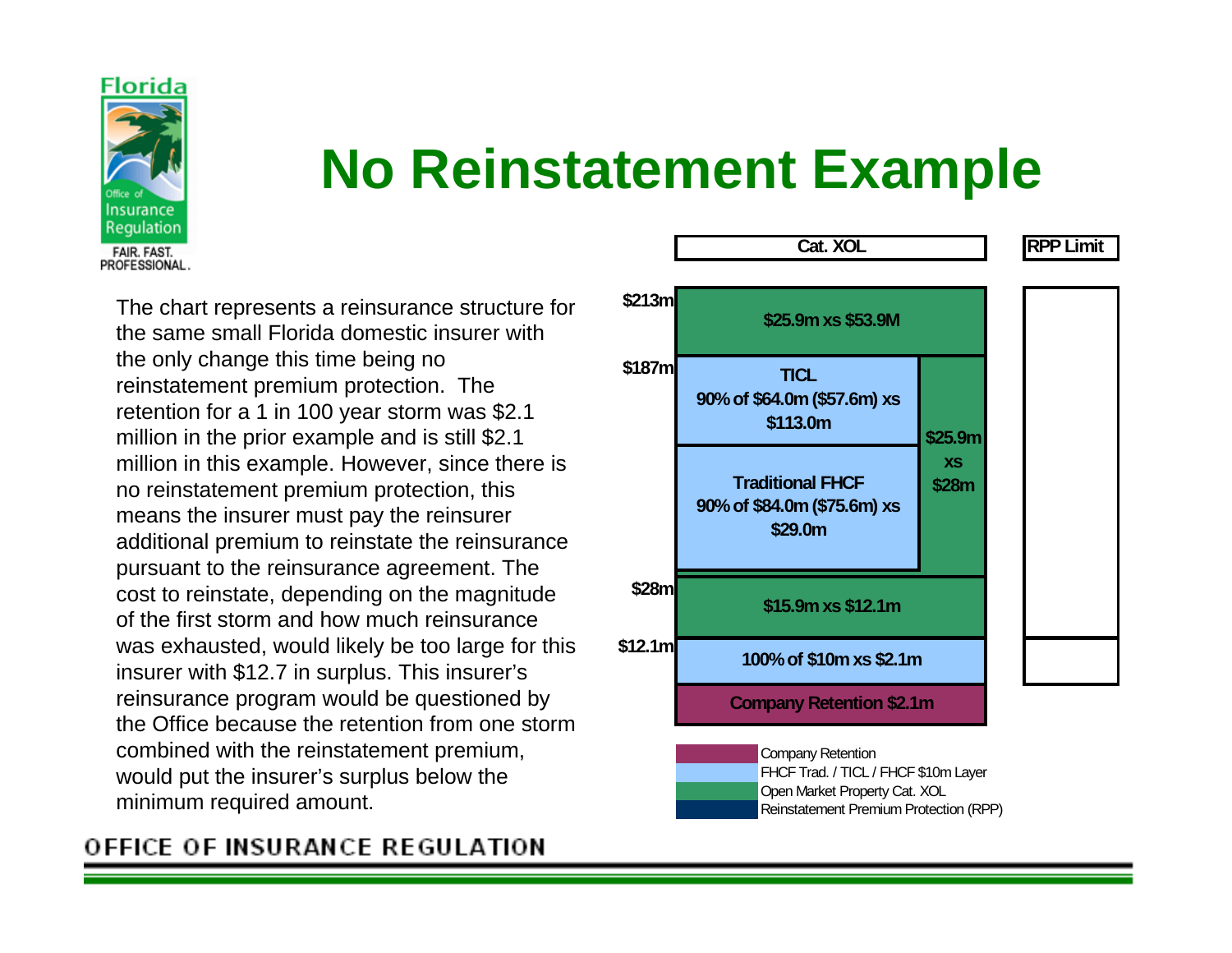

## **PML Reinsurance Example**

The chart represents a reinsurance structure for the same small Florida domestic insurer with the only change this time being to the PML. This insurer's 1 in 100 year PML was \$190 million in the prior example but is now \$225 million. The purchased reinsurance was to \$187 million, which is \$38 million below the 1 in 100 year PML level of \$225 million. This insurer's reinsurance program would be questioned by the Office because a 1 in 100 year storm would make this insurer insolvent.



Reinstatement Premium Protection (RPP)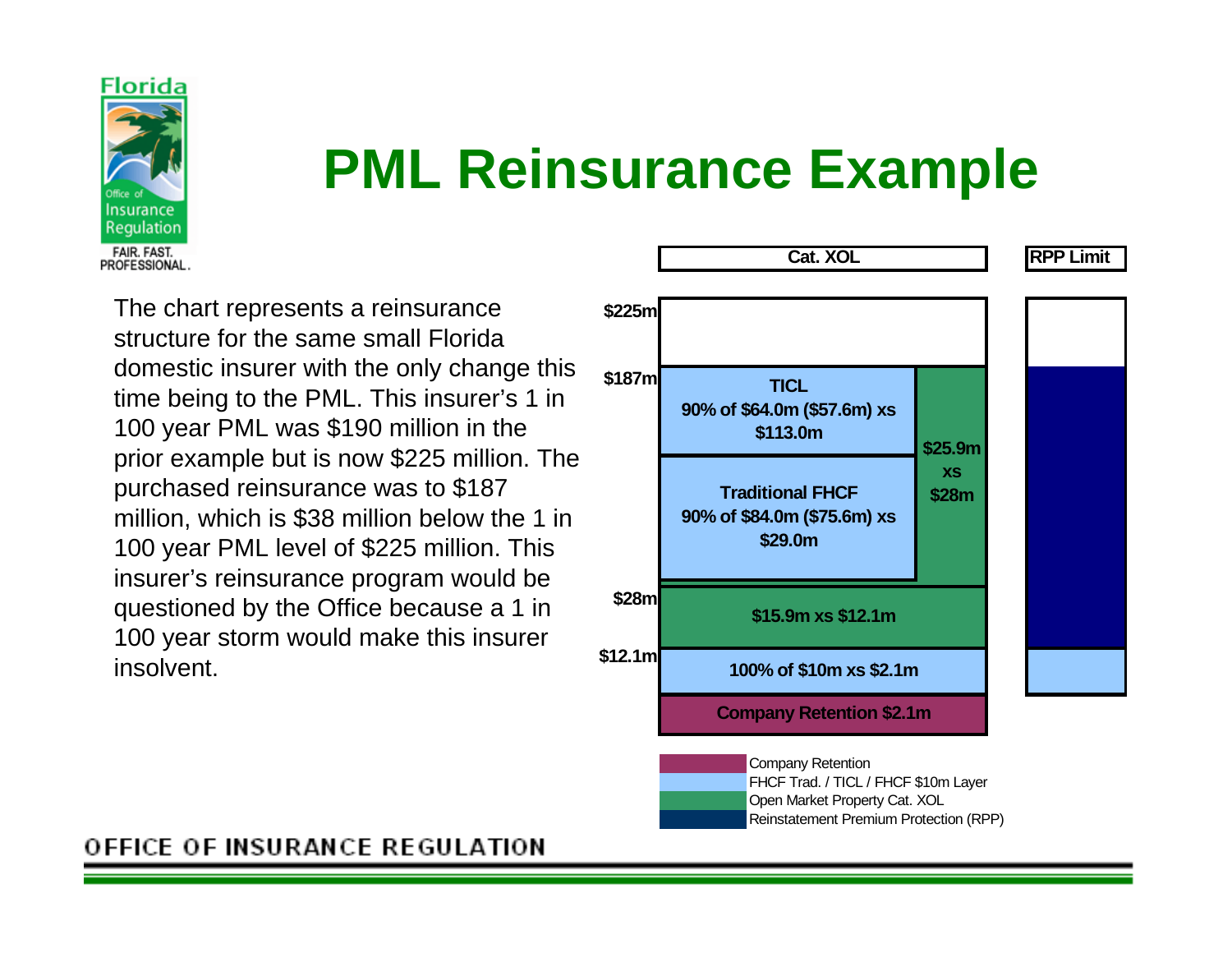

FAIR. FAST. PROFESSIONAL.

## **Rate Review Process**



Processed means either approved, withdrawn or disapproved. A Notice of Intent to Disapprove may also be issued, but is not counted as "processed".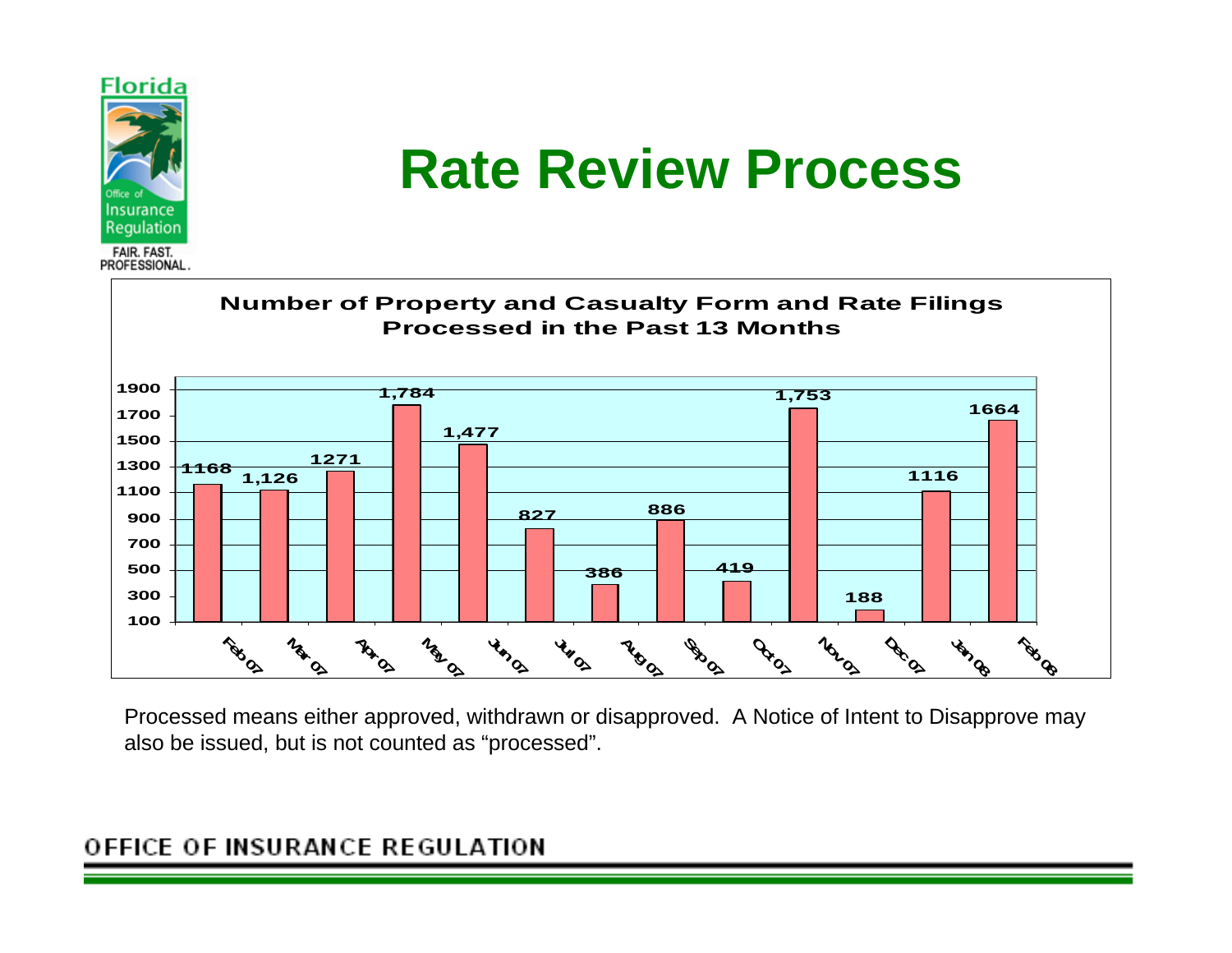![](_page_23_Picture_0.jpeg)

![](_page_23_Figure_2.jpeg)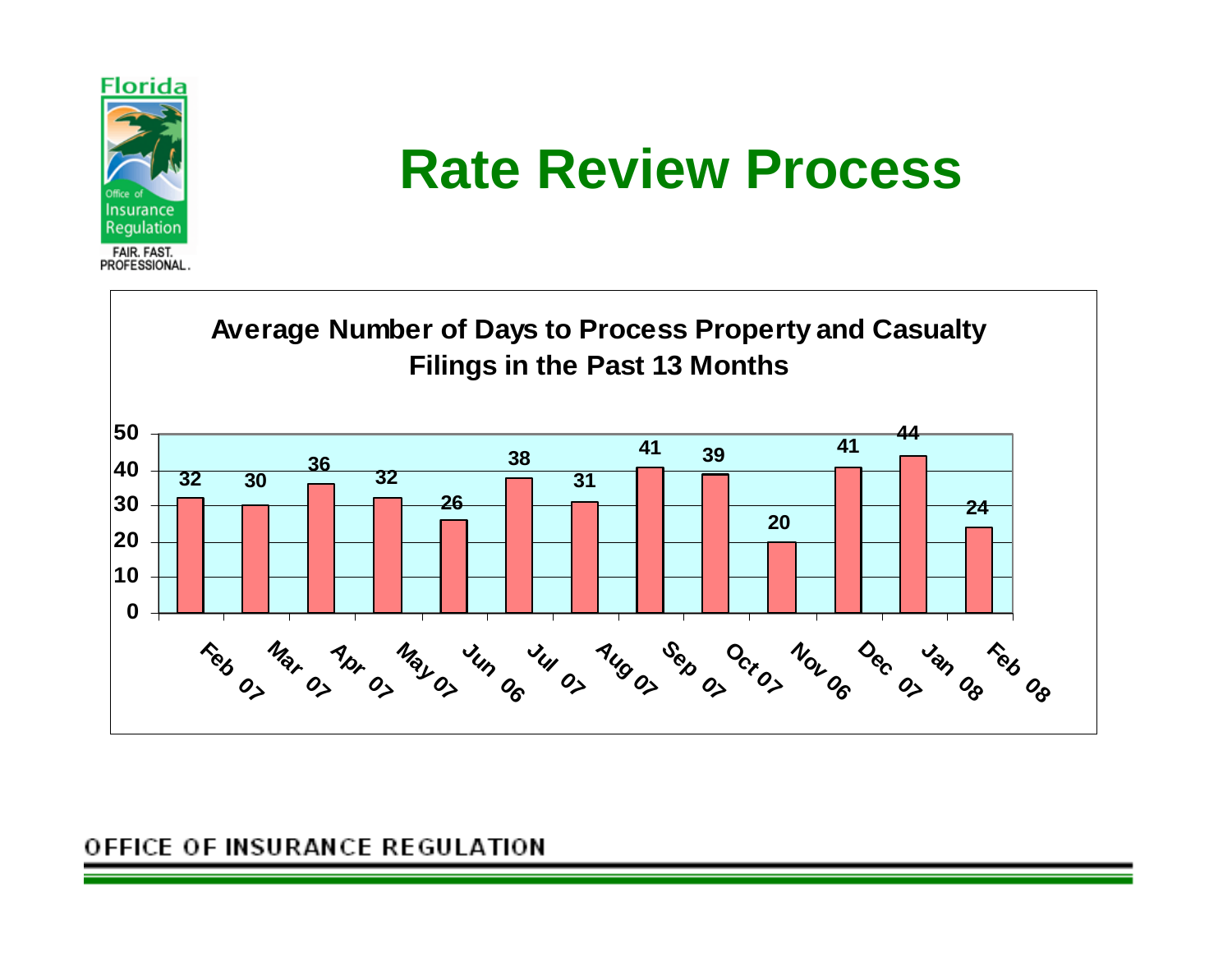![](_page_24_Picture_0.jpeg)

FAIR. FAST. PROFESSIONAL

### **Excerpts from the Rating Law 627.062, Florida Statutes**

- (b) Upon receiving a rate filing, the office shall review the rate filing to determine if a rate is **excessive, inadequate, or unfairly discriminatory**. In making that determination, the office shall, in accordance with **generally accepted and reasonable actuarial techniques,** consider the following factors:
- 1. Past and prospective loss experience within and without this state.
- 2. Past and prospective expenses.
- 3. The degree of competition among insurers for the risk insured.
- 4. Investment income . . . however, investment income from invested surplus shall not be considered.
- 5. **The reasonableness of the judgment reflected in the filing.**
- 6. Dividends, savings, or unabsorbed premium deposits allowed or returned to Florida policyholders, members, or subscribers.
- 7. The adequacy of loss reserves.
- 8. **The cost of reinsurance.**
- 9. Trend factors, including trends in actual losses per insured unit for the insurer making the filing.
- 10. Conflagration and catastrophe hazards, if applicable.
- 11. A **reasonable margin for underwriting profit and contingencies**. For that portion of the rate covering the risk of hurricanes and other catastrophic losses for which the insurer has not purchased reinsurance and has exposed its capital and surplus to such risk, the office must approve a rating factor that provides the insurer a reasonable rate of return that is commensurate with such risk.
- 12. The cost of medical services, if applicable.
- 13. Other relevant factors which impact upon the frequency or severity of claims or upon expenses. . . .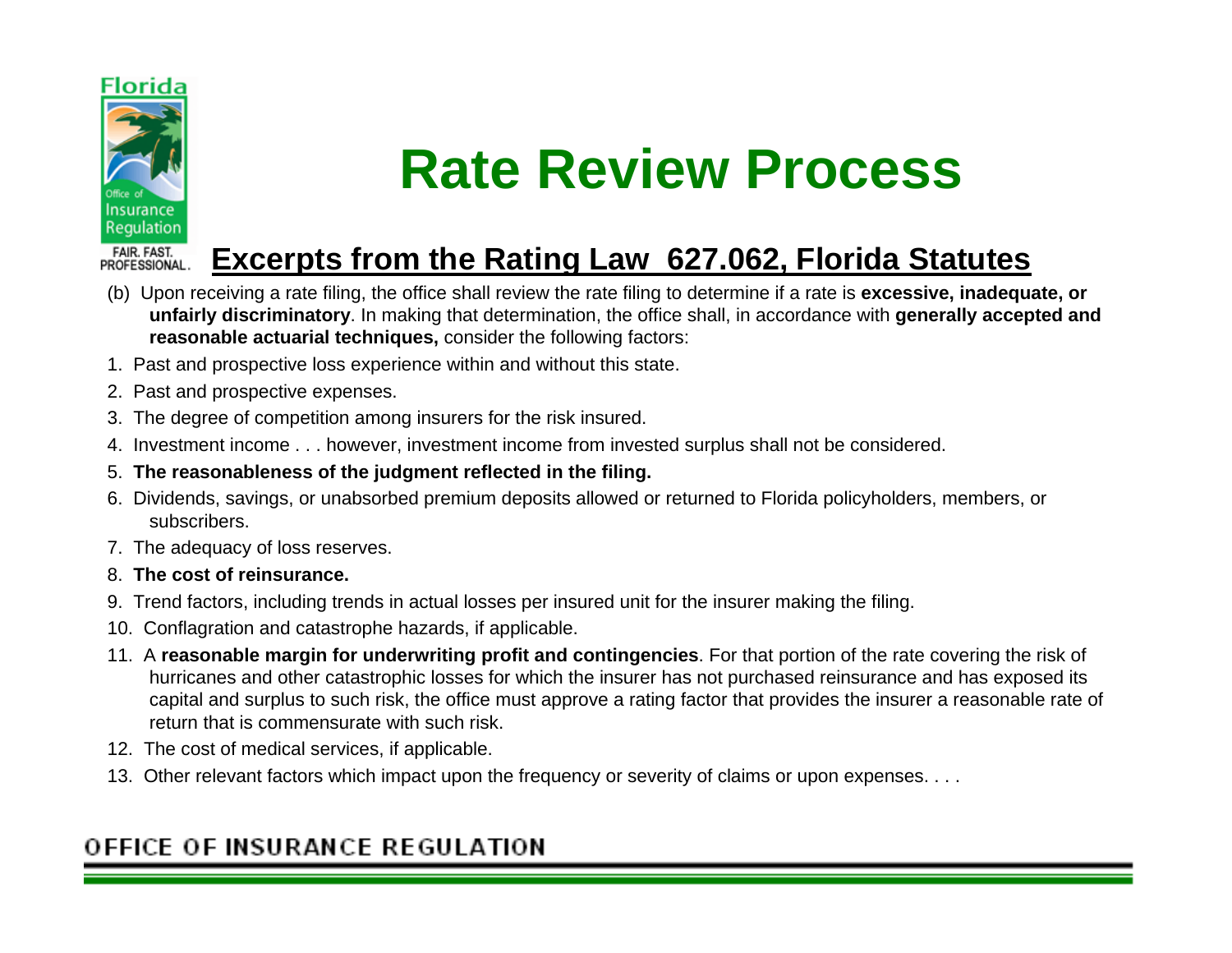![](_page_25_Picture_0.jpeg)

![](_page_25_Picture_2.jpeg)

- (e) **After consideration of the rate factors** provided in paragraphs (b), (c), and (d), a rate may be found by the office to be excessive, inadequate, or unfairly discriminatory based upon the following standards:
- 1. **Rates shall be deemed excessive if they are likely to produce a profit** from Florida business **that is unreasonably high in relation to the risk involved** in the class of business **or if expenses are unreasonably high in relation to services rendered.**
- **2. Rates shall be deemed excessive if, among other things, the rate structure established by a stock insurance company provides for replenishment of surpluses from premiums, when the replenishment is attributable to investment losses.**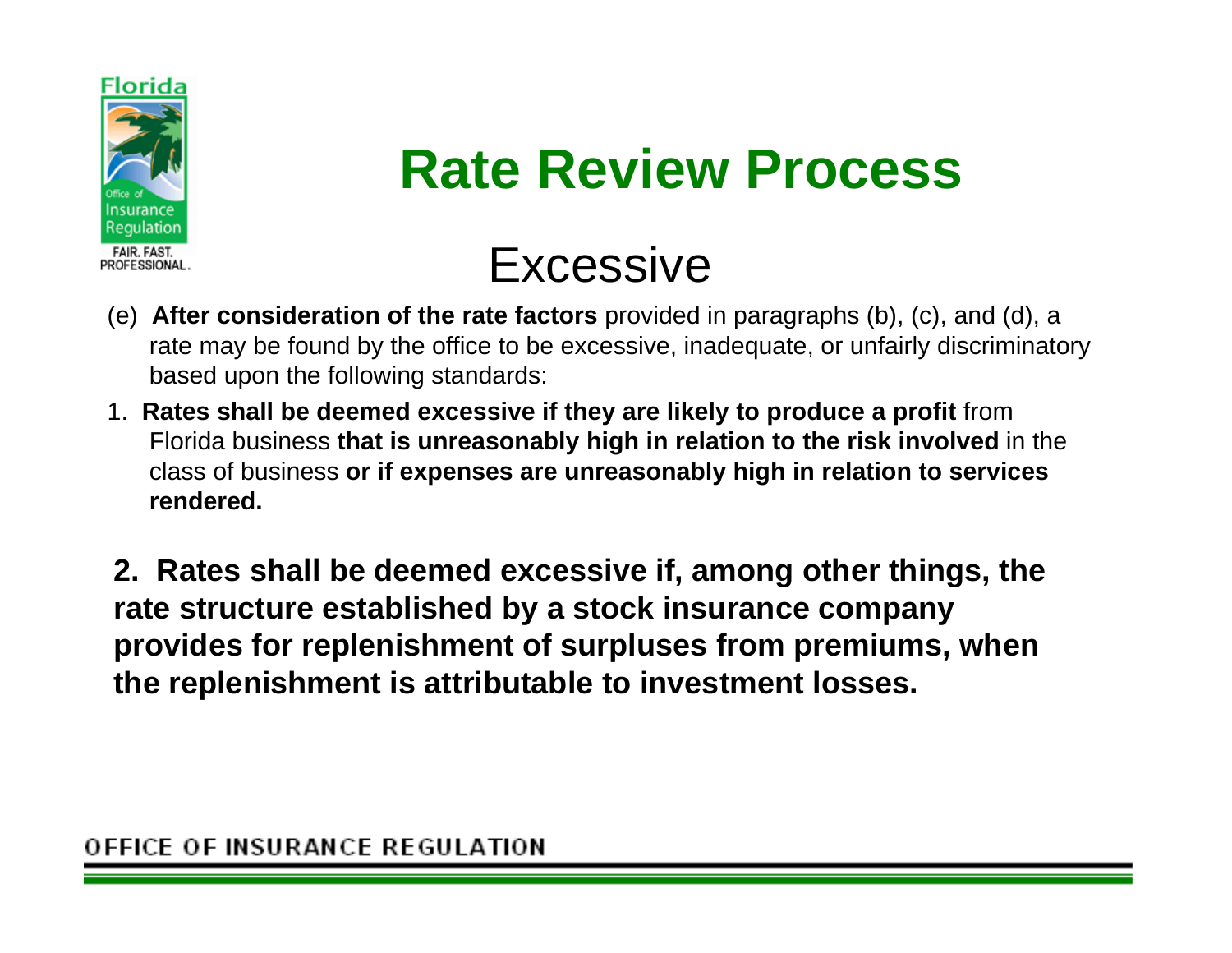![](_page_26_Picture_0.jpeg)

### Inadequate

**627.062 The Rating Law, continued**

**3. Rates shall be deemed inadequate if they are clearly insufficient, together with the investment income attributable to them, to sustain projected losses and expenses in the class of business to which they apply. . .** 

**(f) In reviewing a rate filing, the office may require the insurer to provide at the insurer's expense all information necessary to evaluate the condition of the company and the reasonableness of the filing according to the criteria enumerated in this section.**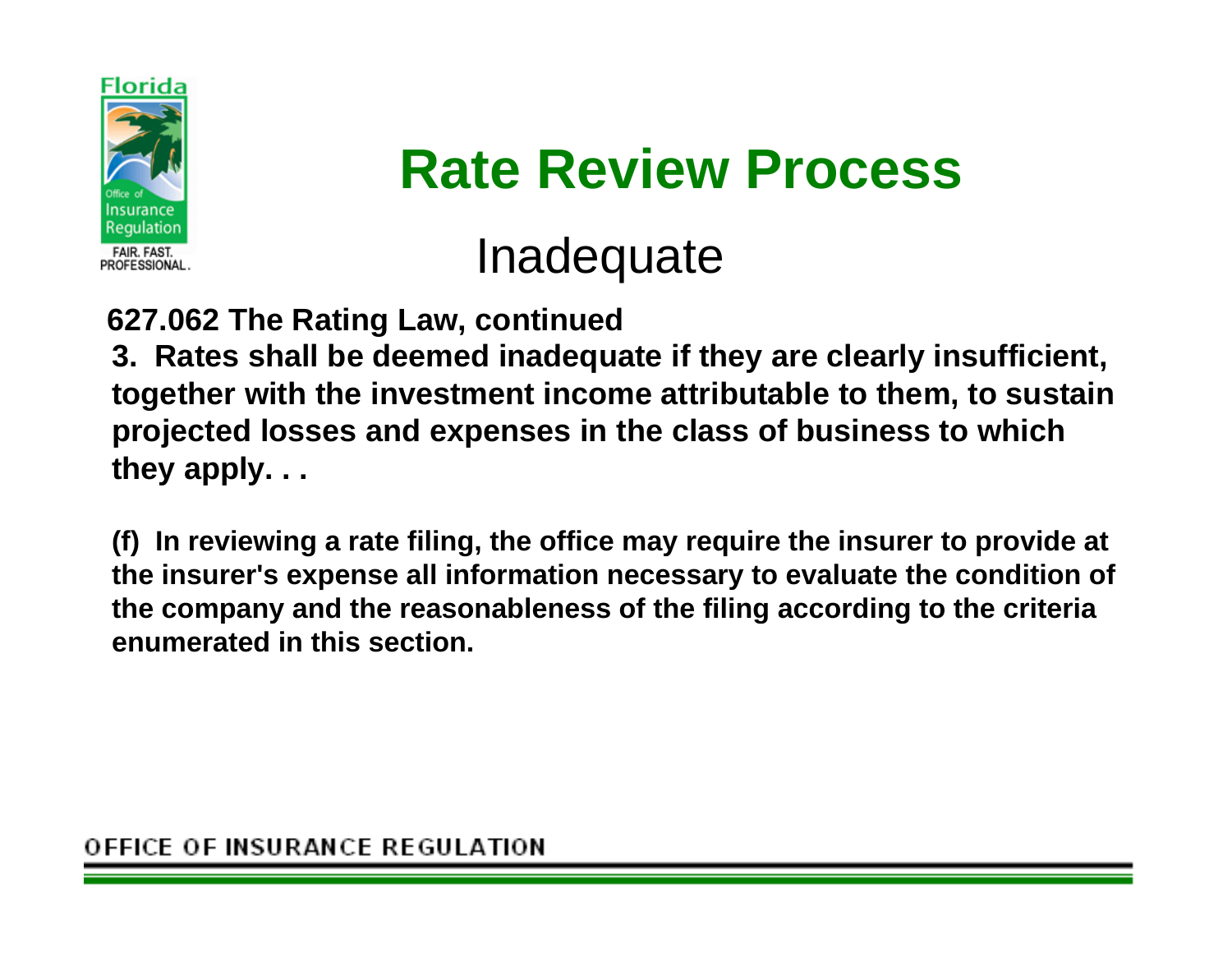![](_page_27_Picture_0.jpeg)

### Actuarial Standards of Practice

- **4.1 Conflict with Law or Regulation—If a law or regulation conflicts with the provisions of this standard, the actuary should develop a rate in accordance with the law or regulation, and disclose any material difference between the rate so developed and the actuarially determined rate to the client or employer.**
- **4.2 Documentation and Disclosure—The actuary should be guided by the provisions of ASOP No. 9,** *Documentation and Disclosure in Property and Casualty Insurance Ratemaking, Loss Reserving, and Valuations***. If the actuarial work product includes mathematical modeling developed by someone other than the actuary, the documentation should include the source of the model and how the model was used in the analysis. In addition, if the model is outside the actuary's area of expertise, the actuary should be guided by the documentation and disclosure requirements of ASOP No. 38,** *Using Models Outside the Actuary's Area of Expertise.*

Source: http://www.actuarialstandardsboard.org/pdf/asops/asop039\_072.pdf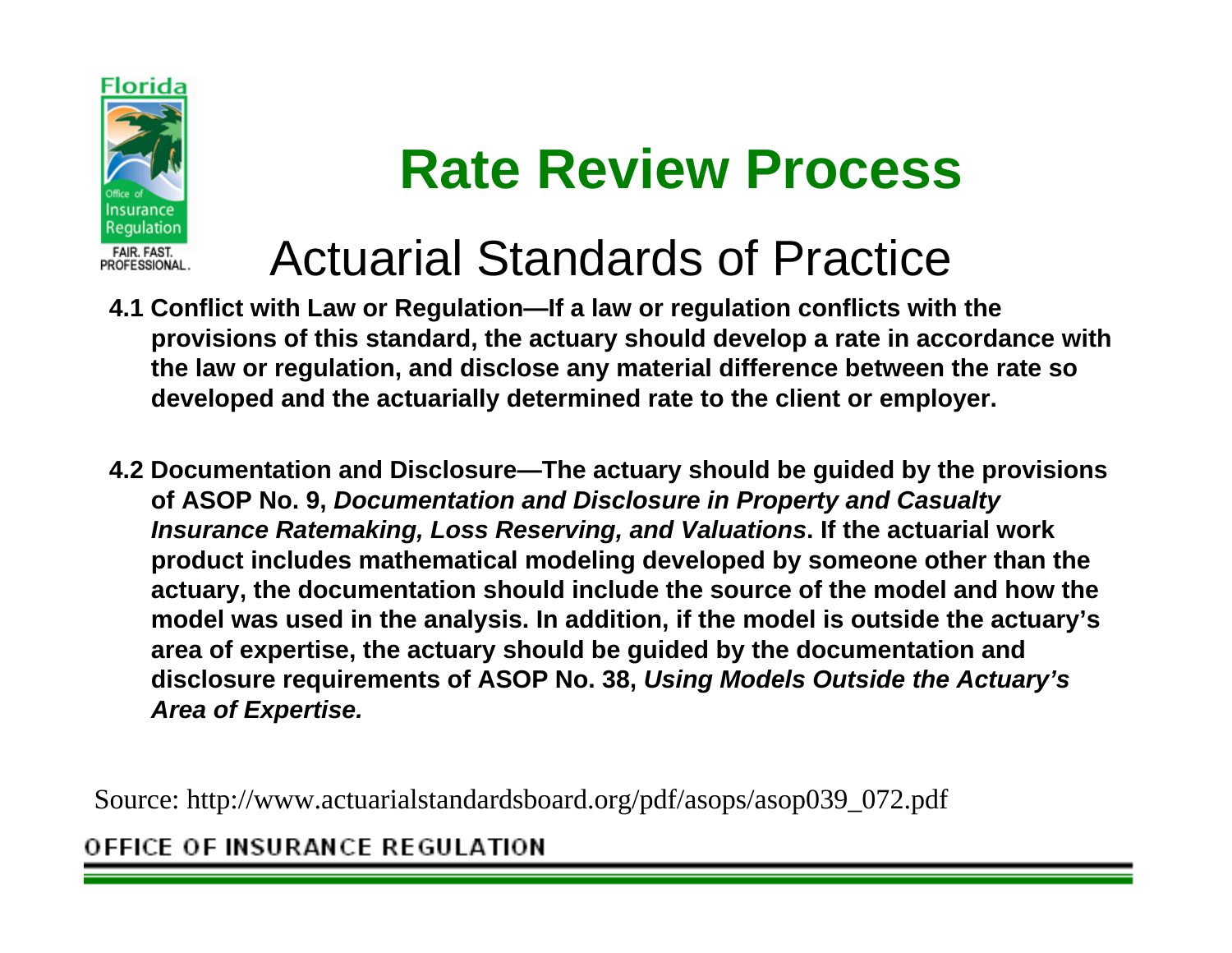![](_page_28_Picture_0.jpeg)

**FAIR, FAST. PROFESSIONAL** 

### Residential Property Rate Review Process

- All filings must be made in the Office Electronic filing system. This system has several components that are required depending on nature of filing. Key items are as follows:
- Cover Letter
- Explanatory Memorandum
- Statewide Indication form to support statewide change
- Territorial support information to support allocation by territory
- Required Reinsurance Support Documentation including contracts
- Required Catastrophe Model support
- Support for any other change to Rating Factors
- Support for any change to rules including Underwriting
- If Credit scores used in underwriting or pricing required component
- Required rate collection system which provides both example of
- policyholder premium for certain examples as well as rate effect by
- territory and county including amounts such as number of policies and
- premium.
- Required HB1A CEO/CFO and actuary certification.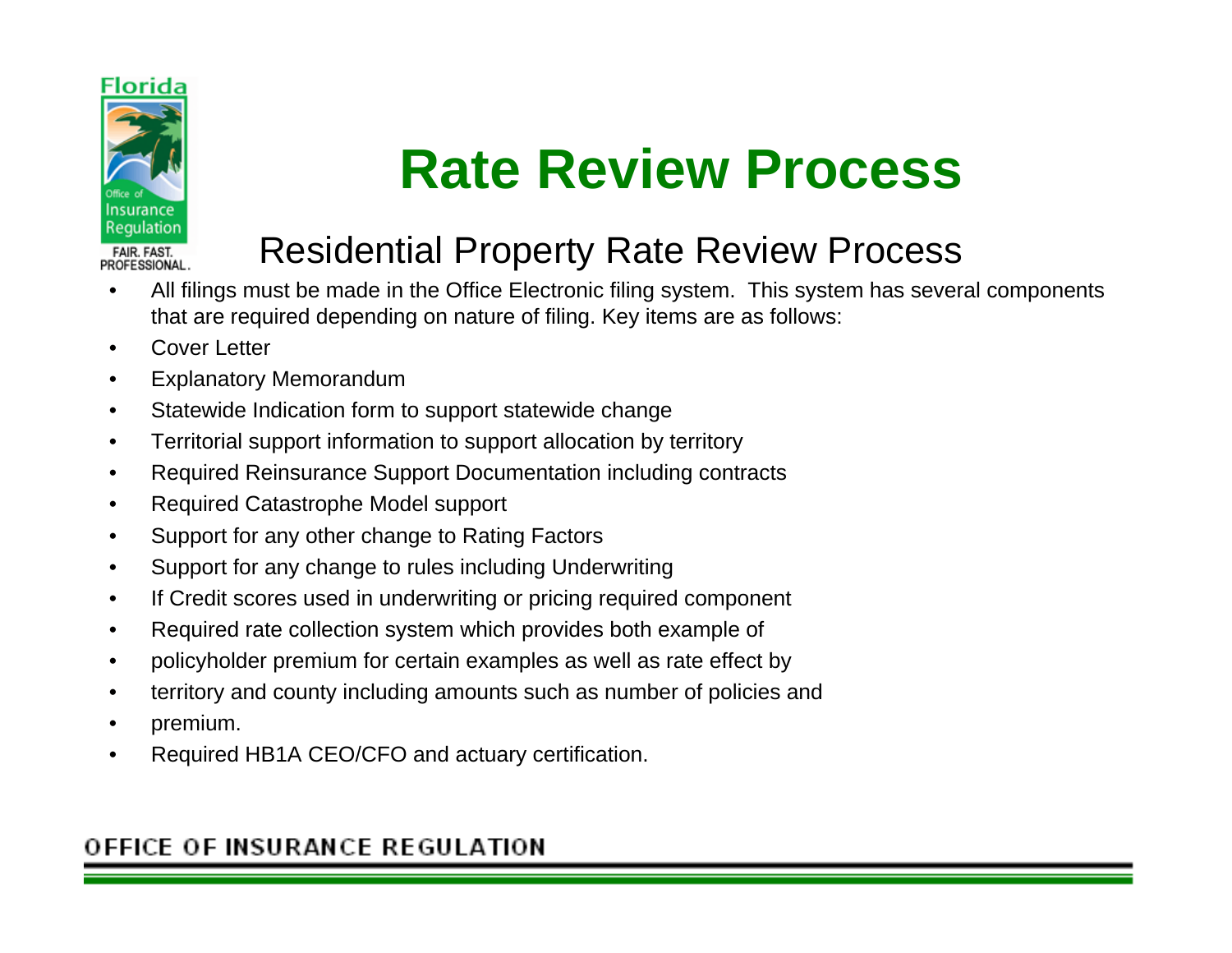![](_page_29_Picture_0.jpeg)

#### Residential Property Rate Review Process Cont. FAIR. FAST. PROFESSIONAL.

- Filing uploaded by company on the internet to I-file system
- Filing assigned to a reviewer- could be actuary or analyst under actuary's supervision
- Additional information requested if needed
- Company Response to additional information request reviewed
- Once review is completed, actuary will discuss with management in meeting with a recommendation to either approve or to go through Notice of Intent to Disapprove process.
- If NOI is issued, Company has 21 days to request DOAH hearing
- Hearing Officer issues Recommended Order after hearing
- Office issues Final Order
- If Company disagrees, may appeal to 1st DCA
- Review is based on Florida Statutes, Applicable Rules, Requirements of Electronic Filing system and applicable Actuarial Principles and Standards of Practice.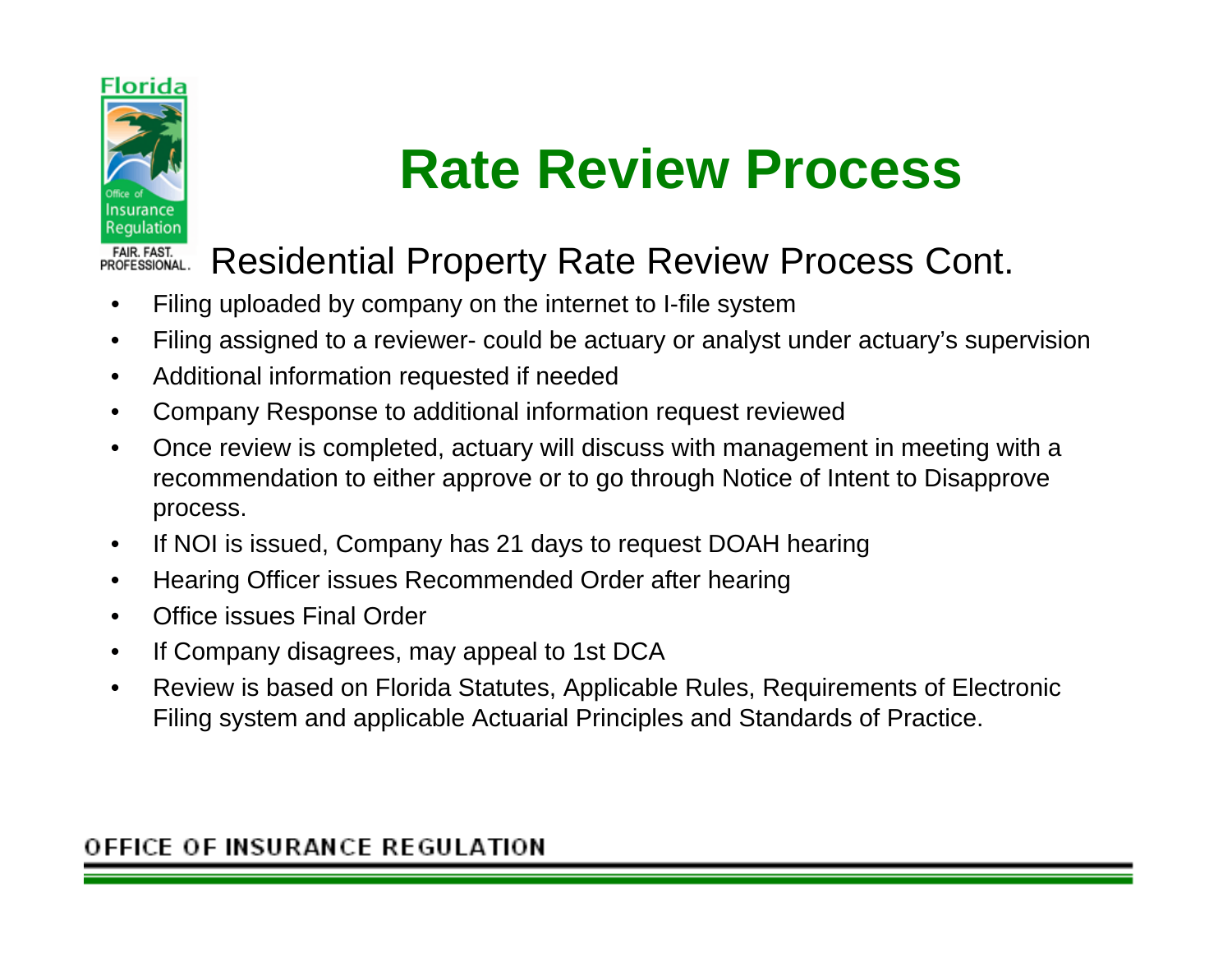![](_page_30_Picture_0.jpeg)

FAIR. FAST.<br>PROFESSIONAL. Reinsurance Issues in 2007 Residential Property Rate Filings

- Use of Model or adjustments not accepted by the Hurricane Loss Projection Methodology Commission to establish PML.
- In some instances, the company purchased reinsurance at higher PML than previous year (from 1-in-100 to 1-in 250 or just at higher 1-in-100) at same time as the Cat fund expansion which leads to less consumer savings.
- In some cases, the filing estimated that long term loss recovery is very low such as 10% leading to issues of excess cost versus services rendered not permitted per 627.062 due to average expense and profit/contingency of 90%.
- In some cases, the Reinsurer is an affiliate or parent with unreasonable costs, given this relationship.
- In some cases, the Reinsurance cost was allocated from a national treaty and the office questioned the reasonableness of the allocation.
- In most cases, companies did not include the cost of private reinsurance if that reinsurance duplicated the Cat fund layers, but in a few cases this duplication was included contrary to the prohibition in HB 1A.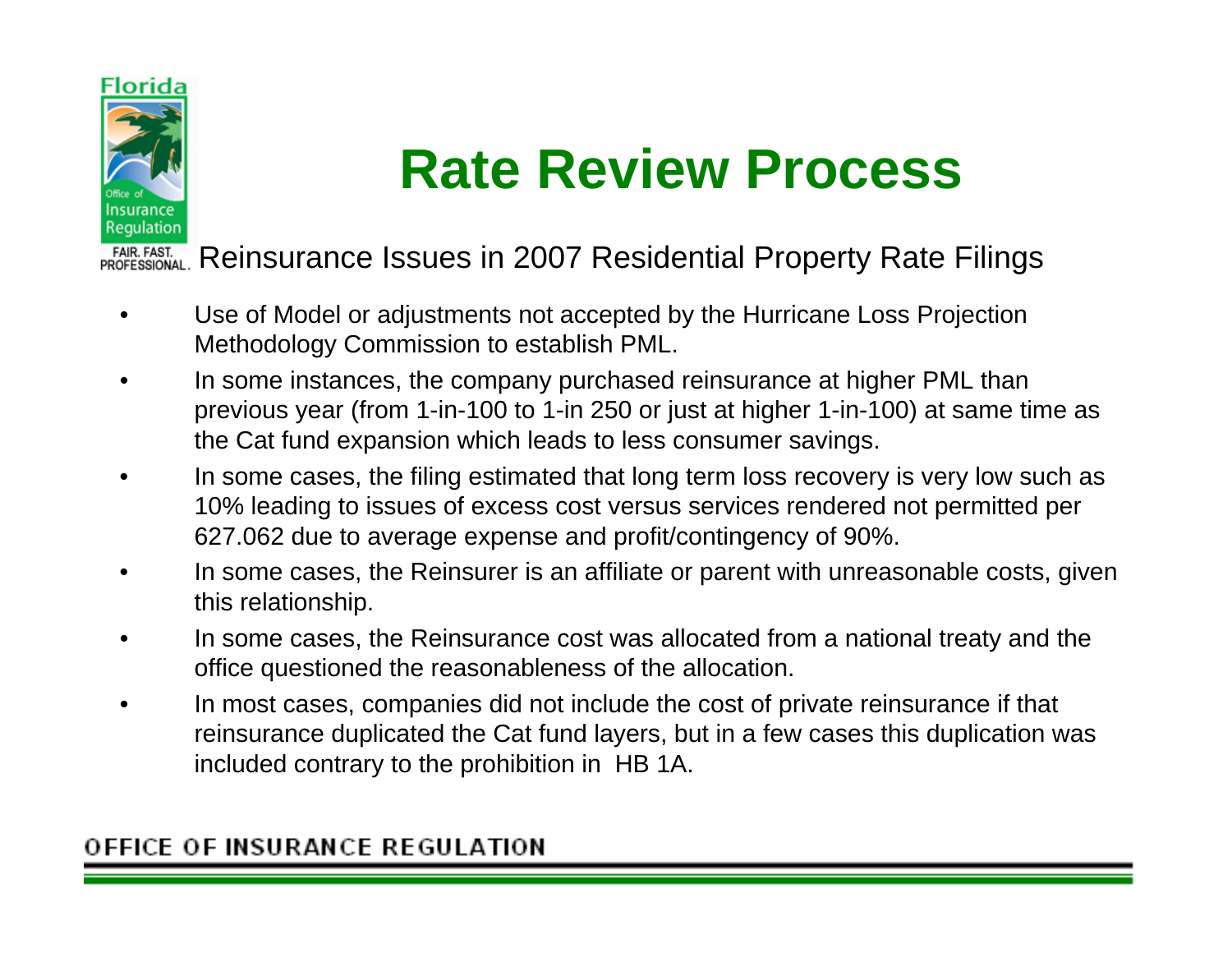![](_page_31_Picture_0.jpeg)

#### FAIR. FAST. PROFESSIONAL.

STATE OF FLORIDA -- OFFICE OF INSURANCE REGULATION PERSONAL LINES STANDARDIZED RATE INDICATIONS WORKBOOK

 **R A T E I N D I C A T I O N S** 

![](_page_31_Figure_5.jpeg)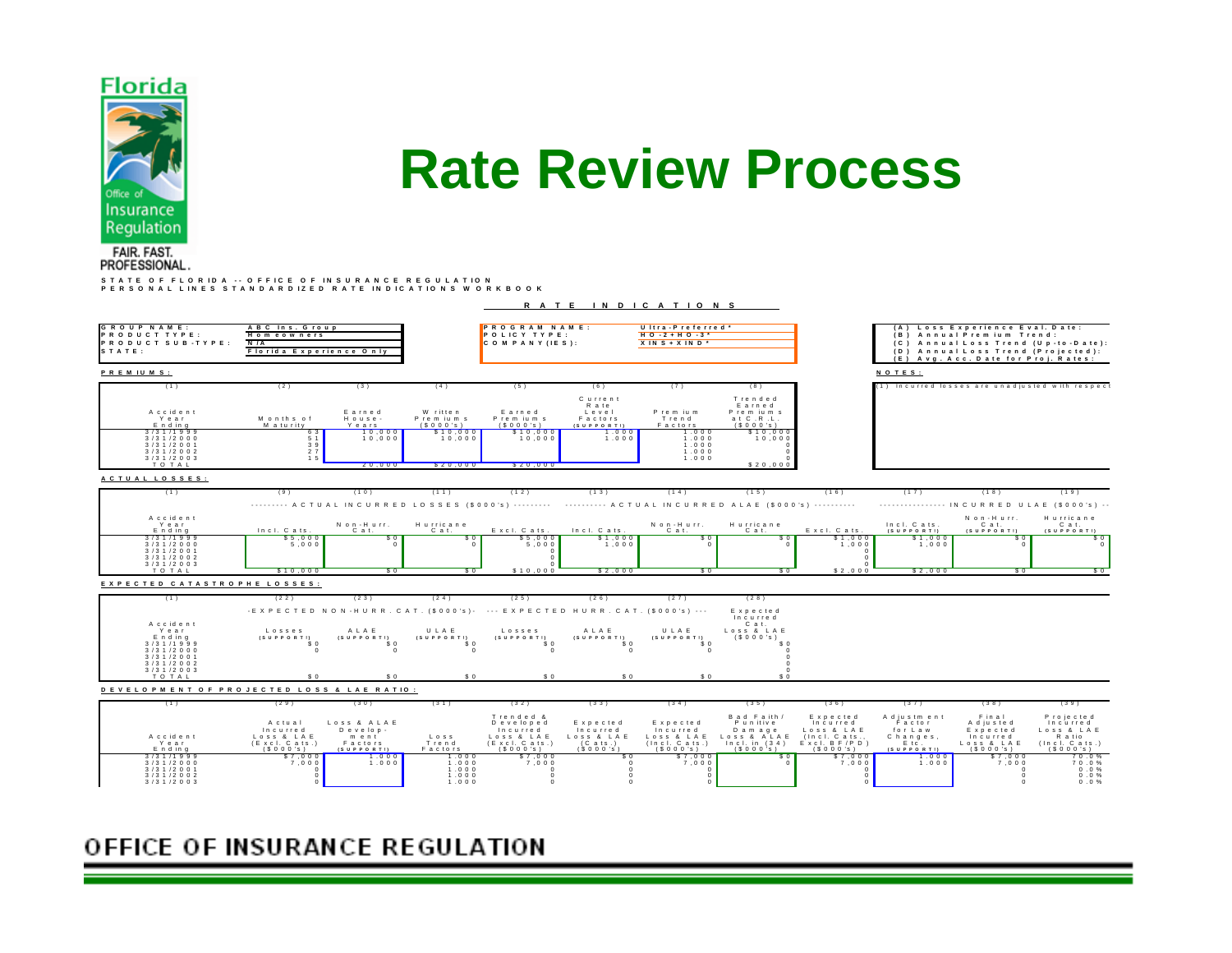![](_page_32_Picture_0.jpeg)

| <b>Statewide Average Premium Change 2003-2007</b>                                                                         |      |                    |      |                    |      |                      |      |                      |
|---------------------------------------------------------------------------------------------------------------------------|------|--------------------|------|--------------------|------|----------------------|------|----------------------|
| <b>Voluntary Insurance Companies-Excludes Citizens</b>                                                                    |      |                    |      |                    |      |                      |      |                      |
|                                                                                                                           |      |                    |      |                    |      |                      |      |                      |
|                                                                                                                           |      |                    |      |                    |      |                      |      |                      |
|                                                                                                                           |      |                    |      |                    |      |                      |      |                      |
|                                                                                                                           | 2003 |                    | 2004 |                    | 2005 |                      | 2006 |                      |
| <b>Average Premium</b>                                                                                                    | \$   | 949.00             | \$   | 1,068.00           | \$   | 1,250.00             | \$   | 1,635.00             |
|                                                                                                                           |      |                    |      |                    |      |                      |      |                      |
| <b>Average Policy Exposure \$</b>                                                                                         |      | $222,716.00$ \$    |      | 253,177.00         | - \$ | 283,656.00           | S.   | 351,024.00           |
| <b>Policy Count</b>                                                                                                       |      | 3,583,195          |      | 3,685,019          |      | 3,997,085            |      | 3,720,969            |
| <b>Premium Written</b>                                                                                                    | \$   | 3,400,518,333.00   | -\$  | 3,933,777,585.00   | S.   | 4,994,529,830.00     | S.   | 6,081,962,436.00     |
| <b>Total Exposure</b>                                                                                                     | \$   | 798,034,377,060.00 | \$   | 932,961,968,284.00 | \$   | 1,133,795,865,520.00 | \$   | 1,306,151,098,980.00 |
|                                                                                                                           |      |                    |      |                    |      |                      |      |                      |
|                                                                                                                           |      |                    |      |                    |      |                      |      |                      |
| *Average policy exposure with all coverages, including contents. Also takes into account deductibles offered at the time. |      |                    |      |                    |      |                      |      |                      |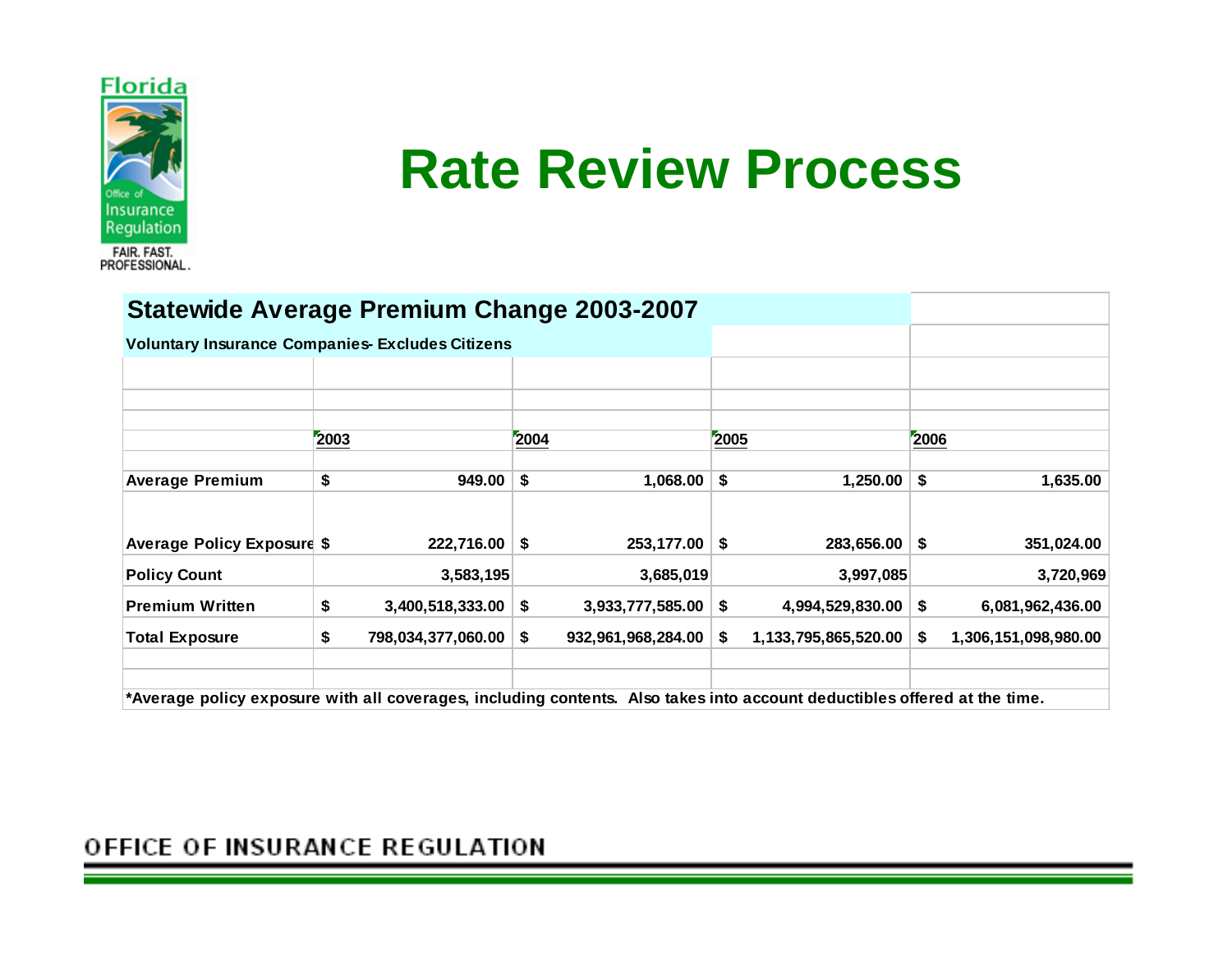![](_page_33_Picture_0.jpeg)

# **Subprime Mortgage Market: How it may affect Insurance Companies**

•Insurance company investments

•SVO exercise

•Mortgage Guaranty Insurers

•Bond Insurers

•Other?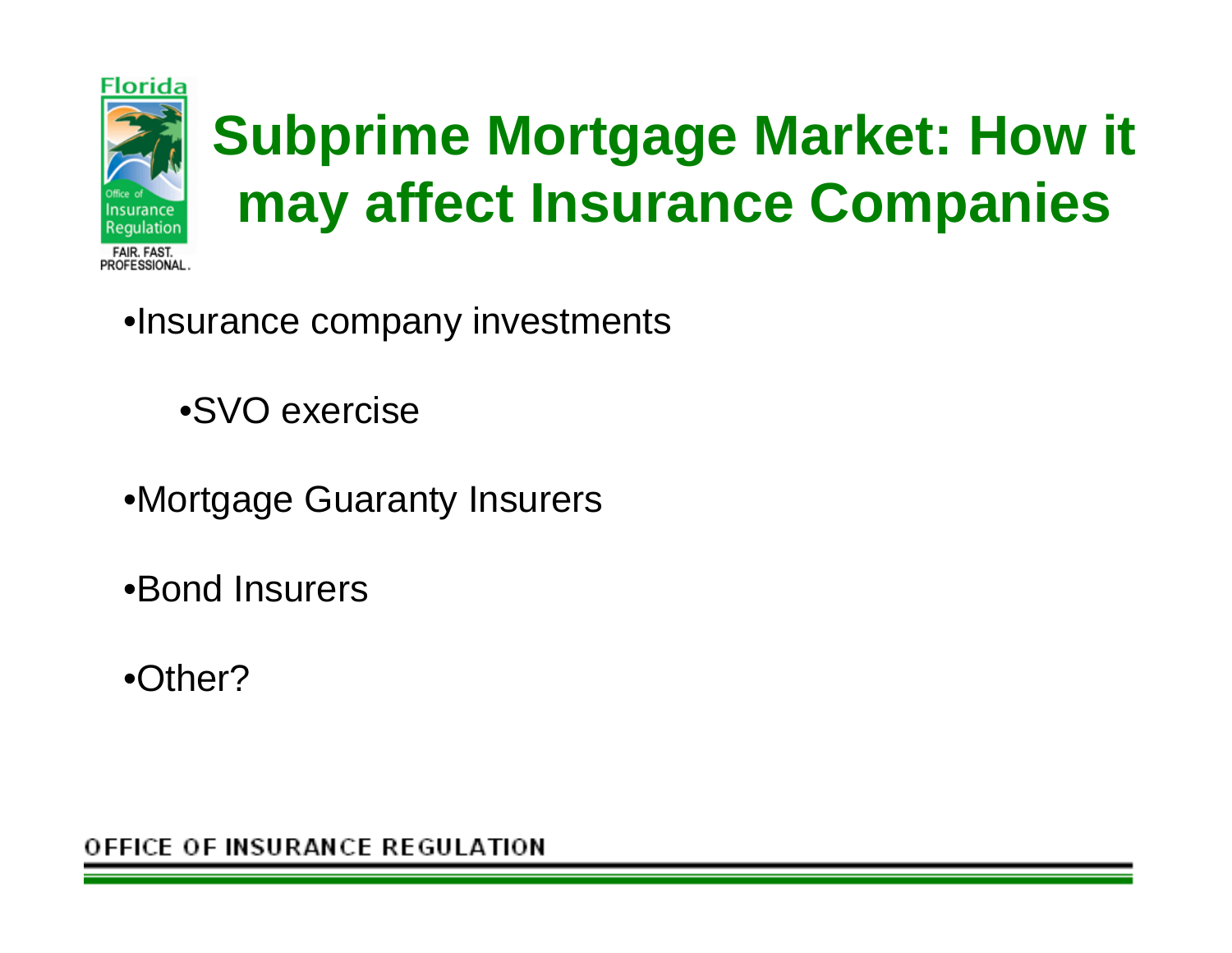![](_page_34_Picture_0.jpeg)

# **Insurance Company Investments**

**625.324 Corporate stocks.**--An insurer may invest in stocks, common or preferred, of any corporation created or existing under the laws of the United States or of any state or Canada or any province thereof.

Note: 625.304 requires board action to authorize investments.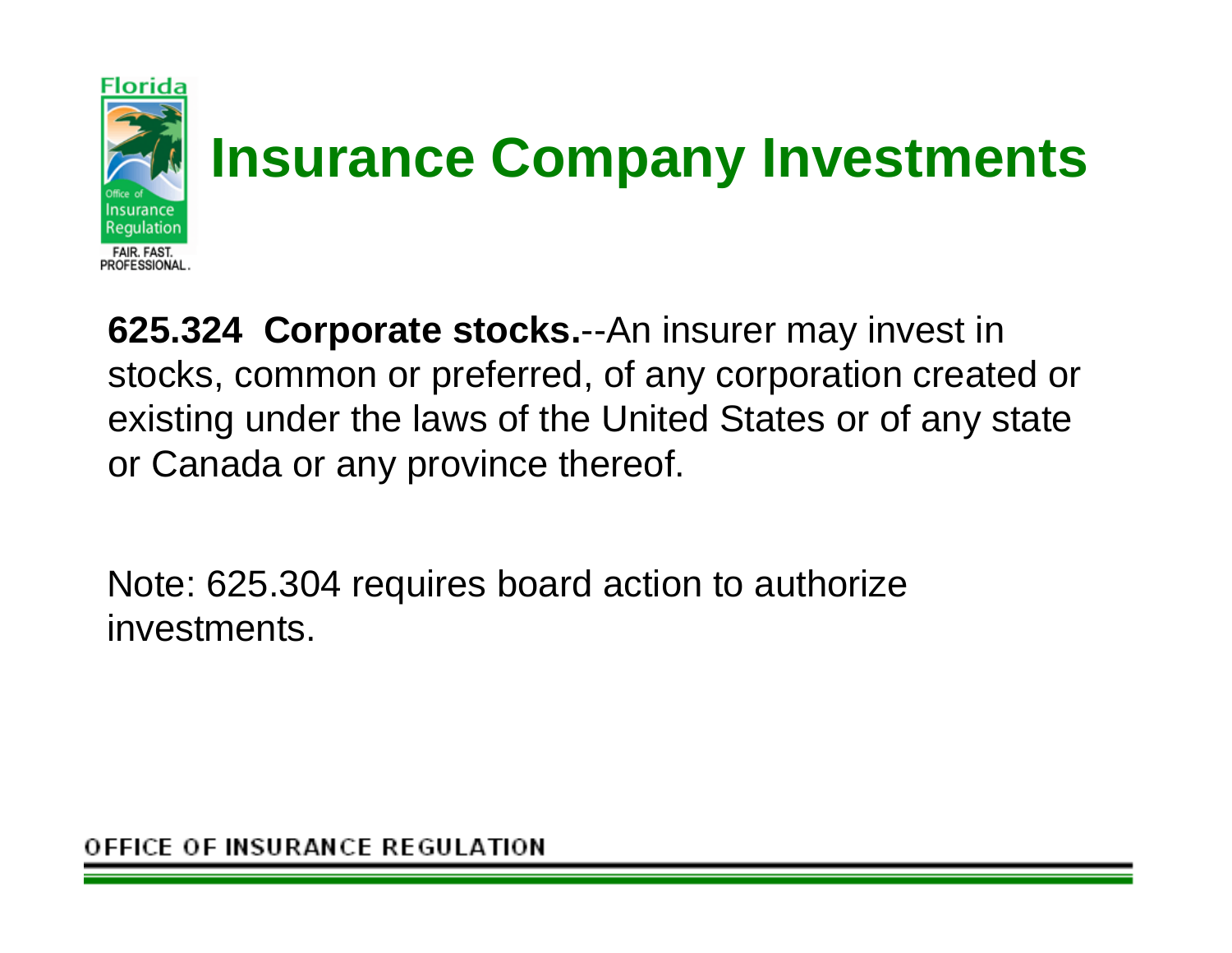![](_page_35_Picture_0.jpeg)

## **Insurance Company Investments**

### **625.305 Diversification.**--

(2) Investments eligible under subsection (1), except investments acquired pursuant to s. [625.331](http://www.leg.state.fl.us/Statutes/index.cfm?App_mode=Display_Statute&Search_String=&URL=Ch0625/Sec331.HTM), are subject to the following limitations: (a) The cost of investments made by insurers in stock authorized by s.  $625.324$ **shall not exceed 15 percent of the insurer's admitted assets**; the cost of such investment in **common stocks shall not exceed 10 percent** of the insurer's admitted assets; and the cost of such investment in **stock of any one corporation shall not exceed 3 percent** of the insurer's admitted assets. Notwithstanding any other provision in this chapter, the cost basis or market value, if lower, of all stock investment shall be used for the purpose of determining the asset value against which such percentage limitations are to be applied.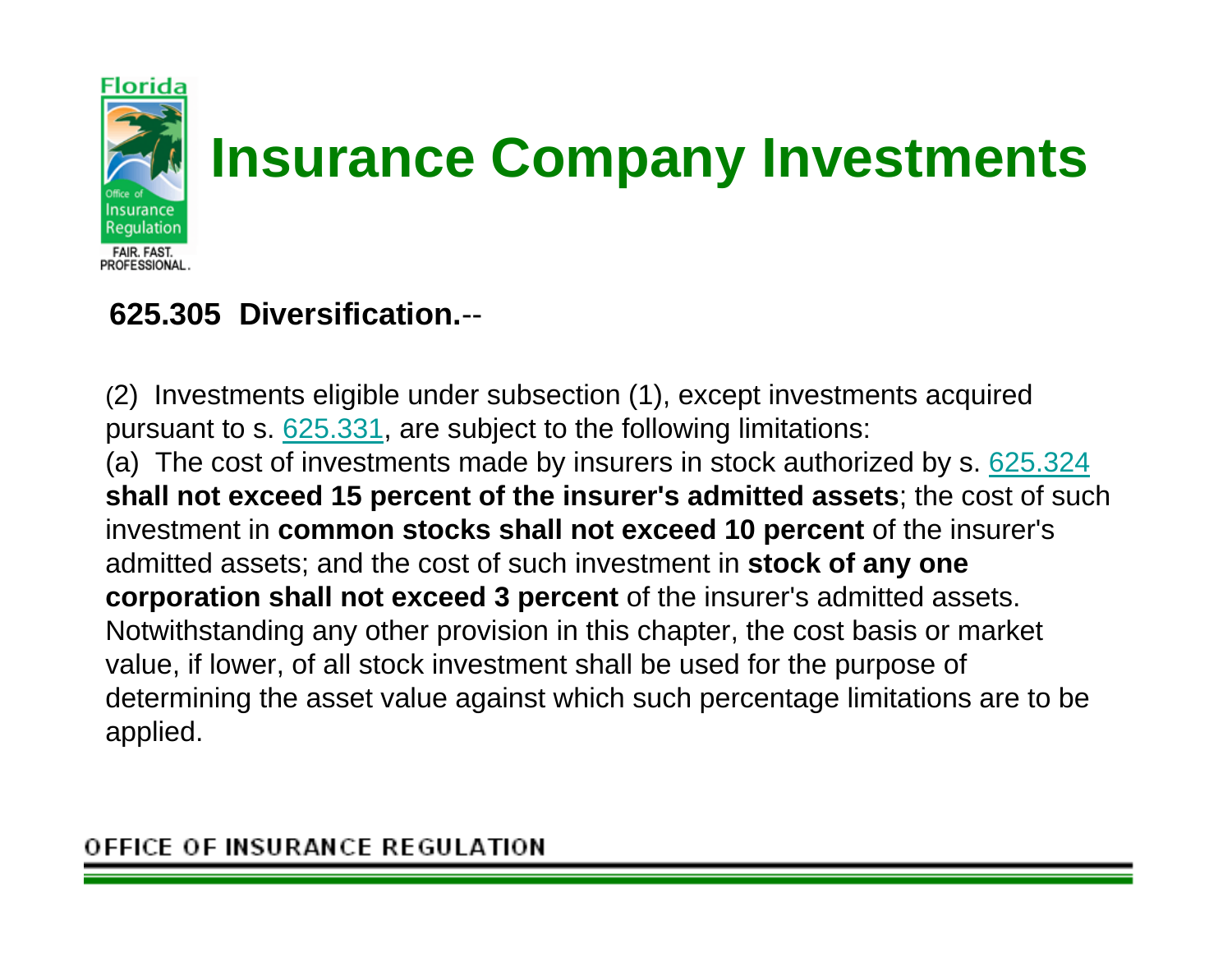![](_page_36_Picture_0.jpeg)

## **Mortgage Guaranty Insurers Direct Written Premium in Florida**

| <b>Company Name</b>                  | <b>Domicile</b> | Mtg. guaranty |
|--------------------------------------|-----------------|---------------|
| <b>MORTGAGE GUAR INS CORP</b>        | WI              | 143,512,980   |
| <b>RADIAN GUARANTY INC</b>           | <b>PA</b>       | 90,711,987    |
| PMI MORTGAGE INS CO                  | AZ              | 80,148,655    |
| UNITED GTY RESIDENTIAL INS CO        | <b>NC</b>       | 72,234,401    |
| <b>GENWORTH MORTGAGE INS CORP</b>    | <b>NC</b>       | 66,552,097    |
| <b>REPUBLIC MORTGAGE INS CO</b>      | <b>NC</b>       | 46,050,768    |
| TRIAD GUARANTY INS CORP              | IL              | 13,068,319    |
| CMG MORTGAGE INS CO                  | W <sub>I</sub>  | 5,269,286     |
| GENWORTH RESIDENTIAL MORTGAGE INS CO | <b>NC</b>       | 5,211,026     |
| UNITED GUARANTY MTG INDEM CO         | <b>NC</b>       | 802,360       |
| <b>AZTEC INS CO</b>                  | <b>FL</b>       | 23,891        |
| <b>MGIC IND CORP</b>                 | W <sub>I</sub>  | 15,436        |
| TRITON INS CO                        | <b>TX</b>       | 13,414        |
| <b>VEREX ASSURE INC</b>              | WI              | 13,403        |
| CMG MORTGAGE ASSUR CO                | WI              | 2,920         |
| GENWORTH MORTGAGE INS CORP OF NC     | <b>NC</b>       | 1,610         |
| <b>MGIC CREDIT ASSUR CORP</b>        | WI              | 174           |
|                                      |                 | 523,632,727   |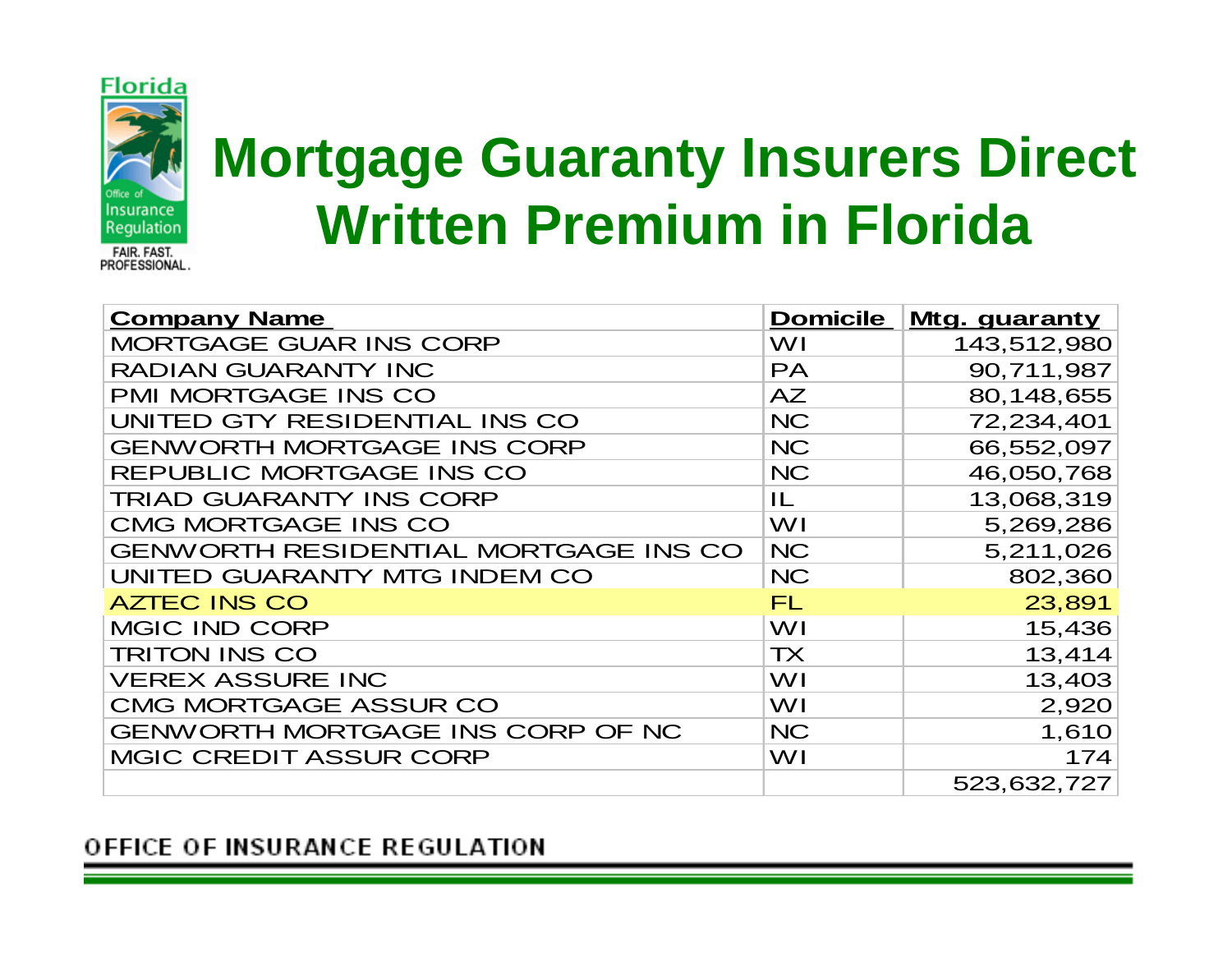![](_page_37_Picture_0.jpeg)

## **Bond Insurers**

**AMBAC UNITS HOLD ON TO KEY TRIPLE-A RATINGS**. No byline. The Wall Street Journal. 2008/03/13. Page C2.

On March 12 Moody's Investors Service Inc. and Standard & Poor's Ratings Services affirmed the AAA ratings of the insurance subsidiaries of Ambac Financial Group, the second-largest bond insurer in the U.S., but said that the ratings are more likely to fall than to rise in the long term. Fitch Ratings left the ratings of the Ambac subsidiaries at AA with a negative outlook and said that it would be difficult for the units to regain AAA ratings. Moody's affirmed the ratings after Ambac announced the completion of its efforts to raise \$1.5 billion in capital. Lawmakers in Congress are calling for action to resolve problems in the market for municipal bonds. One measure being supported by some members of the House Financial Services Committee would increase the involvement of the Federal Home Loan Banks, or some other federal program, in the municipal market. [from NAIC daily news March 13, 2008]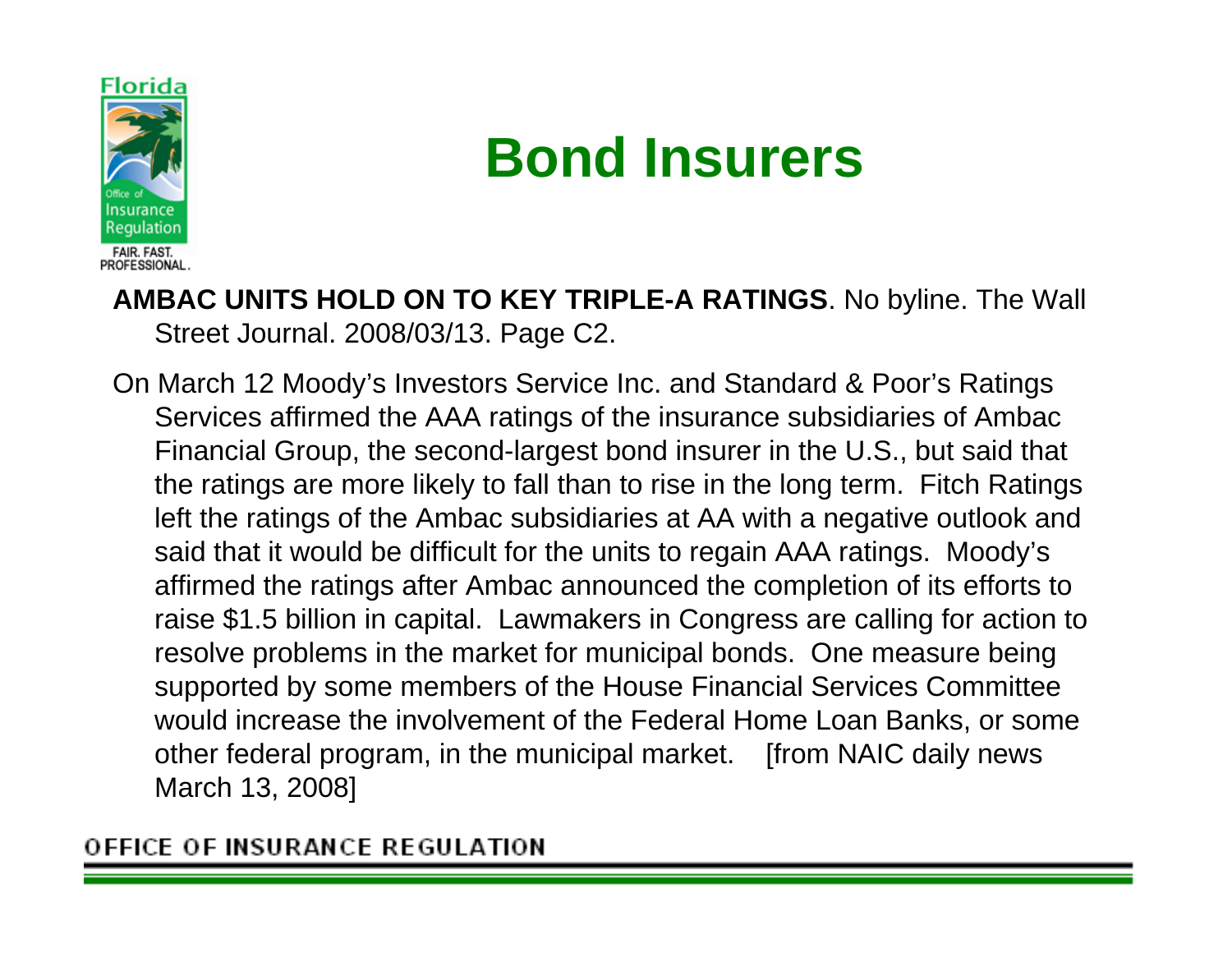![](_page_38_Picture_0.jpeg)

### **Berkshire Hathaway Assurance Corporation**

![](_page_38_Picture_2.jpeg)

2008 MAR

OFFICE OF INGURANCE REQUIRED Dockesses by:

**OFFICE OF INSURANCE REGULATION** 

**KEVIN M. MCCARTY COMMISSIONER** 

IN THE MATTER OF:

Case No: 94554-08-CO

Application for the issuance of a Certificate of Authority to **BERKSHIRE HATHAWAY ASSURANCE CORPORATION** 

#### **CONSENT ORDER**

THIS CAUSE came on for consideration upon the filing of an application with the OFFICE OF INSURANCE REGULATION (hereinafter referred to as the "OFFICE") for the issuance of a Certificate of Authority to BERKSHIRE HATHAWAY ASSURANCE CORPORATION (hereinafter referred to as "APPLICANT") as an authorized foreign insurer, pursuant to Sections 624.401, 624.404, and 624.413, Florida Statutes, to write Financial Guaranty (0100) insurance pursuant to Chapter 627, Part XX, Florida Statutes. Following a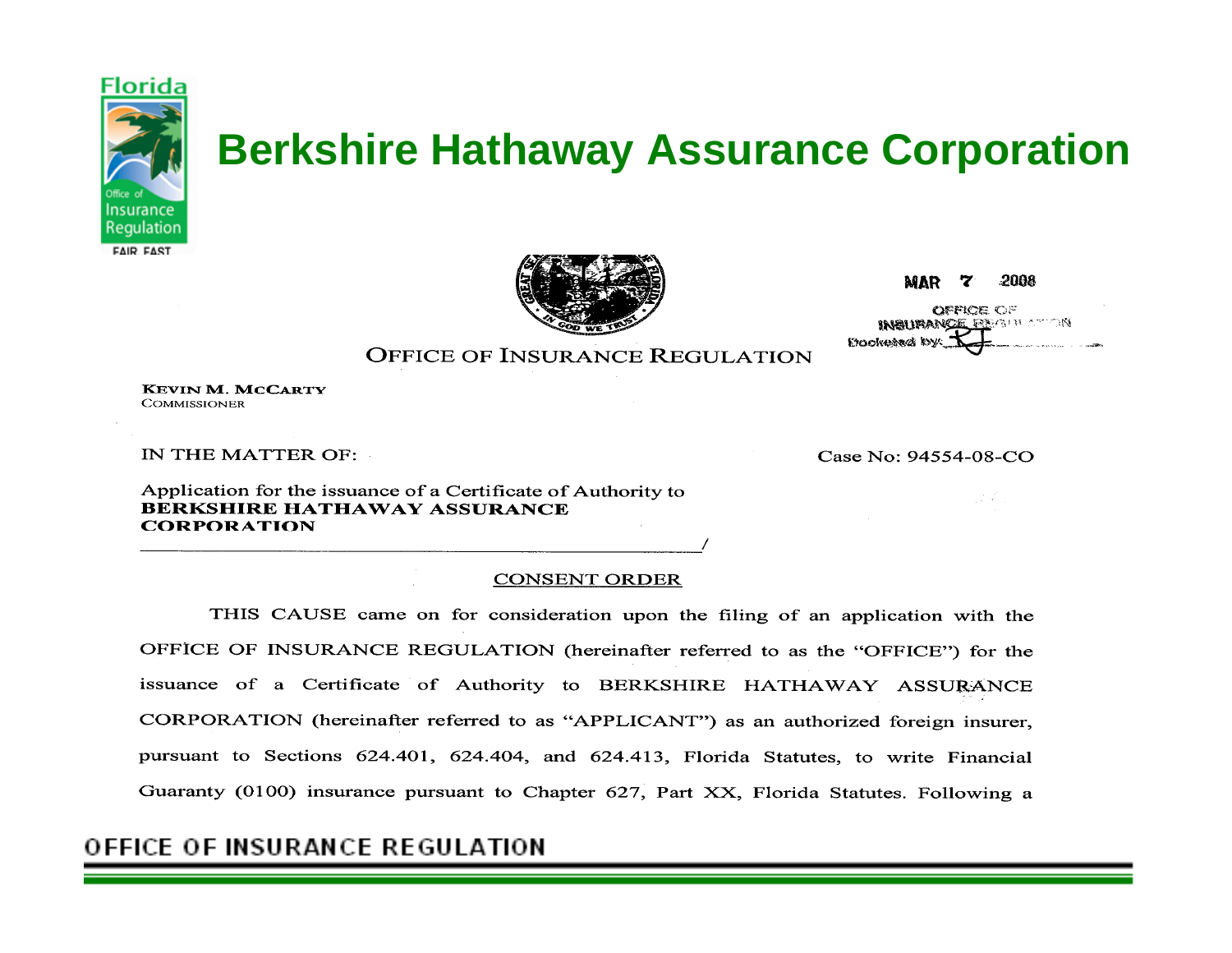![](_page_39_Picture_0.jpeg)

### **Homeowners and Commercial Rating are Different**

**Homeowners: Rate determined by construction type (e.g. brick), geographic location, cost of property, hurricane resistance, and fire department.**

**Commercial Rating** 

- **All of personal factors used, plus**
	- **Type of business conducted (over 1000 class codes)**
	- **Most Commercial Lines Companies rely on Rating Organizations**
	- **Rating Organizations file Loss Costs for the primary rating factors: construction type (frame, brick, fire resistive, etc.), risk location (territory) plus other standard rating factors such as what type of business the insured runs (apartments, gasoline stations, etc.)**
	- **Up +/-25% judgment/Individual Risk Premium Modification (IRPM) credit**
	- **Unlimited experience rating credits on liability part of package policies**
	- **Different rate tiers in different sister companies that may vary by as much as +/-150%**
	- **Alternatively, for large risks, companies may disregard the manual entirely and make a rate using "individual risk rating"**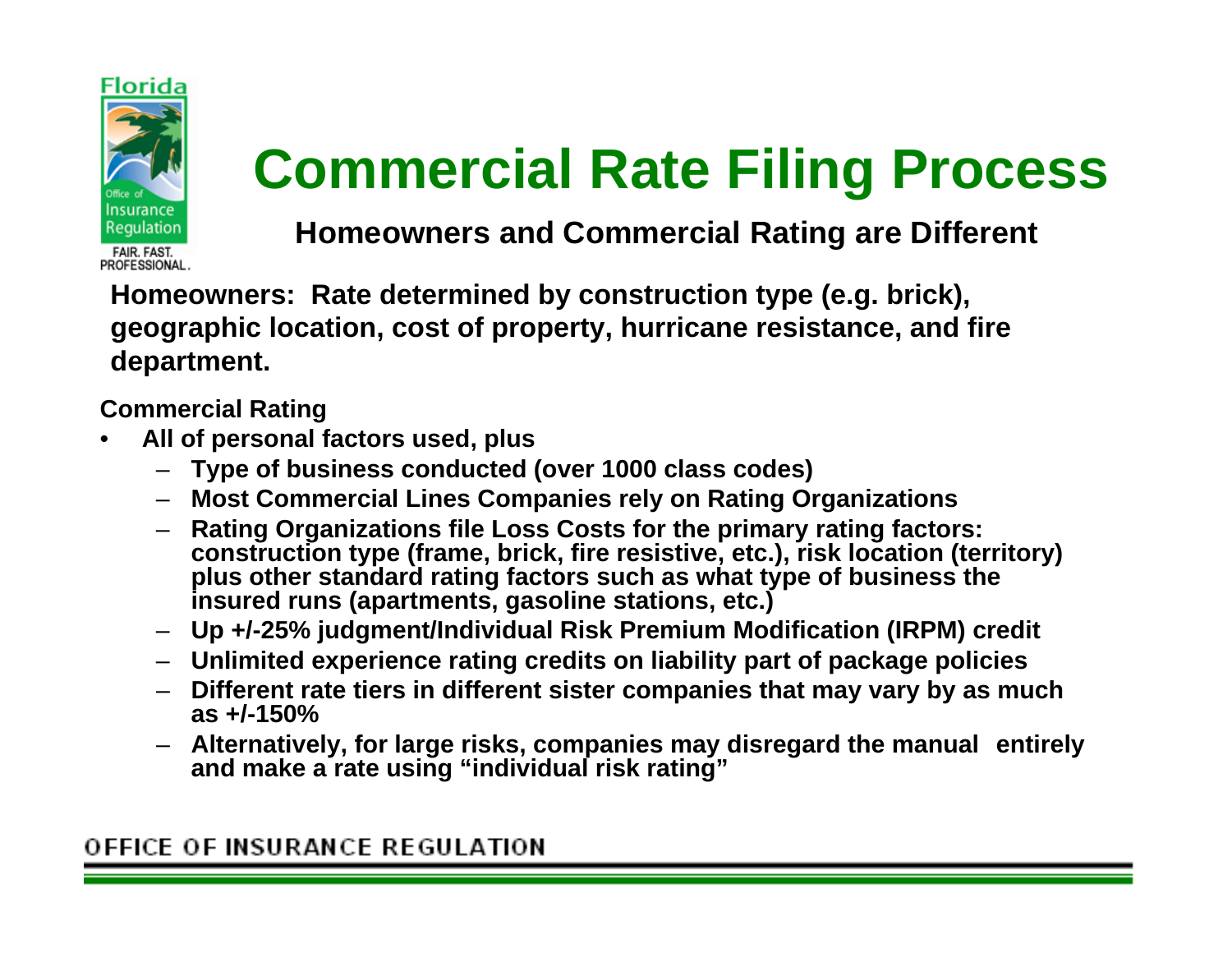![](_page_40_Picture_0.jpeg)

### **How Companies Use Rating Organization Loss Costs**

- Rating Organization Loss Costs cover average costs of the claims in each pricing combination (Including items such as Protection Class, Construction Types, Locations, Building Codes, Types of Business Operations, etc.)
- Companies file "expense multipliers" to add in their overhead, sales expense, profit, and other expenses.
	- Typically between 1.25 and 1.50 to add in 20%-35% expenses
- Companies may file "loss cost modification factors" that theoretically reflect the difference between their claims cost levels and those of the rating organization. Most often, corporate groups file different loss cost modifications for different sister companies to create pricing tiers
- Some companies have one tier at 15% credit, one at no credit or debit, and one at  $+15%$
- Some have more complex structure at -30%, -15%, level, +10%, +25%, +50% over 6 companies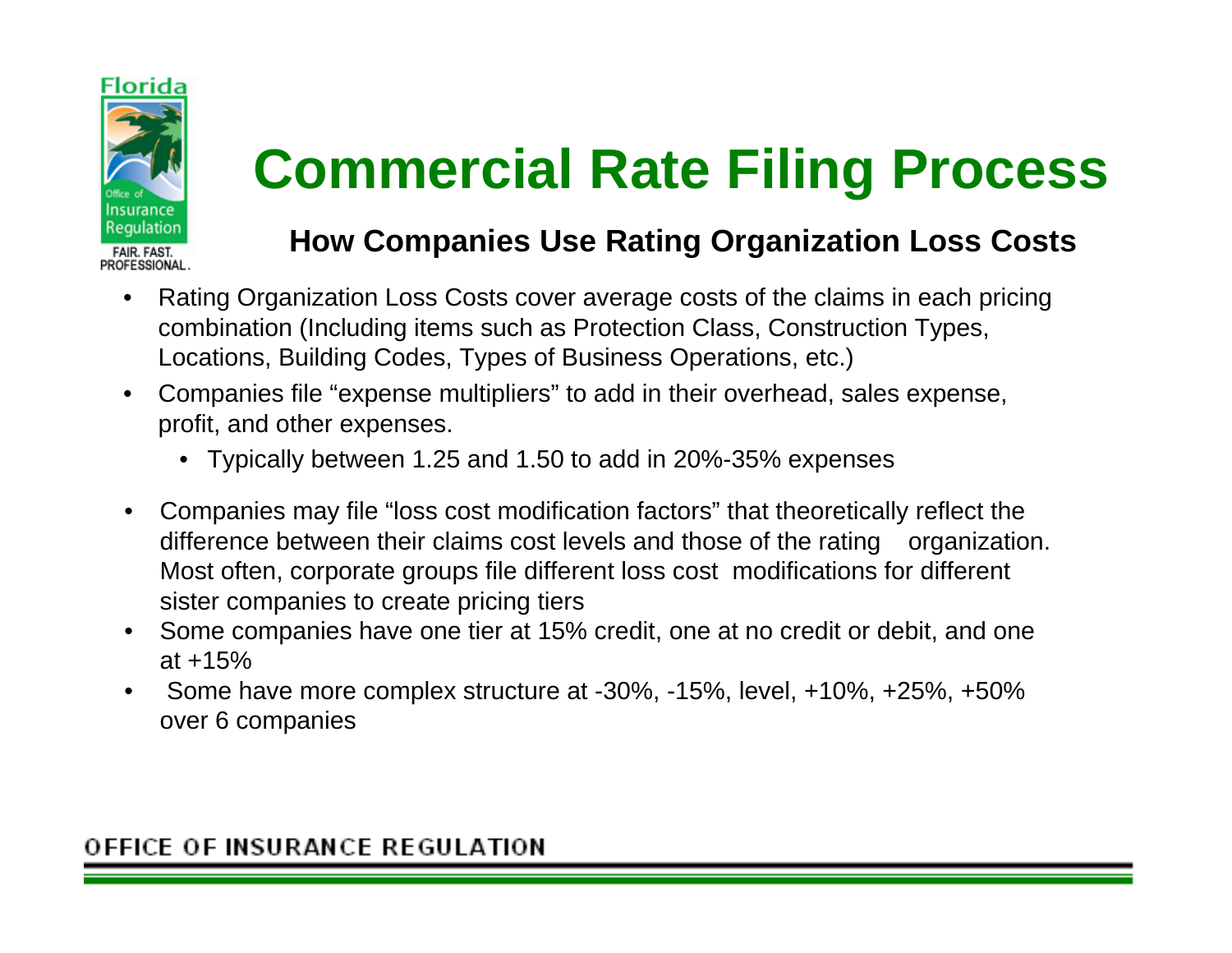![](_page_41_Picture_0.jpeg)

Beyond the manual rates, company can use several legal methods to customize rates

- Individual Risk Premium Modification/Schedule Rating
	- As a judgment credit, limited to +/-25% by Rule 69O-170.004 F.A.C.
- Assignment of Customer to a company/price tier
	- In some cases highest tier may be 250% of lowest tier
- **Experience Rating** 
	- Based on customers prior loss history- unlimited upward swings possible (for Liability portion of the package policy)
- Individual Risk Rating (larger risks)
	- Any price possible, must only report per Section 627.062(3) F.S. and Rules 69O-137.008 and 69O-170.019, F.A.C.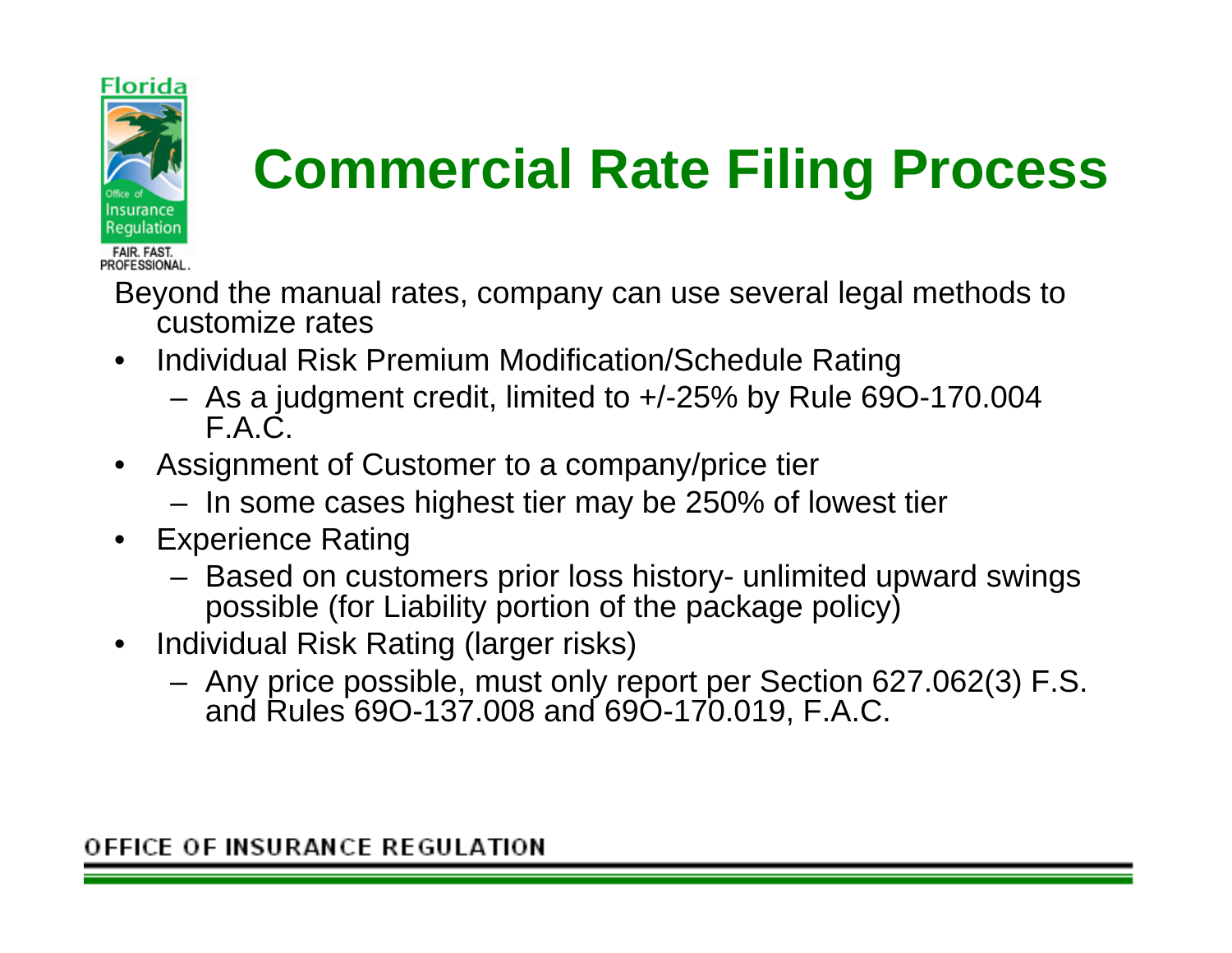![](_page_42_Picture_0.jpeg)

![](_page_42_Figure_2.jpeg)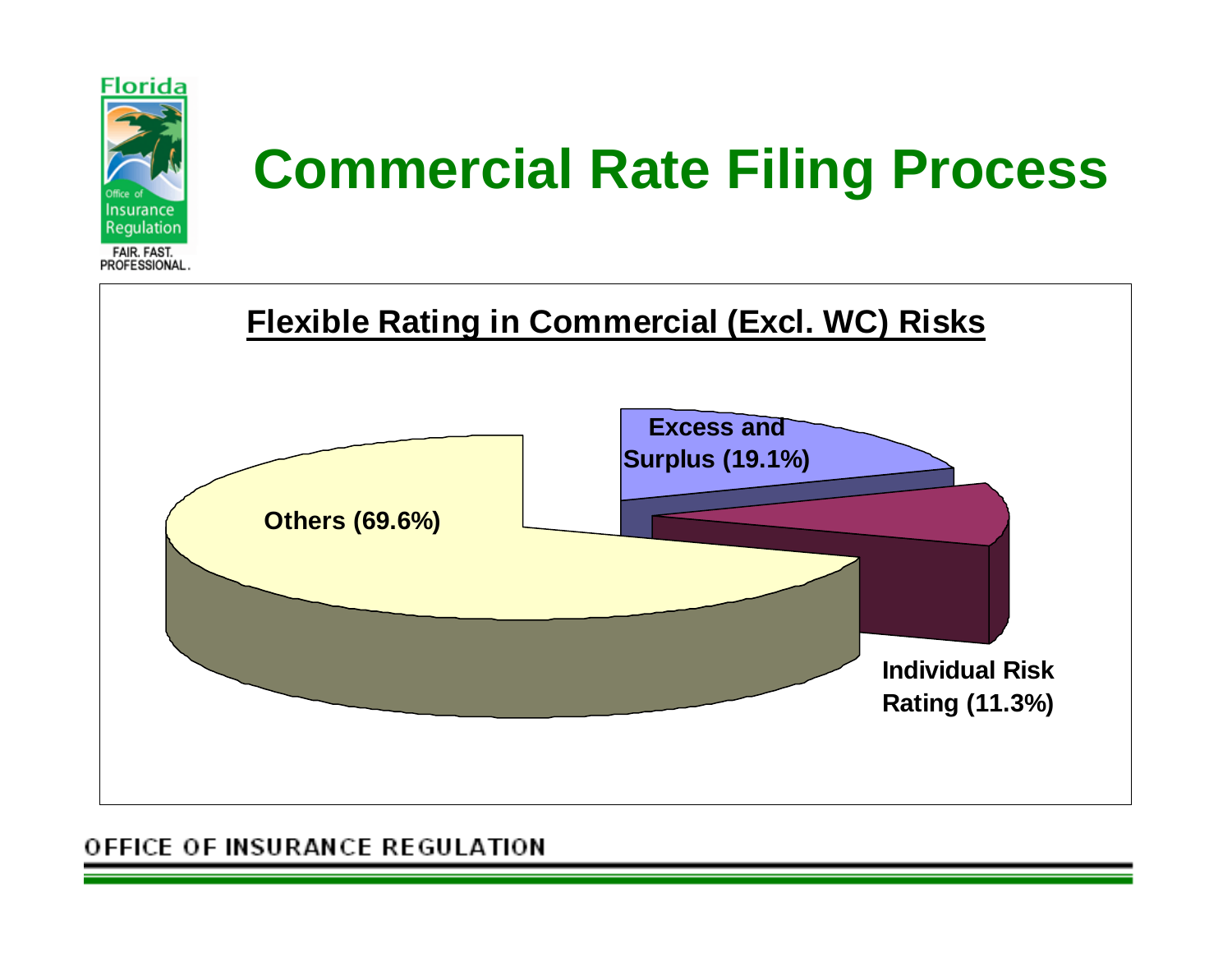![](_page_43_Picture_0.jpeg)

### **FLORIDA OFFICE OF INSURANCE REGULATION** PRODUCT AND CASUALTY PRODUCT REVIEW "a" RATE AND EXCESS RATE REPORT

03-03-2008 2:57:34 PM

FOR: Quarter 4 Year 2007

| QTR | YEAR | <b>COMPANY</b>                                | "a" Raie<br>Number of<br><b>Policies</b> | "a" Raie<br><b>Written</b><br>Premium | $X-S$ Rate<br>Number of<br><b>Policies</b> | $X-S$ Rate<br>Written<br>Premium |
|-----|------|-----------------------------------------------|------------------------------------------|---------------------------------------|--------------------------------------------|----------------------------------|
| 4   | 2007 | ACE American Insurance Company                | 28                                       | \$805,537.00                          | 0                                          | \$0.00                           |
| 4   | 2007 | ACSTAR Insurance Company                      | 0                                        | \$0.00                                | 0                                          | \$0.00                           |
| 4   | 2007 | Addison Insurance Company                     | 389                                      | \$445,483.00                          | 0                                          | \$0.00                           |
| 4   | 2007 | AIPSO - Illinois National Insurance Company   | 0                                        | \$0.00                                | 0                                          | \$0.00                           |
| 4   | 2007 | AIPSO - National Union Fire Insurance Company | 0                                        | \$0.00                                | 0                                          | \$0.00                           |
| 4   | 2007 | American Alternative Insurance Corporation    | 5                                        | \$35,951.58                           | 7                                          | \$405,655.00                     |

Excerpt from Florida OIR-B1-588 report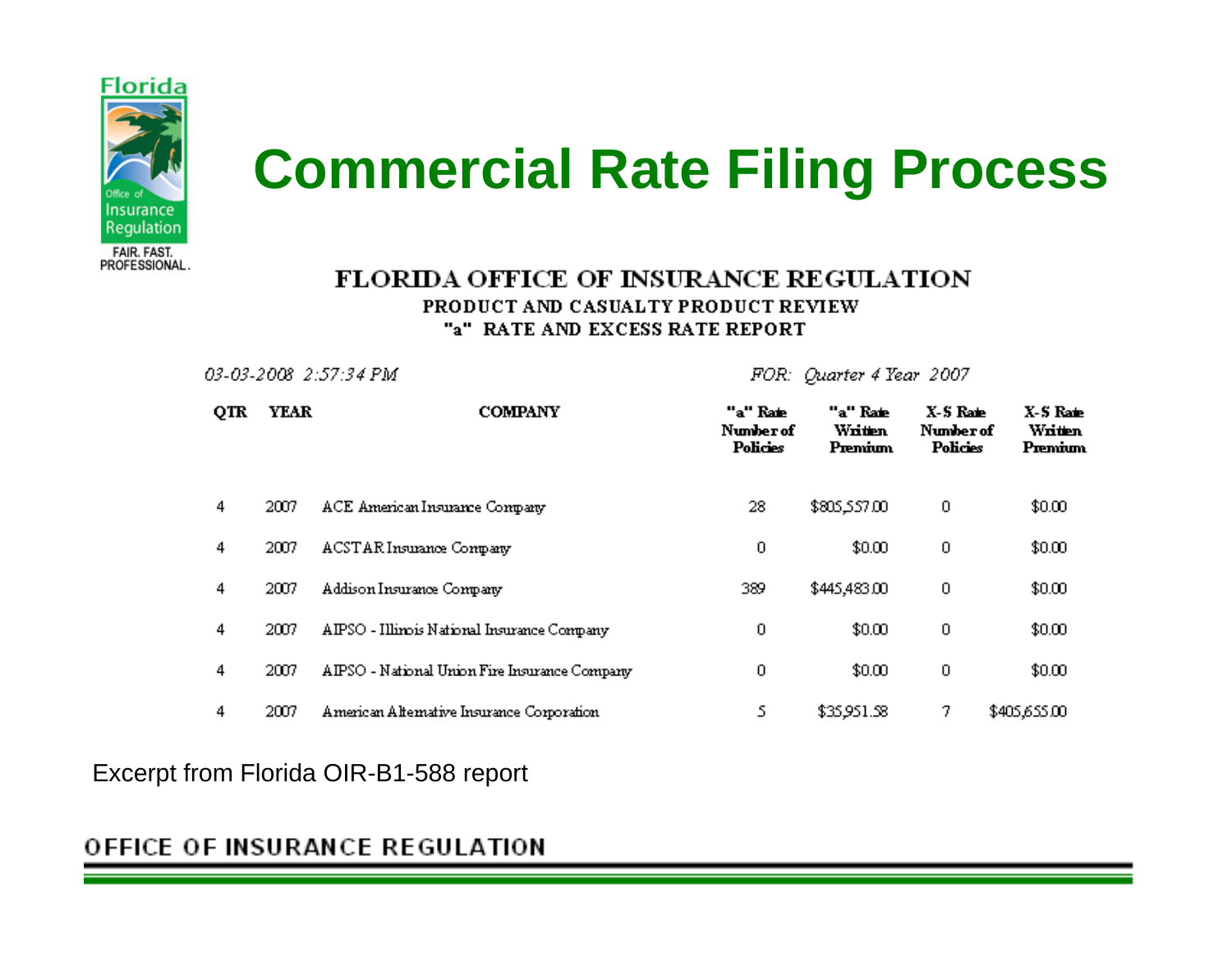![](_page_44_Picture_0.jpeg)

### **Our Regulatory Focus: The Small "Mom and Pop" Insureds**

- Small Apartment Example: One story building with 2 units, owner occupied in one of the two units, Building insured value \$250,000, \$2,000 Business income (rental value for 4 months), Year built 1987, Joisted Masonry Construction, Protection Class 2, No Sprinklers, 80% Coinsurance, Building code effectiveness – none, Windstorm protection device – Windstorm shutter installed, 2% Hurricane Deductible (per occurrence), Deductible (other than hurricane) – \$1,000, \$300,000 Liability limit
- Office risk as tenant; 500 square feet, joisted masonry construction, built in 1994; \$10,000 business personal property, agreed value; \$500 deductible, all perils; Owner plus one full-time employee, payroll \$2,500/month; No business income coverage; \$1,000,000 Liability limit; Non-owned auto coverage.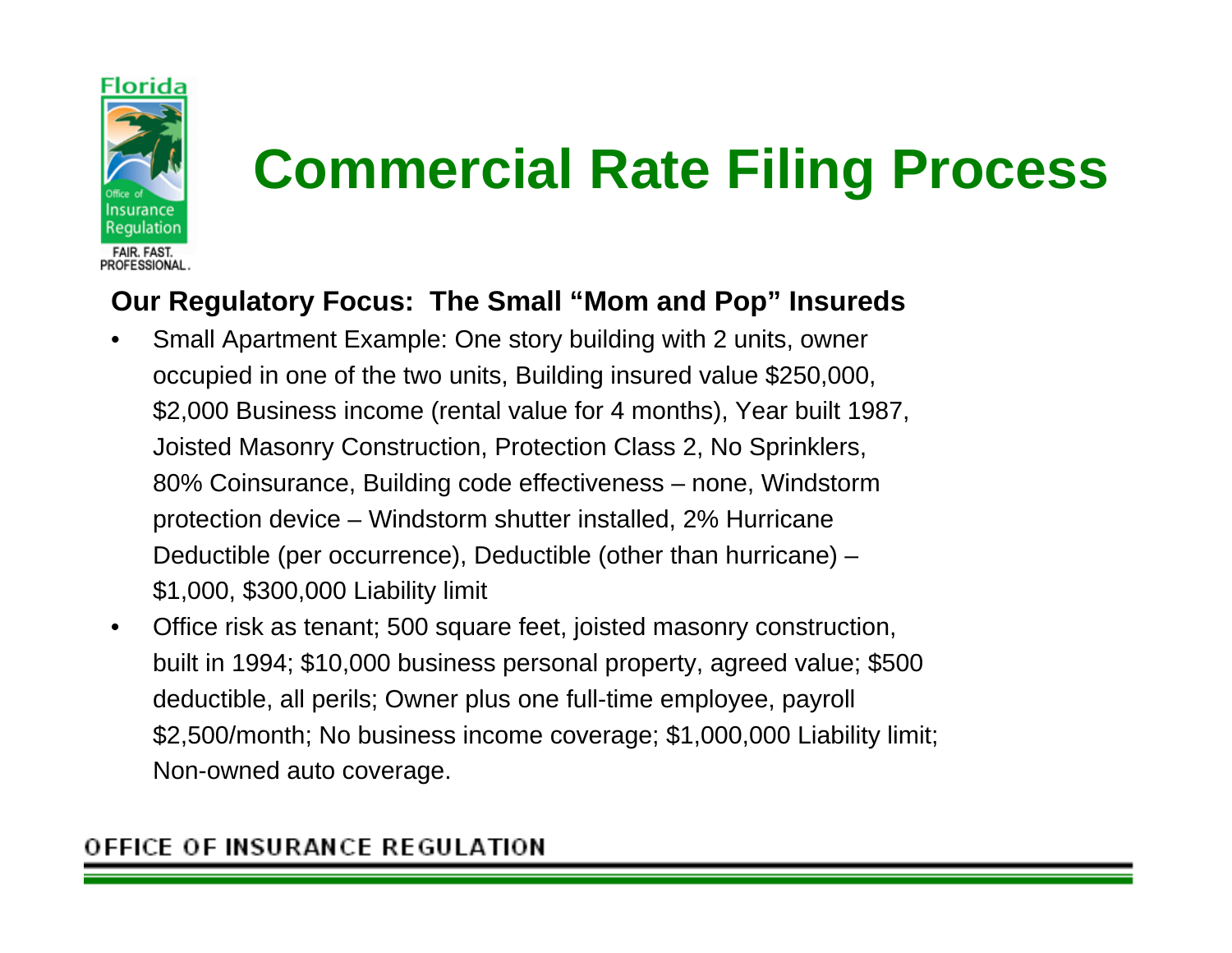![](_page_45_Picture_0.jpeg)

### **Citizens Commercial Rate Filing**

Overall Statewide Average of 312.5 % Requested

Some businesses would have seen 1500%

FWUA had not made a filing since 1981 on this business

123.8% of requested rate was for Reinsurance Cost for anticipated reinsurance based on quotes, not yet purchased

Indicated Rate Change was supported with a version of ISO loss costs that has not been approved by OIR, and by RMS 6.0

OIR Actuary updated the indication by removing reinsurance cost and using ISO approved loss costs. Result was 74% indication

OIR approved 20% cap; statewide average 15% and Ordered filings every year.

File number 07-18275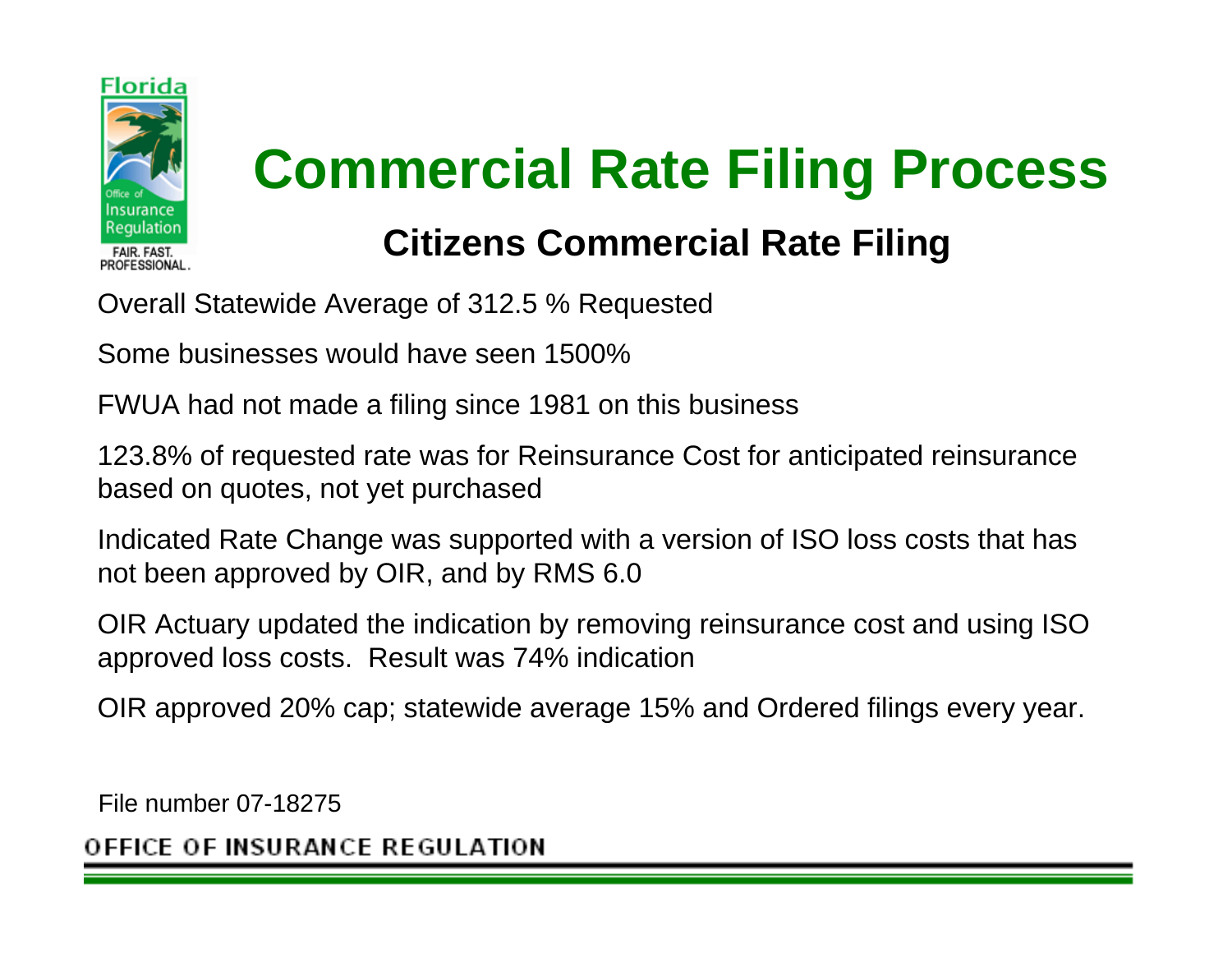![](_page_46_Picture_0.jpeg)

**Citizens Commercial Rate Filing**

**EXAMPLE: Walton county office condo, masonry \$250,000 contents; base deductible of 3%, 100% insured to value. No wind mitigation or BCEGS credits. No surcharges.**

**Wind Rate before rate change: \$2,850**

**Wind Rate if Original Filed: \$8,489**

**Wind Rate with final approved: \$3,135**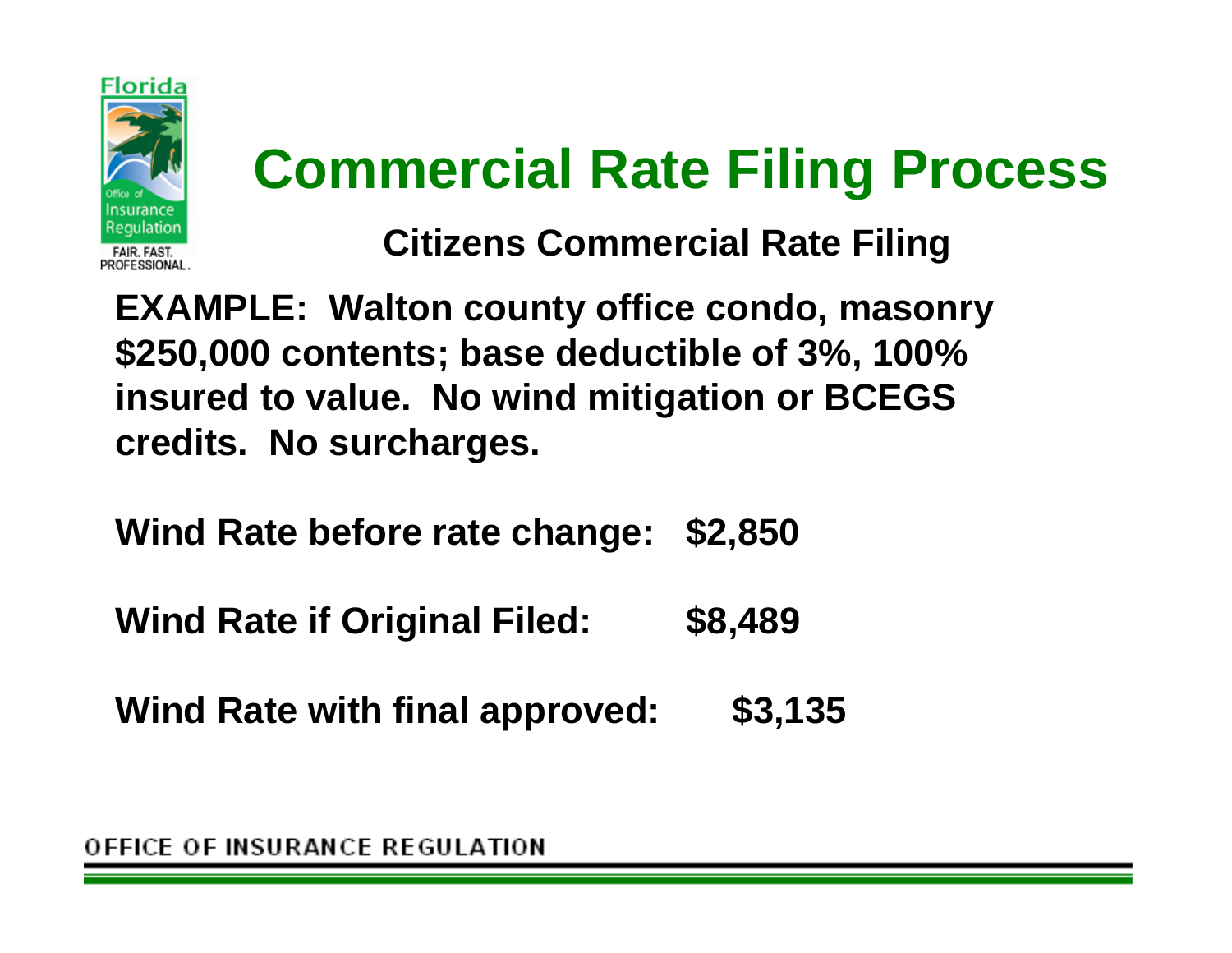![](_page_47_Picture_0.jpeg)

### **Comparison of Citizens Loss Ratios**

### **Wind Only vs. Multi-peril**

| <b>PLA</b>  |                            |                        |                   |  |  |  |  |
|-------------|----------------------------|------------------------|-------------------|--|--|--|--|
| <b>YEAR</b> | <b>NET PREMIUMS EARNED</b> | <b>LOSSES INCURRED</b> | <b>LOSS RATIO</b> |  |  |  |  |
| 12/31/04    | 456,174,800<br>\$          | 698,565,059<br>\$      | 153.14%           |  |  |  |  |
| 12/31/05    | \$<br>408,097,717          | 460,738,051<br>\$      | 112.90%           |  |  |  |  |
| 12/31/06    | 979,119,553<br>\$          | 260,477,237<br>\$      | 26.60%            |  |  |  |  |
| 12/31/07    | \$1,492,286,502            | 543,638,011<br>S       | 36.43%            |  |  |  |  |

| <b>HRA</b>  |                            |                        |                   |  |  |  |  |  |
|-------------|----------------------------|------------------------|-------------------|--|--|--|--|--|
| <b>YEAR</b> | <b>NET PREMIUMS EARNED</b> | <b>LOSSES INCURRED</b> | <b>LOSS RATIO</b> |  |  |  |  |  |
| 12/31/04    | 512,219,241<br>\$          | \$1,681,290,544        | 328.24%           |  |  |  |  |  |
| 12/31/05    | 600,202,921<br>\$          | \$1,884,006,767        | 313.89%           |  |  |  |  |  |
| 12/31/06    | 809,354,585<br>\$          | 318,299,044<br>\$      | 39.33%            |  |  |  |  |  |
|             |                            |                        |                   |  |  |  |  |  |
|             |                            |                        |                   |  |  |  |  |  |
| 12/31/07    | \$1,005,367,749            | 73,301,247<br>\$       | 7.29%             |  |  |  |  |  |

**Excerpt from data provided by Citizens March 21, 2008**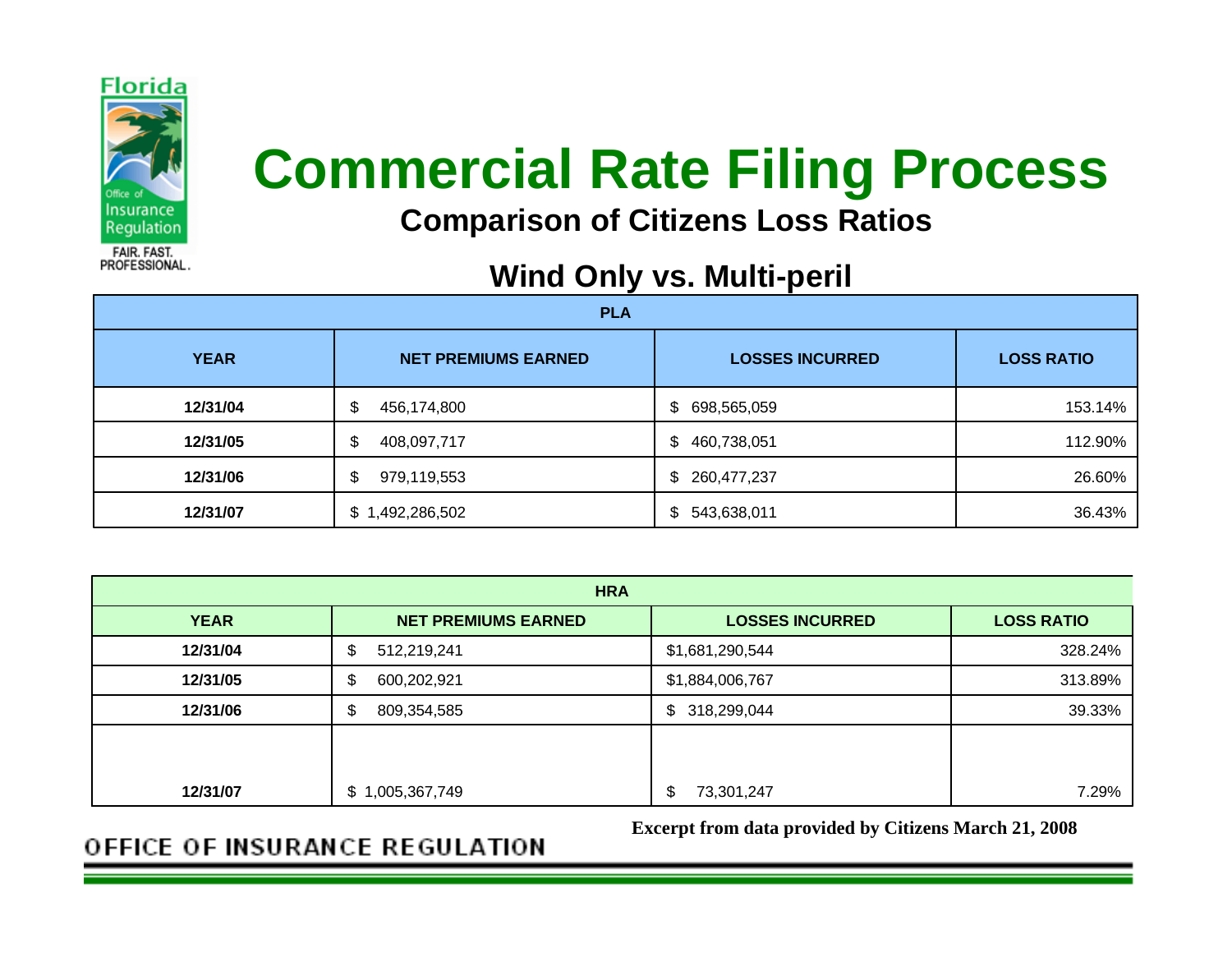![](_page_48_Picture_0.jpeg)

## **Coastal Areas: Risky Behaviors**

- **627.351(6)(a)6., enacted as part of House Bill 1A in January 2007:**
- **For properties constructed on or after January 1, 2009, the corporation may not insure any property located within 2,500 feet landward of the coastal construction control line created pursuant to s. [161.053](http://www.leg.state.fl.us/Statutes/index.cfm?App_mode=Display_Statute&Search_String=&URL=Ch0161/Sec053.HTM) unless the property meets the requirements of the code-plus building standards developed by the Florida Building Commission.**
- **Citizens law also requires homes insured for 750,000 or more to be mitigated**

OFFICE OF INSURANCE REGUI ATION

**Excerpt from data provided by Citizens March 21, 2008**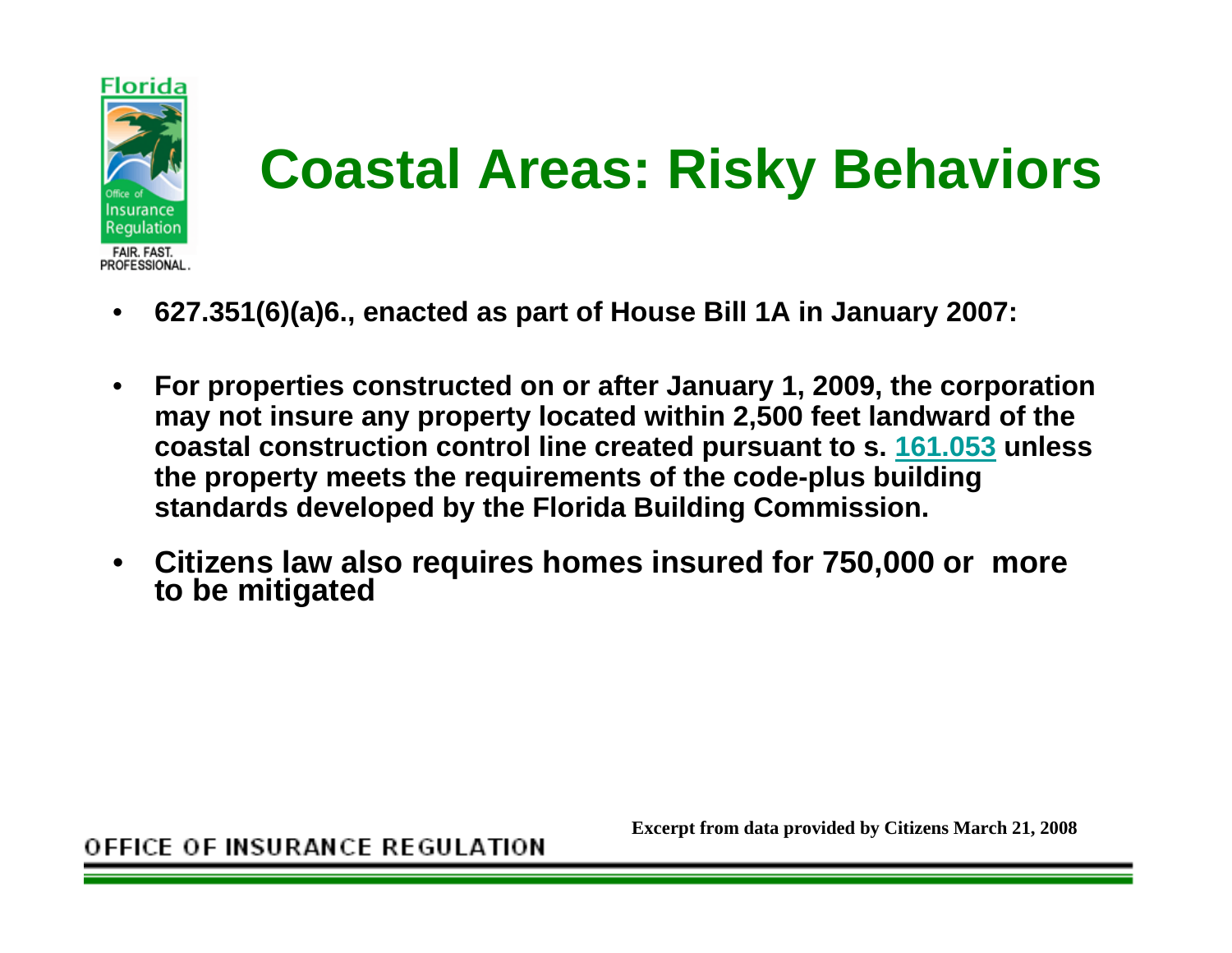![](_page_49_Picture_0.jpeg)